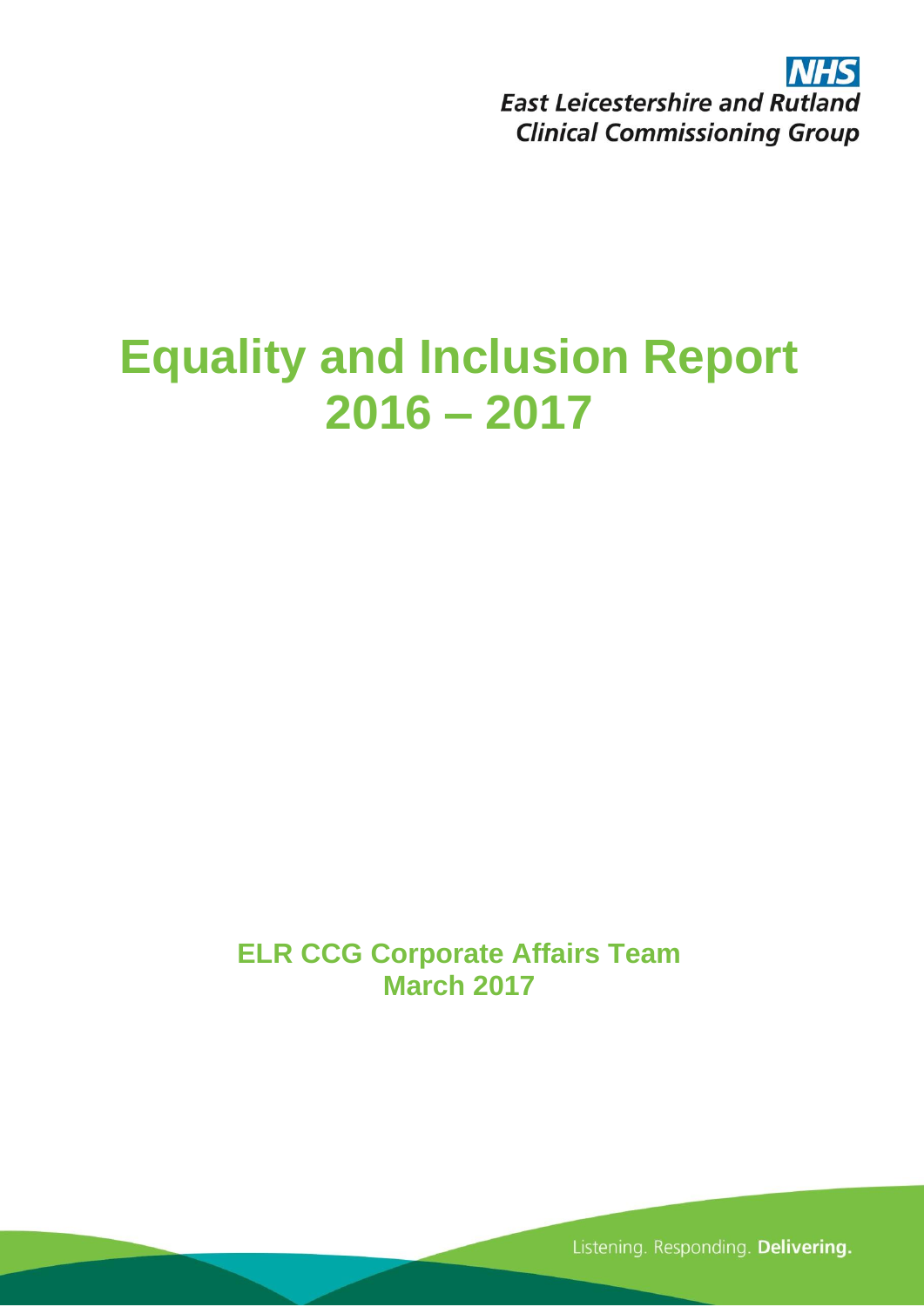# **Contents**

|                                                                   | Page           |
|-------------------------------------------------------------------|----------------|
| <b>Executive Summary</b>                                          | 3              |
| <b>Introduction</b>                                               | 3              |
| <b>Legal Requirement</b>                                          | $\overline{4}$ |
| <b>Compliance with the Public Sector Equality Duty</b>            | 5              |
| The Clinical Commissioning Group and our local population         | $\overline{7}$ |
| <b>Our Workforce Profile</b>                                      | 9              |
| <b>Patient Engagement and consultation</b>                        | 11             |
| Equality Objectives - progress in 2016/17                         | 12             |
| <b>Equality Analysis</b>                                          | 13             |
| <b>Equality Delivery System 2 (EDS2)</b>                          | 14             |
| <b>Performance monitoring of providers</b>                        | 15             |
| <b>Meeting statutory human rights requirements</b>                | 16             |
| <b>Equality and inclusion development 2017/18</b>                 | 16             |
| <b>Conclusion</b>                                                 | 16             |
| <b>Appendices:</b>                                                |                |
| <b>Appendix 1 – CCG Workforce Profile</b>                         | 17             |
| Appendix 2 - EDS2 - Examples of Equalities Information<br>2016/17 | 22             |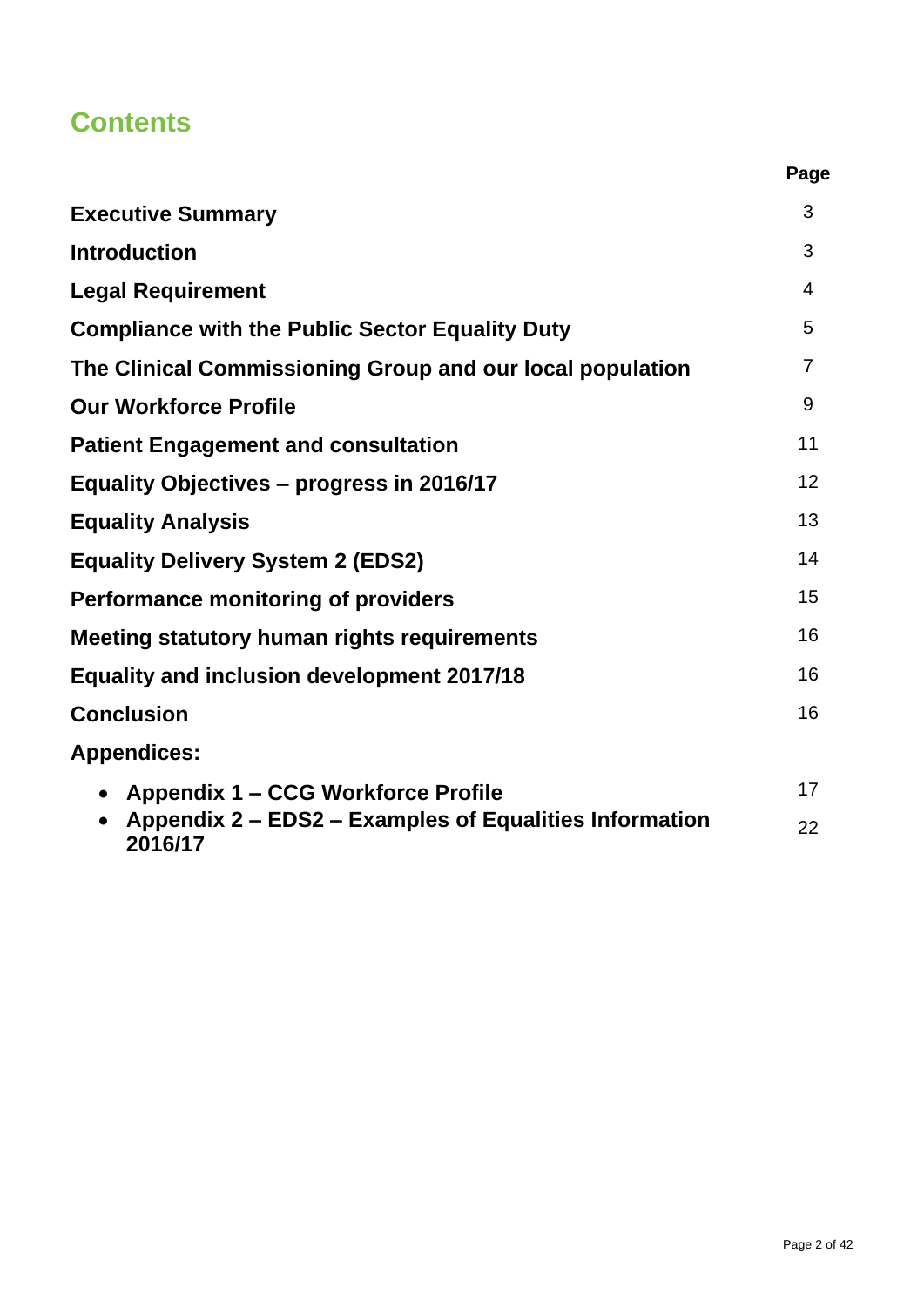## **Executive Summary**

East Leicestershire and Rutland Clinical Commissioning Group (ELR CCG or the CCG) is committed to reducing health inequalities, promoting equality and valuing diversity including Human Rights as an integral part of everything the CCG does. The Equality and Inclusion Report 2016 - 2017 sets out the CCG's response to the key equalities legislation and guidelines; and details equality and workforce information, highlighting the progress and some of the key achievements the CCG has made over the course of the year, along with key areas of focus for the next year.

Through continuing to work to implement the objectives linked to the Equality Delivery System (EDS2) goals and outcomes, the CCG plans to ensure the needs of the public, patients, carers and CCG staff are met. The CCG will continue to monitor progress against the action plan and report regularly and openly on the development of this work.

### **Introduction**

As an authorised public sector organisation since April 2013, NHS East Leicestershire and Rutland Clinical Commissioning Group (ELR CCG or the CCG) is required by the Equality Act 2010 to work in ways that ensures equality and inclusion is embedded into all of its functions.

This is ELR CCG's annual Equality and Inclusion Report which sets out how the CCG has and continues to demonstrate 'due regard' to the Public Sector Equality Duty's three aims; and how we assure having "due regard" for the Equality Act's Protected Characteristics (but also health inequalities experienced by other vulnerable groups e.g. people who live in poverty or people who are geographically isolated) when commissioning, planning, and monitoring services. Having "due regard" involves giving advanced consideration to issues of equality and discrimination before making any policy and commissioning decision; and improving relationships. Due regard must be considered in a way that is proportionate to the issue at hand. This is a valuable requirement that is seen as an integral and important part of the mechanisms for ensuring the fulfilment of the aims of anti-discrimination legislation set out in the Equality Act 2010.

This report will provide an overview of some of the evidence for meeting the specific equality duty, which requires all public sector organisations to publish their equality information annually. This report sets out:

- The CCG's commitment to equality and inclusion:
- The legal duties for equality and inclusion;
- Progress against the CCG's Equality Objectives;
- NHS Equality Delivery System 2;
- Communications and engagement activities of the CCG; and
- Key areas for development in 2017/18.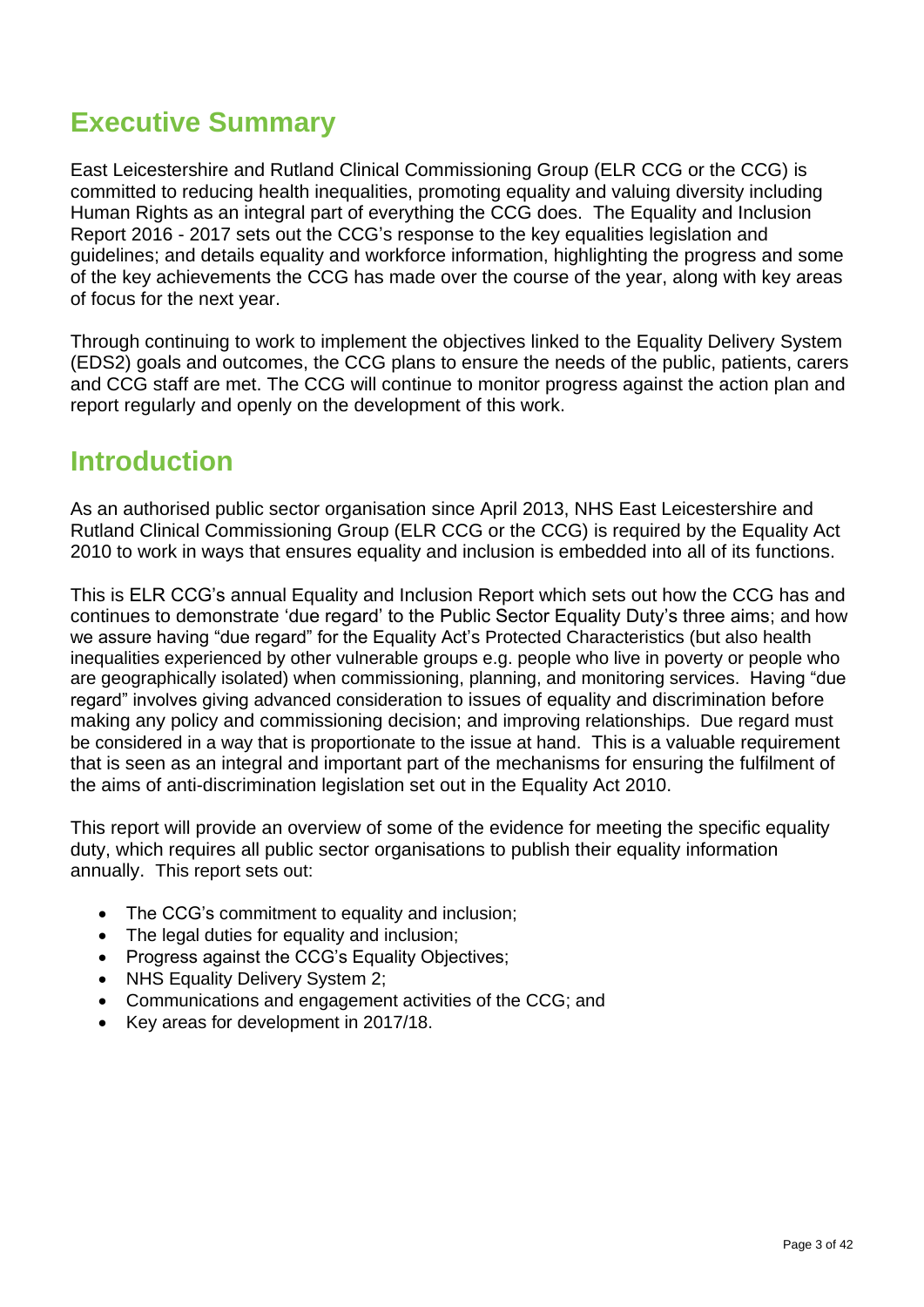# **Legal Requirement**

The Public Sector Equality Duty (Section 149, Equality Act 2010) comprises a general equality duty which is supported by specific duties.

The general public sector equality duty (PSED) states that public authorities like ELR CCG must, when exercising their functions, have a 'due regard', that is consideration, to the need to:

- I. Eliminate discrimination, harassment and victimisation and any other conduct that is prohibited by or under the Equality Act 2010;
- II. Advance equality of opportunity between persons who share a relevant protected characteristic and persons who do not share it; and
- III. Foster good relations between persons who share a relevant protected characteristic and persons who do not share it.

To comply with the general duty, a public authority needs to have 'due regard' to these aims in relation to the following nine equality protected characteristics:

• Pregnancy and

- Marriage and Civil Relationship
- maternity
- Age Disability Gender Reassignment
	- Race
	-
- Religion or Beliefs Sex Sexual Orientation

The Clinical Commissioning Group also needs to have 'due regard' to the need to eliminate unlawful discrimination against someone because of their marriage or civil partnership status. This means that Aim 1 of the General Equality Duty applies to this characteristic but the other two aims do not. This applies only in relation to work, not to any other part of the Equality Act 2010 as per section 149 of the Equality Act 2010

[www.legislation.gov.uk/ukpga/2010/15/section/149](http://www.legislation.gov.uk/ukpga/2010/15/section/149)

The Equality Act 2010 also has specific duties which must be adhered to by public authorities and these are:

- a) The CCG must prepare and publish one or more equality objectives it thinks it should achieve to support the PSED. The objectives must be published at intervals of not greater than four years. Each objective must be specific and measurable.
- b) The CCG must publish its equalities information to demonstrate compliance with the PSED. The information published must relate to persons who share a relevant protected characteristic who are:
	- Its employees (only when employing 150 people or more);
	- Other persons affected by its policies and practices.

#### **Statutory Human Rights Requirements**

The Human Rights Act 1998 sets out a range of rights which have implications for the way the CCG buys services and manages their workforce. In practice this means that we must:

Act compatibly with the rights contained in the Human Rights Act in everything we do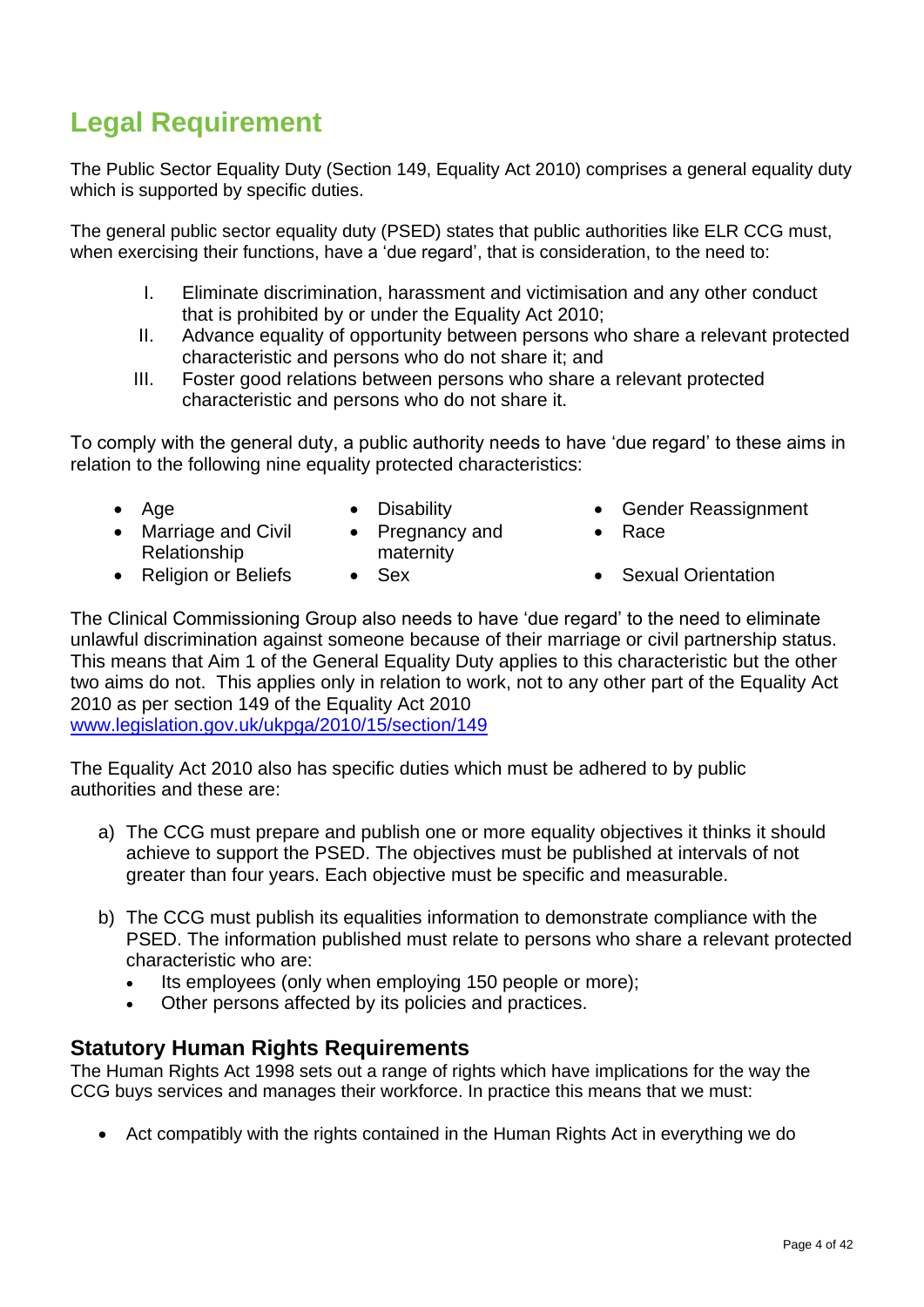- Recognise that anyone who is a 'victim' under the Human Rights Act can bring a claim against the CCG (in a UK court, tribunal, hearing or complaints procedure)
- Wherever possible existing laws that the CCG as a public body deals with, must be interpreted and applied in a way that fits with the rights in the Human Rights Act 1998.

# **Compliance with the Public Sector Equality Duty**

In order to structure the available evidence that demonstrates how the CCG is working to meet the Public Sector Equality Duty (PSED), the CCG adopted and utilised the NHS Equality Delivery System 2 (EDS2), which aims to demonstrate how we are meeting the three aims of the Equality Duty.

The main purpose of the EDS2 is to help local NHS organisations, in discussion with local partners and people, review and improve their performance for people with characteristics protected by the Equality Act 2010 and help to deliver on the Public Sector Equality Duty. Further details about EDS2 can be found on the NHS England website which explains how EDS2 works. EDS2 implementation is clearly cited within the CCG Assurance Framework, and will continue to be a key requirement for the CCG assurance process. In meeting the duty to publish information, the CCG publishes a range of equality information including demographic profiles, equality objectives, equality analysis, equality key performance indicators, and workforce data. This report summarises the CCG's equality information and notable achievements during 2016 – 2017, some of this evidence demonstrating compliance is detailed at Appendix 2.

From April 2015, EDS2 implementation by NHS provider organisations was made mandatory in the NHS standard contract. Another key requirement is that as a commissioning organisation, we monitor our NHS/larger providers to ensure they are meeting their obligations but also to allow for collaborative working, discuss opportunities and the sharing of good practice.

#### **Workforce Race Equality Standard (WRES)**

NHS Workforce Race Equality Standard (WRES) was made available and became mandatory for the NHS from April 2015, and included in the NHS standard contract from 2015/16. The main purpose of the WRES is to help local, and national, NHS organisations to review their data against the nine WRES indicators detailed below, to produce action plans to close the gaps in workplace experience between White and Black and Ethnic Minority (BME) staff, and to improve BME representation at the Board level of the organisation.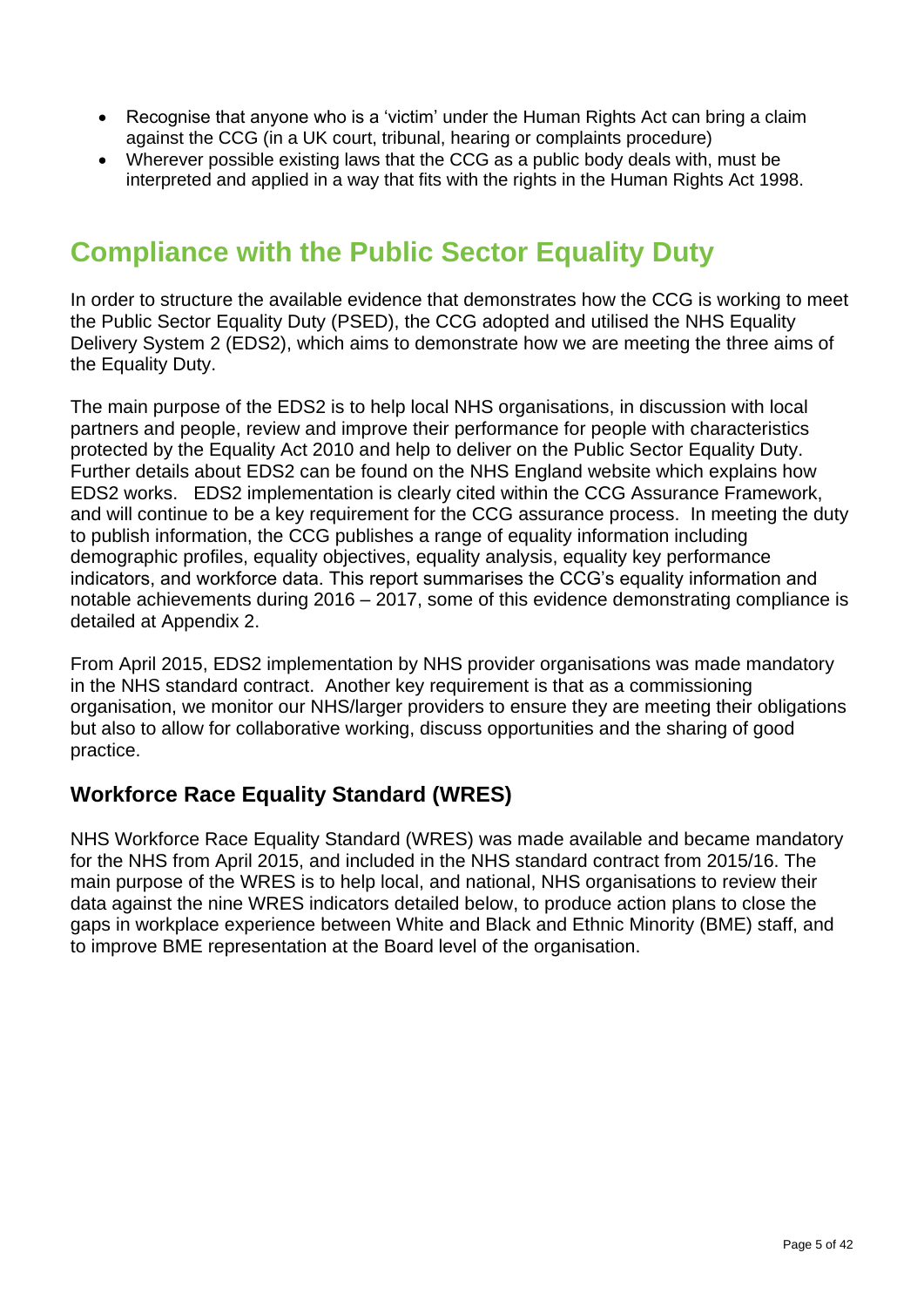| <b>Workforce indicators</b>                                                             |
|-----------------------------------------------------------------------------------------|
| For each of these four workforce indicators, compare the data for White and BME staff.  |
| Percentage of staff in each of the AfC Bands 1-9 and VSM (including executive Board     |
| members) compared with the percentage of staff in the overall workforce                 |
| Note: Organisations should undertake this calculation separately for non-clinical and   |
| for clinical staff.                                                                     |
| Relative likelihood of staff being appointed from shortlisting across all posts.        |
| Relative likelihood of BME staff entering the formal disciplinary process compared to   |
| that of white staff.                                                                    |
| Note: This indicator will be based on data from a two year rolling average of the       |
| current year and the previous year.                                                     |
| Relative likelihood of staff accessing non-mandatory training and CPD.                  |
| <b>National NHS Staff Survey indicators (or equivalent)</b>                             |
| For each of the four staff survey indicators, compare the outcomes of the responses for |
| White and BME staff.                                                                    |
| KF 25. Percentage of staff experiencing harassment, bullying or abuse from patients,    |
| relatives or the public in last 12 months.                                              |
| KF 26. Percentage of staff experiencing harassment, bullying or abuse from staff in     |
| last 12 months                                                                          |
| KF 21. Percentage believing that trust provides equal opportunities for career          |
| progression or promotion.                                                               |
| Q17. In the last 12 months have you personally experienced discrimination at work       |
| from any of the following?                                                              |
| b) Manager/team leader or other colleagues.                                             |
| <b>Board representation indicator</b>                                                   |
| For this indicator, compare the difference for White and BME staff.                     |
| Percentage difference between the organisations' Board voting membership and its        |
| overall workforce.                                                                      |
| Note: Only voting members of the Board should be included when considering this         |
| indicator.                                                                              |
|                                                                                         |

#### **Accessible Information Standard (AIS)**

Although CCGs are exempt from implementing the AIS, we are committed to demonstrate due regard when carrying out functions and in supporting provider organisations to implement and comply with the requirements of the AIS. The AIS directs and defines a specific, consistent approach to identifying, recording, flagging, sharing and meeting individuals' information and communication support needs by NHS and adult social care service providers.

The aim should be to establish a framework with a clear process which ensures patients and service users (and where appropriate carers and parents) who have information or communication needs relating to a disability, impairment or sensory loss, receive:

- 'Accessible information' ('information which is able to be read or received and understood by the individual or group for which it is intended'); and
- 'Communication support' ('support which is needed to enable effective, accurate dialogue between a professional and a service user to take place');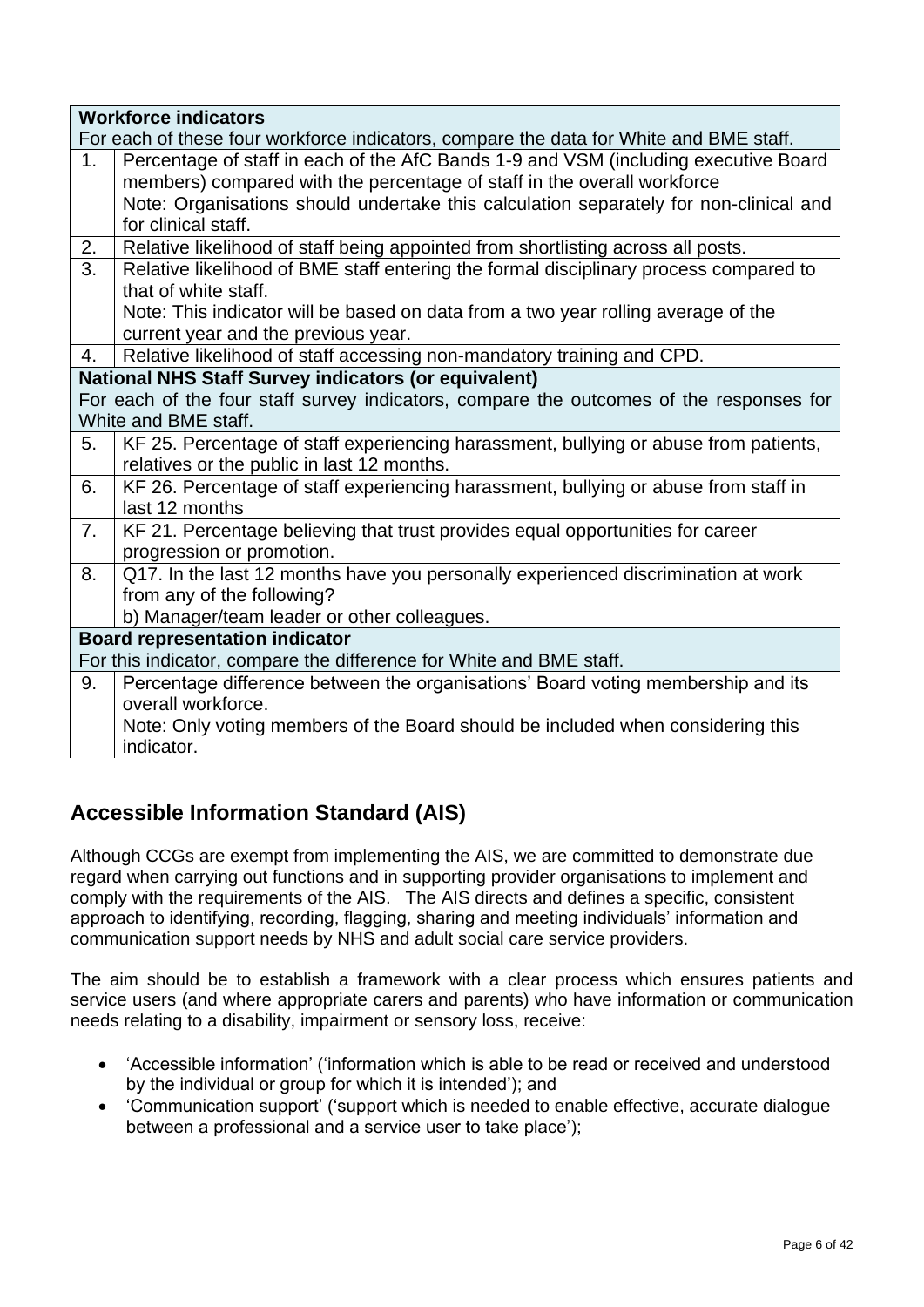• Such that they are not put "at a substantial disadvantage... in comparison with persons who are not disabled" when accessing NHS or adult social services.

### **The CCG and our local population**

NHS East Leicestershire and Rutland CCG (ELR CCG or CCG) is responsible for commissioning most healthcare services in East Leicestershire and Rutland and is made up of 31 GP practices, which forms its membership, and serves approximately 317,000 people across the following three localities: Oadby and Wigston; Melton, Rutland and Harborough; and Blaby and Lutterworth .

The CCG has a diverse population made up of many different groups and communities. People have differing health needs which need tailored commissioning, communication and engagement. We believe that patients are at the centre of the way we design and commission our services. Our commissioning strategy is designed to respect and reflect the needs of all communities and groups in order to deliver first class health services to all. This is most apparent in our commitment to delivering equitable health services in line with equality legislation and policy. This is supported by our approach to tailoring our communication, engagement and consultation to meet the needs of our different communities.

The demographics of the population, along with existing health equalities, are a key consideration when developing our annual commissioning intentions and strategic and operating commissioning plans. The commissioning of local NHS services involves the CCG working in partnership with public health, other local CCGs, local authorities, providers (including NHS, voluntary groups, third sector), partners, patients and local communities, to identify and understand patients' needs and design services to meet those needs. This is done by working within a structured and planned process called the 'commissioning cycle'. This process is continuous to ensure that services are developed and improved based on provider performance, patient experience and current local need. The commissioners of services lead the process for deciding how best to provide services and for making this happen.

During our planning in 2016/17, we have taken the needs of our local population in East Leicestershire and Rutland into account. This section sets the demographics of the CCG, the progress have made against our equality objectives, provider performance, and how we demonstrate due regard in decision making.

The CCG uses a range of equality information to define its strategic equality objectives and design health services including demographic information, patient feedback and information, and public health data.

Equality information is collected on the services we commission and monitored through our contracts with health providers that enables us to:

- a) evaluate the impacts of the services we commission on different protected groups;
- b) identify groups that are not accessing our health services,
- c) establish our vulnerable service users;
- d) meet diversity of need;
- e) target our initiatives and resources more effectively.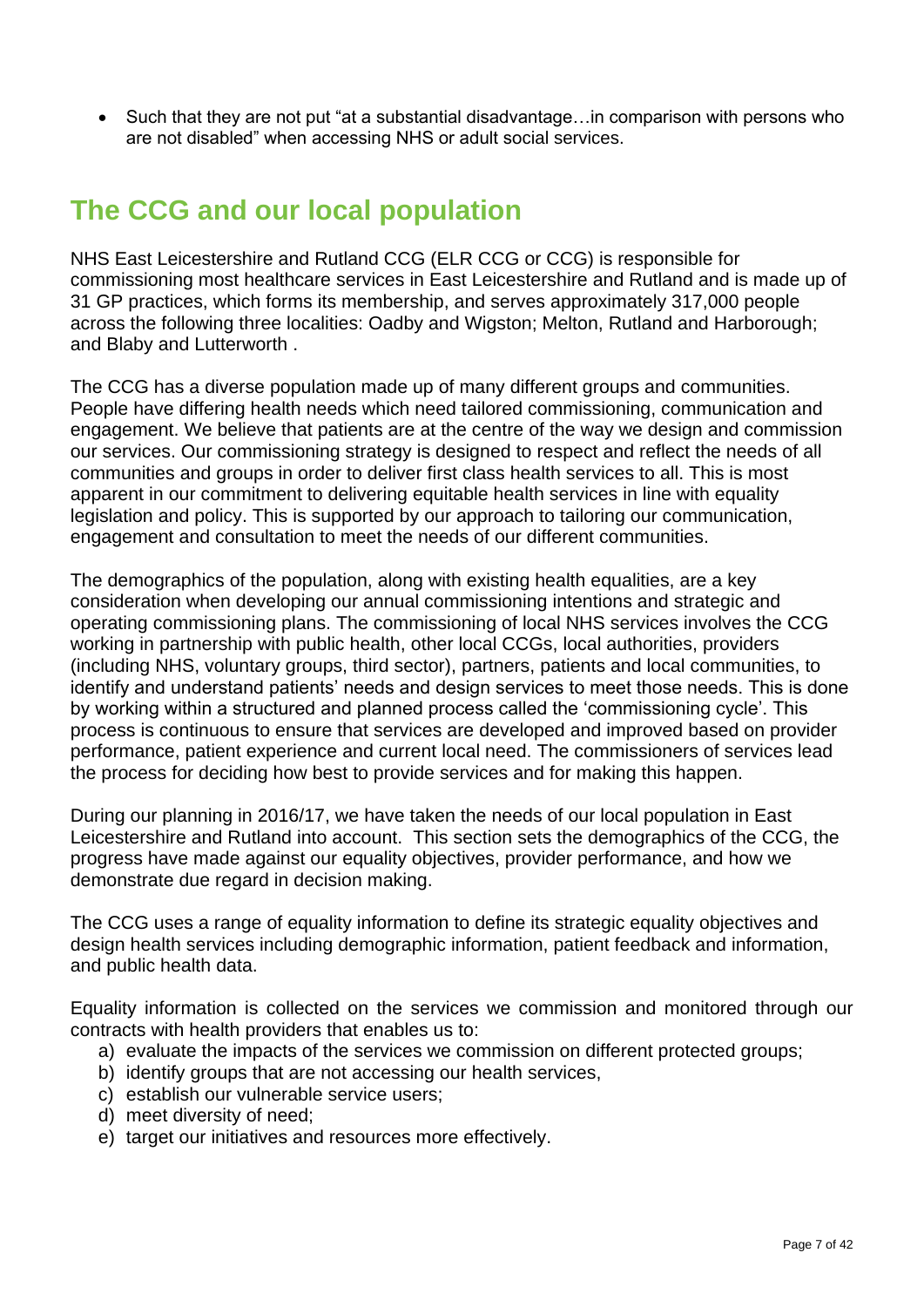#### **Our population**

The following information has been collated from the national census data in 2011 and the Joint Strategic Needs Assessment 2015<http://www.lsr-online.org/leicestershire-2015-jsna.html>

 **Age / Gender** – the CCG was predominantly made up of 30-59 years olds (40.4%); 21% of 0-17 year olds; 12.9% of 18-29 year olds and 25.6% of people aged between 60-90+. 22.6% of the population is 65 and over which is higher than the England average, and in the next 10 years, 19,000 more people will be aged 65 years and over, with 3,715 of this population aged over 85 years.

In addition, 49% of the CCG's population are male and 51% is female.

- **Marital status** 53% were married and 0.2% in a same sex / civil partnership; 15.9% divorced / widowed from a same sex relationship;
- **Disability** People had varying long-term health problems / disabilities that predominantly affected those aged 35-84 and limited their daily activities;
- **Maternity / Fertility rate –** In Leicestershire, there were 56.1 live births per 1000 women aged between 15 and 44; and 59.8 in Rutland (source: ONS Live births by area of usual residence publication
- **Race** the majority of the population for East Leicestershire and Rutland was White (English/Welsh/Scottish/Irish/Northern Irish/British/Traveller) – 90.2%; followed by 7.2% Asian (Asian/Asian British), 0.7% Black (Black/African/Caribbean/Black British), 1.4% Mixed/multiple ethnic groups and 0.5% Other ethnic group;
- **Religion / Belief** 60.7% of the CCG's population was Christian, followed by 32% who have no religion or preferred not to declare this. The remainder of the population are either Hindu, Sikh, Muslim, Buddhist, Jewish or another religion;
- Significant health inequalities exist for our patients from minority and seldom heard groups, including patients from our Black and Minority Ethic (BME); Lesbian Gay Bi and Trans (LGBT) community; travelling families; and young people suffering with mental health.
- **the average life expectancy** in the CCG is 80.2 years for men, and 84.1 years for women, both of which are higher than the England average;
- **the health of our local population** is generally better than the overall population of England. However, there is a significant number of people affected by ill health, including GP-diagnosed coronary heart disease (10,545 people), hypertension (48,454 people), and diabetes (16,926 people).
- **Our level of deprivation -** only a small proportion of people live in deprivation when compared to other parts of England. Within the CCG, there are areas that have poorer health outcomes. The main areas affected are in Oadby and Wigston. In one area of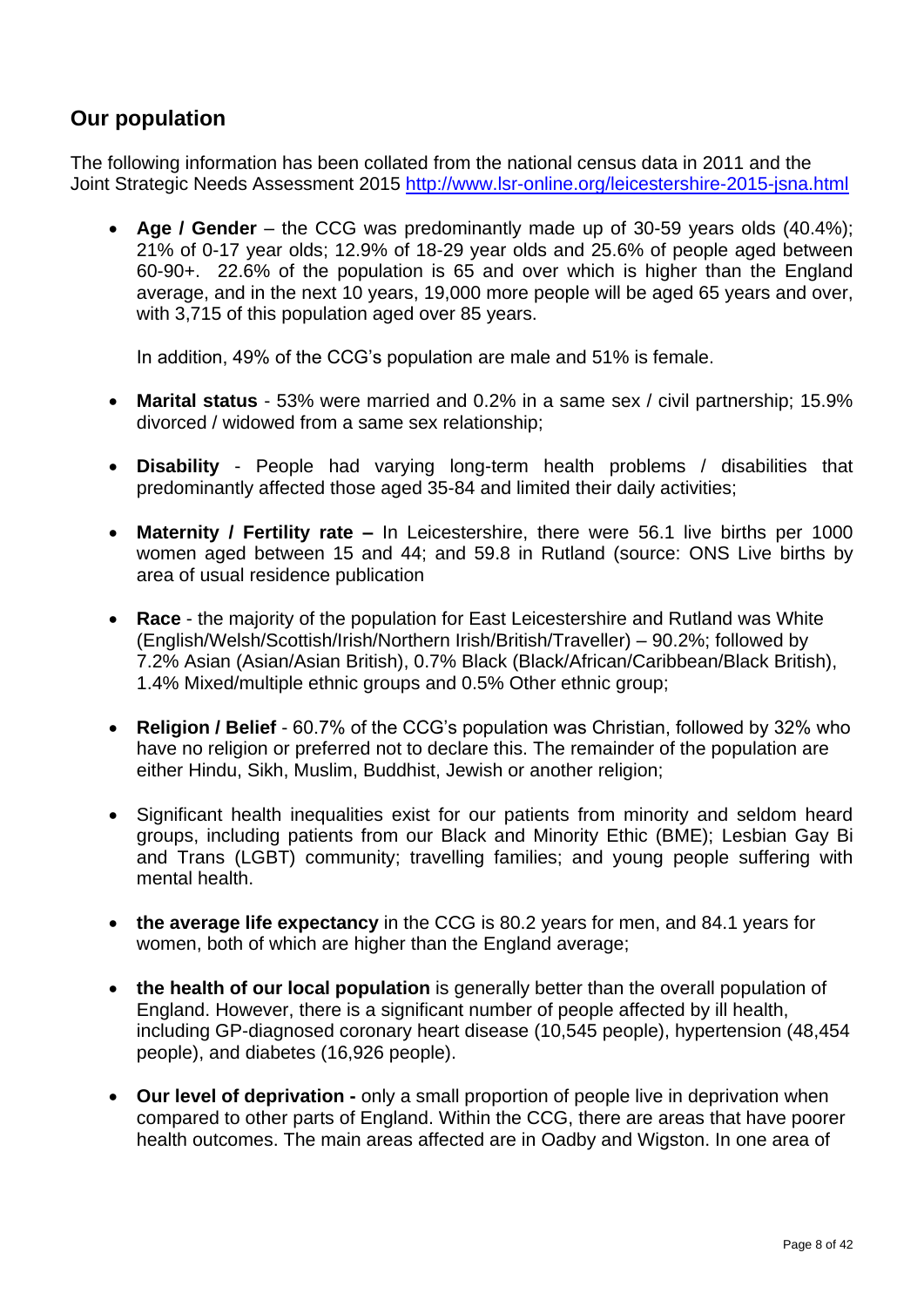Wigston for example, residents have a significantly higher rate of mortality from all causes and mortality from respiratory diseases than the England average. Although not significantly higher, rates of mortality from stroke are higher than the England average.

Further demographic and health inequality information about our population is available at: <http://www.lsr-online.org/leicestershire-2015-jsna.html> and [www.eastleicestershireandrutlandccg.nhs.uk.](http://www.eastleicestershireandrutlandccg.nhs.uk/) This analysis is used in the development of our strategic priorities.

### **Our Workforce Profile**

The CCG is committed to holding up to date information about the CCG workforce, in line with Data Protection legislation, and to ensure strategic decisions affecting the workforce are based on accurate reporting and data. The CCG aims to fully understand the diversity of the workforce so that the CCG can ensure non-discriminatory practice, working with staff and staff representatives to identify and eliminate barriers and discrimination in line with the Public Sector Equality Duty and the Equality Act 2010 Employment Statutory Code of Practice. The CCG has a small workforce and as such is not required under the Specific Equality Duty to publish its workforce data, however the CCG promotes transparency in all of its work and has provided a summary of the breakdown of the CCG staff by gender (one of the protected characteristics) in Appendix 1.

The CCG is also required to demonstrate having "due regard" (consideration) to the WRES and in meeting its requirements of the CCG Assurance Framework, which means monitoring and supporting NHS and other large provider organisations with progression of the Standard. The CCG aims to fully understand the diversity of the workforce so that the CCG can ensure non-discriminatory practice, work with staff and staff representatives to identify and eliminate barriers and discrimination in line with the Public Sector Equality Duty, the Equality Act 2010 and Employment Statutory Code of Practice. This means having an inclusion approach with regards to recruitment, training and promotion.

As the CCG has two roles in relation to the WRES (i.e. as commissioners of NHS services and as an employer), the CCG has collated and published WRES information against the requirements and this is available of the CCG's website at [https://eastleicestershireandrutlandccg.nhs.uk/get-involved/equality-diversity-and-human](https://eastleicestershireandrutlandccg.nhs.uk/get-involved/equality-diversity-and-human-rights/)[rights/](https://eastleicestershireandrutlandccg.nhs.uk/get-involved/equality-diversity-and-human-rights/)

In addition, the CCG has aimed to ensure that it has in place fair and equitable employment and recruitment practices. All of the CCG's internal workforce policies have been developed, and continued to be updated, in line with current legislative requirements, including the Equality Act 2010. These policies cover the recruitment, selection and appointment process as well as all aspects of working for the CCG. It has developed its organisational vision and values to support continued organisational development in supporting and valuing the diversity of its employees and creating an inclusive working environment. In addition, the CCG has developed its organisational vision and values to support continued organisational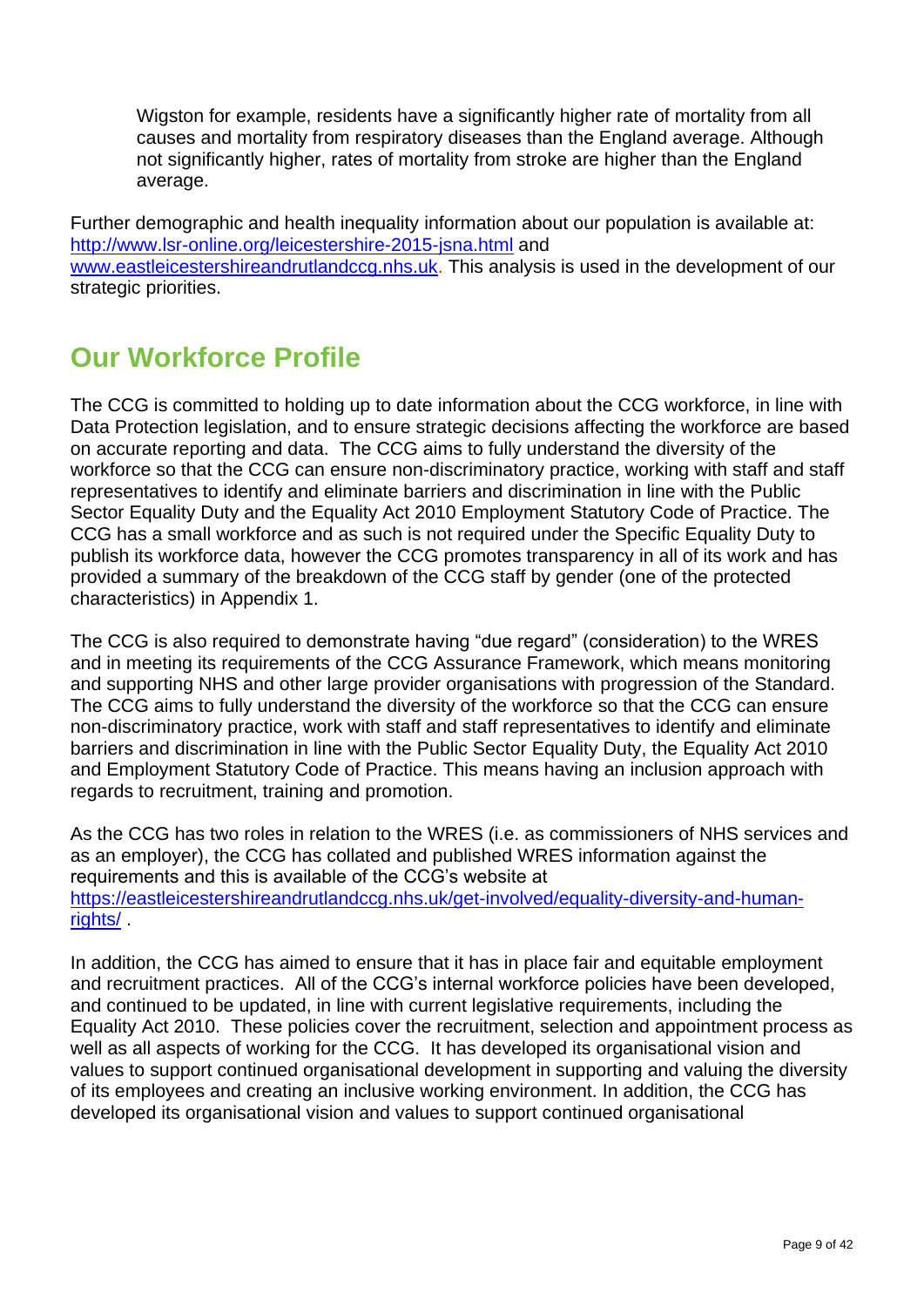development in supporting and valuing the diversity of its employees and creating an inclusive working environment.

The CCG believes that everyone has a right to be treated with consideration, dignity and respect; and is committed to providing a work environment where all employees feel supported and equipped to challenge harassment, bullying, stereotyping and discriminatory behaviour; where it is expected that all employees will treat each other fairly and with mutual respect.

The CCG has a Dignity at Work policy, which applies to all staff, including line managers and middle managers. The policy informs individuals to support and promote respect and dignity in care; and not to undermine a person's self-respect regardless of any difference.

The CCG has a Bullying, Harassment and Victimisation Policy (currently under review) which describes the arrangements that have been made as far as possible to eradicate bullying, harassment and inappropriate behaviour at work and it describes how the CCG will deal with claims of alleged bullying, harassment or victimisation. Any issues of alleged bullying and harassment are managed in accordance with the CCG policy.

In February 2015, the Freedom to Speak Up report was published by Sir Robert Francis QC. The report outlines the findings of an independent review into creating open and honest reporting cultures in the NHS. The CCG Freedom to Speak up policy (Whistleblowing) has been updated and published June 2016.

In response to the Francis Report, the CCG formed the Freedom to Speak Up Steering Group and a Staff Focus Group to address the issues identified in the Freedom to Speak Up report. One of the actions were to refresh the CCG values (i.e. "one team", "Integrity", "patient centred", "ownership" and "excellence"), which have been incorporated in values based leadership and appraisals.

The CCG Managing the Balance between Work and Life Policy complies with current Employment Legislation on flexible working and authorised time off. Its aim is to inform all employees of their entitlement to 'leave' and 'flexible working' and to ensure that those rights are understood.

The types of leave available within the policy are: Special Leave; Parental Leave; Job Sharing; Working at Home; Part Time and Term Time Working; Annualised Hours; Short Term Reduction in Hours; and Flexible Retirement. The CCG recognises that, as a means of improving both staff recruitment and retention, and ensuring a balance between work and life, it needs a flexible approach to working patterns. The policy gives individuals the right to request a flexible pattern of work and places a duty on the CCG to consider these requests seriously.

ELR CCG staff have access to OLM / ESR e-learning for their equality and diversity mandatory training, this training is undertaken by all staff at agreed intervals and forms part of their mandatory training. As part of the CCGs' ongoing development we would like to explore training and learning opportunities to further support the CCGs' commitment to embedded equality and inclusion into the organisations day to day activities.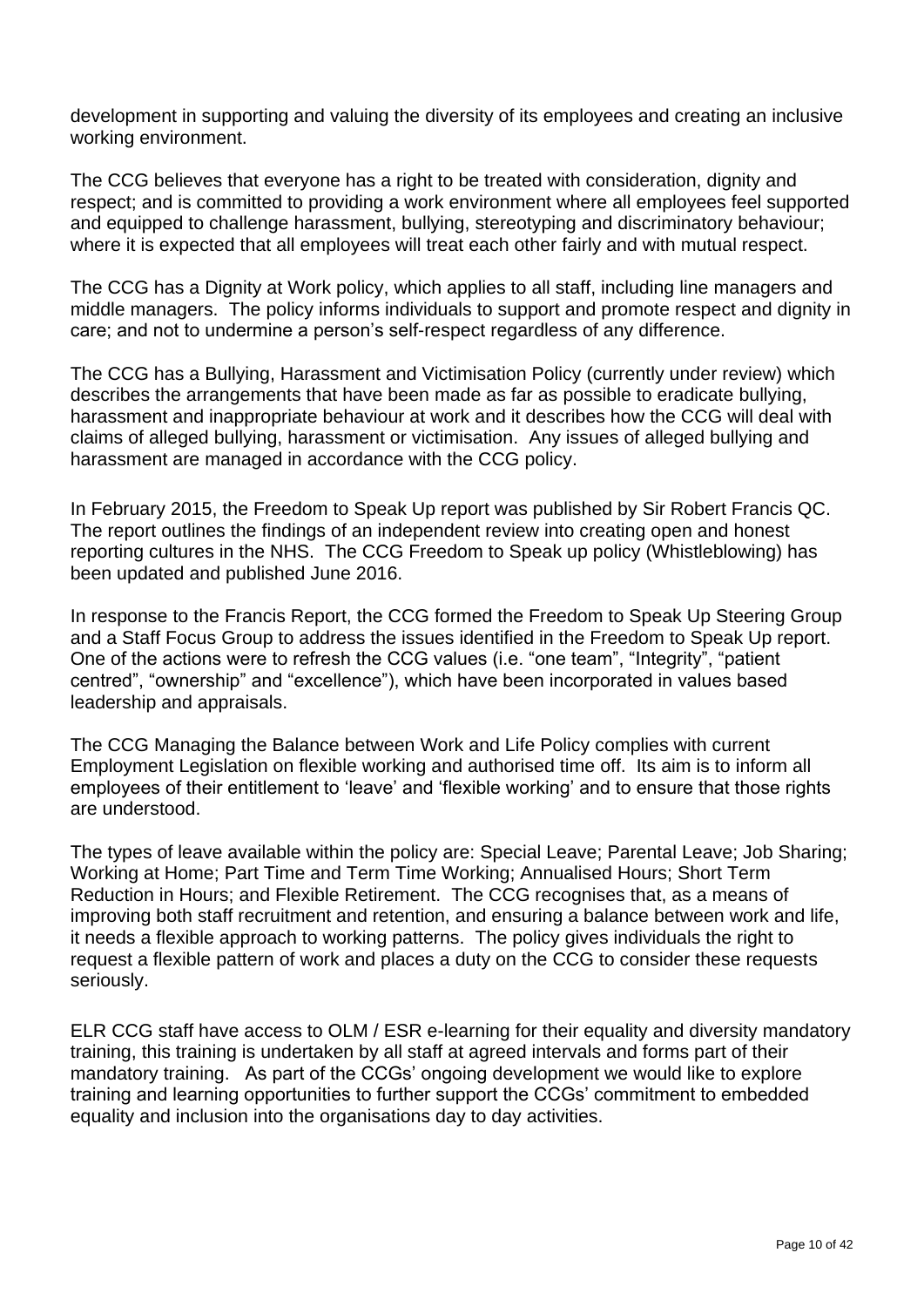# **Patient Engagement and Consultation**

The CCG's Involving and Informing Strategy plays a major part in the way the CCG approaches consultation and engagement with an aim to involving local people in decision making ensuring that any communication and engagement activity is necessary, effective and of a high standard. The CCG continues to be committed to developing effective e relationships with our patients, carers, the public and partners in health, social care and the voluntary and community sector to improve the lives of our local population.

CCGs are required by law to:

- Involve the public in the planning and development of services
- Consult on commissioning (buying) plans
- Act with a view to secure the involvement of patients in decisions about their care
- Promote choice
- Ensure efficient, cost-effective services

Further information about the CCG's latest consultations and engagement activities, including different ways patients and the public can get involved can be found at the following link <https://eastleicestershireandrutlandccg.nhs.uk/get-involved/> . One of the recent engagement events included sessions on the Leicester, Leicestershire and Rutland's (LLR) draft Sustainability and Transformation Plan (STP). The draft STP document outlines proposals for developing local health and social care services over the next five years, was published on 21 November 2016. The draft Plan sets out how services can be changed for the better to improve care and the patient experience, while addressing the problem of demand for services continually outpacing the resources available. In order to deliver these aspirations it means the services we deliver, and where and how we offer them, will need to change.

#### **CCG Patient and Public Engagement Group**

The CCG has appointed a Lay Member of the Governing Body who has responsibility for patient and public engagement and involvement. The Lay Member chairs the Patient and Public Engagement Group which meets to engage and listen to the views of the patients and our communities to reflect those needs in our commissioning activities through a variety of different forums.

#### **Patient Participation Groups (PPGs)**

The member practices of the CCG also have Patient Participation Groups. These offer patients interested in health and healthcare the opportunity to get involved with their local GP practice and support its work. Most groups also include members of practice staff.

#### **CCG Site User Group**

The CCG has a Site User Group which includes a representative from each Team / Directorate within the CCG. The Group met on a bi-monthly basis providing a mechanism for cascading information to and from teams to ensure all members of staff are included; to gauge views of staff groups representatives on key office accommodation matters, including health and safety. Members of the Group have stated that they enjoy being part of the Group as they feel integrated and part of changes that have been made to aid the wellbeing of their colleagues.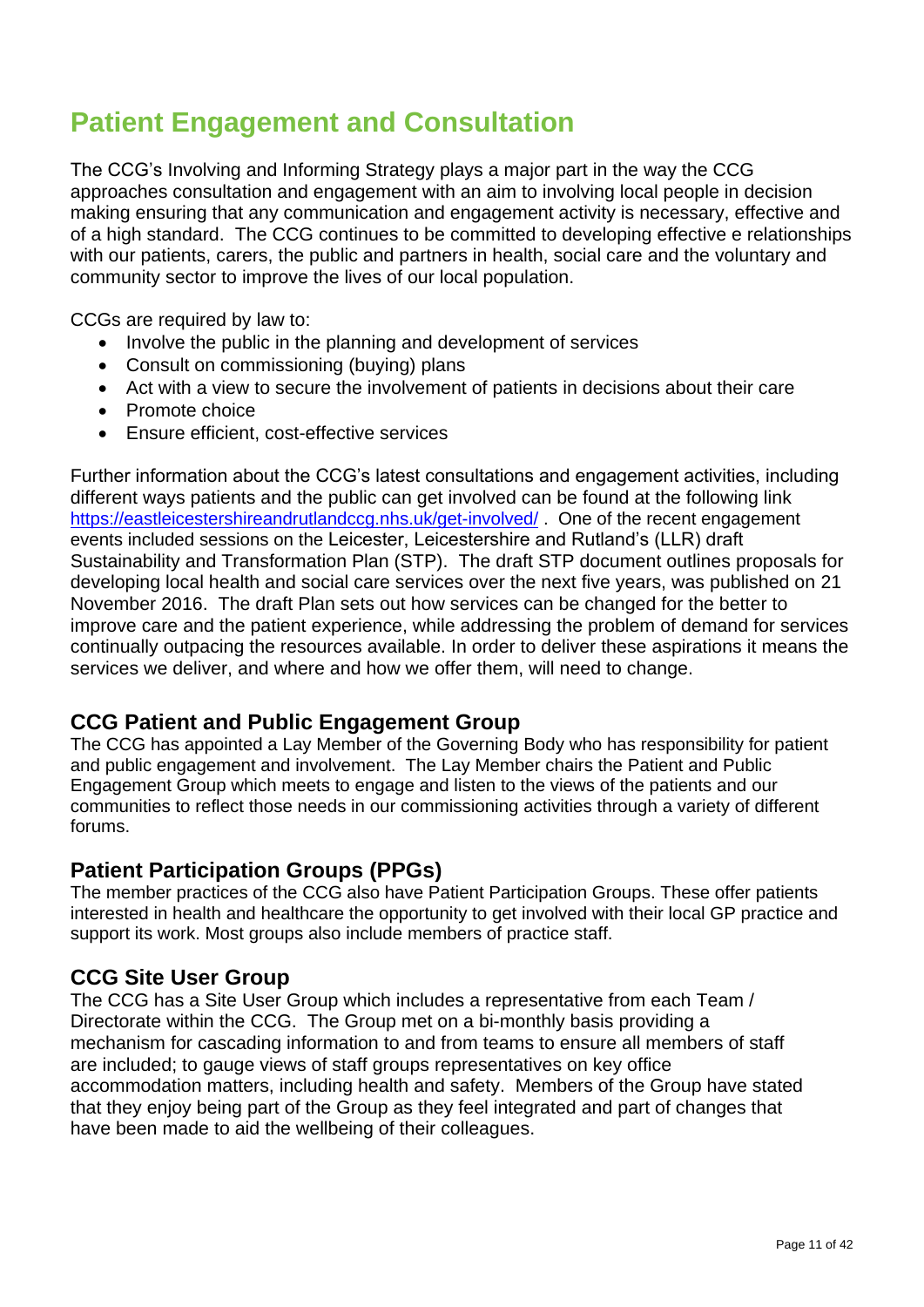## **Equality Objectives – progress in 2016/17**

The CCG Governing Body approved three equality objectives in 2013 as detailed in the table below; and approved the new objectives in March 2016. The 2016 – 2018 equality objectives build on the previous ones and provide a specific focus on areas for further development in line with our commissioning intentions and Operational Plan. Some of the supporting information to show progress made across the objectives are provided in Appendix 2 and also on the CCG website.

Progress against the current equality objectives will be reviewed in 2017/18 alongside the CCG's Equality and Human Rights Strategy following the grading of the CCG against the four goals of the Equality Delivery System (EDS2) as part of the CCG's commitment to equality and inclusion.

| <b>Equalities Objectives 2013 - 2015</b>                                                                                                                                                                                                                                                                                                                                                                                                                                                                                                                                                                                                    | <b>Proposed Equalities Objectives</b><br>$2016 - 2018$                                                                                                                                                                                                           |
|---------------------------------------------------------------------------------------------------------------------------------------------------------------------------------------------------------------------------------------------------------------------------------------------------------------------------------------------------------------------------------------------------------------------------------------------------------------------------------------------------------------------------------------------------------------------------------------------------------------------------------------------|------------------------------------------------------------------------------------------------------------------------------------------------------------------------------------------------------------------------------------------------------------------|
| i) Addressing needs of older people and access<br>to services                                                                                                                                                                                                                                                                                                                                                                                                                                                                                                                                                                               | Addressing needs of older people and<br>i)<br>access to services:                                                                                                                                                                                                |
| a. Year 1 – undertake baseline to identify what<br>access looks like at present and identify<br>gaps. Aligning this to the duty to have regard<br>to reducing health inequalities, improving<br>access and health outcomes.                                                                                                                                                                                                                                                                                                                                                                                                                 | Focus on supporting individuals to get<br>home safely, be independent and safe;<br>reduce length of stay in acute settings -<br>implementing discharge pathway 2 and 3).<br>the CCG taking the lead on the frail older<br>people and dementia work stream across |
| b. Year $2$ – review the results of the baseline<br>identify<br>and<br>areas<br>to<br>address<br>change. Develop plans for improving access<br>for older people as identified through the<br>baseline.                                                                                                                                                                                                                                                                                                                                                                                                                                      | Leicester, Leicestershire and Rutland - to<br>improve service provision and access for<br>frail older people by focusing on 3 key<br>(i.e. dementia, carers<br>and<br>areas<br>developing an integrated offer).                                                  |
| ii) Targeting provision and access to seldom<br>Targeting provision and access to seldom<br>ii)<br>heard groups - travelling families, BME,<br>heard groups:<br><b>LGBT, rural deprivation</b>                                                                                                                                                                                                                                                                                                                                                                                                                                              |                                                                                                                                                                                                                                                                  |
| a. Year $1$ – define what is meant by "seldom<br>heard groups / communities" in relation to<br>East Leicestershire and Rutland population in<br>comparison to Leicester, Leicestershire and<br>Rutland. Review how the CCG is currently<br>engaging with these groups and how these<br>mechanisms can be strengthened. Identify<br>existing<br>mechanisms<br>and<br>map<br>οf<br>engagement through which the<br><b>CCG</b><br>accesses / or can access these groups /<br>communities to gather intelligence. Consider<br>how the CCG engages with the local<br>authorities in strengthening engagement with<br>these groups / communities. | • Focus on Lesbian, Gay, Bi and Trans<br>(LGB&T)<br>and<br>deprivation<br>rural<br>communities - this remains a key challenge<br>for the CCG in ensuring we engage with<br>seldom heard groups.                                                                  |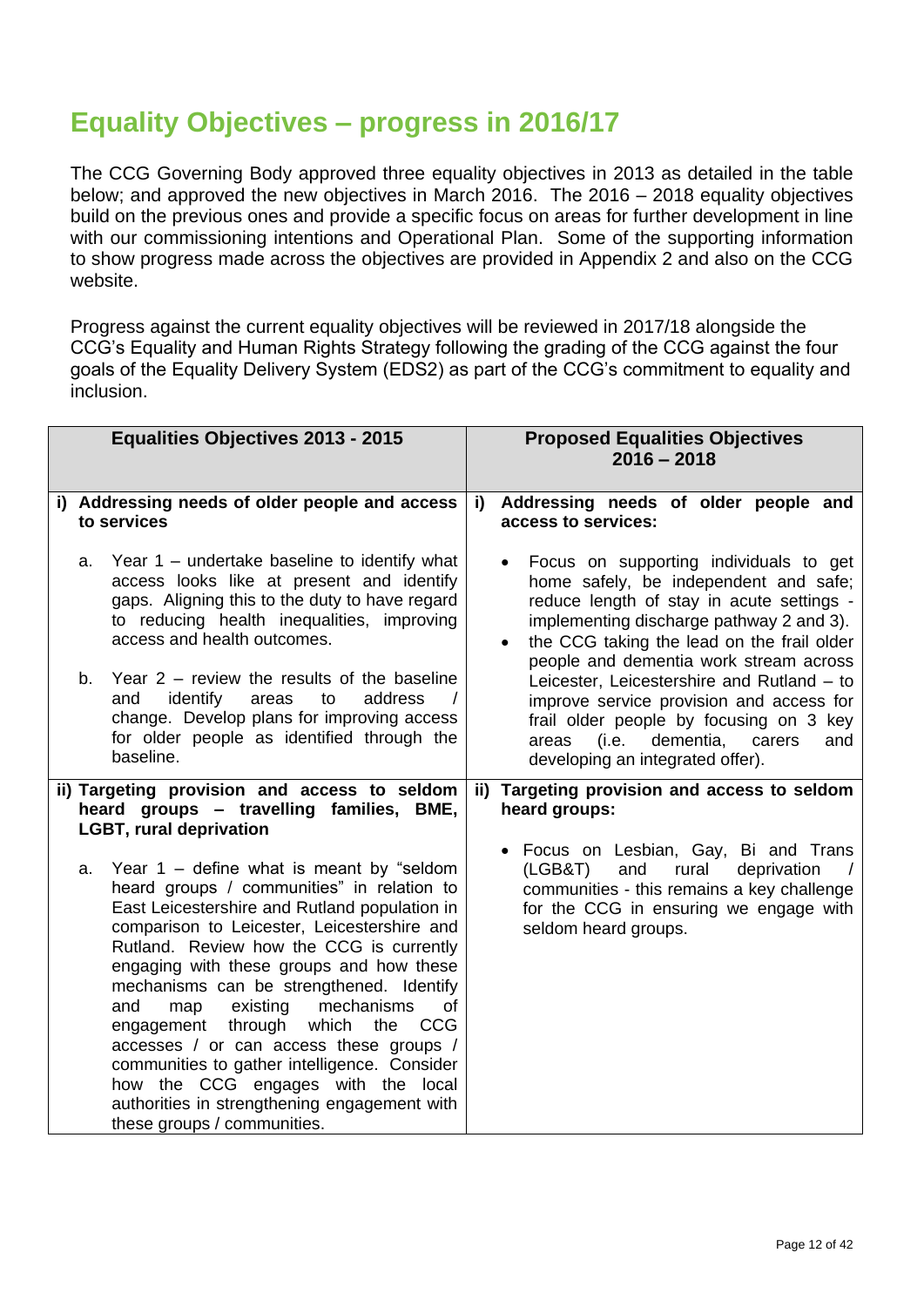| <b>Equalities Objectives 2013 - 2015</b>                                                                                                                                                                                                                                                                                                                                                                                                                                                                                                                                                                                                                      | <b>Proposed Equalities Objectives</b><br>$2016 - 2018$                                                                                                                                                                                                                                                                  |
|---------------------------------------------------------------------------------------------------------------------------------------------------------------------------------------------------------------------------------------------------------------------------------------------------------------------------------------------------------------------------------------------------------------------------------------------------------------------------------------------------------------------------------------------------------------------------------------------------------------------------------------------------------------|-------------------------------------------------------------------------------------------------------------------------------------------------------------------------------------------------------------------------------------------------------------------------------------------------------------------------|
| b. Year $2 -$ using the information / intelligence<br>gathered in year 1, identify how the CCG is<br>going to target / prioritise provision.                                                                                                                                                                                                                                                                                                                                                                                                                                                                                                                  |                                                                                                                                                                                                                                                                                                                         |
| iii) Access to early intervention and prevention<br>of Mental Health issues                                                                                                                                                                                                                                                                                                                                                                                                                                                                                                                                                                                   | iii) Access<br>intervention<br>to<br>early<br>and<br>prevention of Mental Health issues:                                                                                                                                                                                                                                |
| a. Year 1 – evaluate and understand local<br>mental health issues in relation to young<br>people and other groups. Review access to<br>early intervention and identify what is<br>currently available in order to prioritise and<br>improve health outcomes<br>East<br>across<br>Leicestershire and Rutland.<br>b. Year 2 – baseline undertaken will determine<br>actions for year 2. For example this could be<br>with<br>young<br>people<br>identify<br>work<br>to<br>mechanisms for improving access to mental<br>health services. Year 2 will be about using<br>the information to improve outcomes for<br>patient and prioritise mental health services. | • Focus on first episode psychosis and<br>CAMHS as we have key constitutional<br>standards regarding delivery of waiting<br>times for people accessing mental health<br>services when during a first episode of<br>psychosis and delivery against CAMHS<br>waiting times where we have had some<br>specific challenges. |
|                                                                                                                                                                                                                                                                                                                                                                                                                                                                                                                                                                                                                                                               | iv) Learning Disability (LD) (additional equalities<br>objective):                                                                                                                                                                                                                                                      |
|                                                                                                                                                                                                                                                                                                                                                                                                                                                                                                                                                                                                                                                               | Objective to be focused and linked to the<br>CCG plan for the roll out of personal health<br>budgets for patients with a learning<br>disability who require support and services.                                                                                                                                       |

# **Equality Analysis**

The CCG has devised a simple template to be used as a framework for undertaking equality analysis, and human rights screening. This enables the CCG the show 'due regard' to the three aims of the general equality duty by ensuring that all requirements around equality, human rights and privacy are given advanced consideration before the CCG's governing body or senior managers make any policy decisions that may be affected by them. The CCG will be looking to develop this framework further in 2017/18 to ensure it is comprehensive and includes privacy impact assessments.

CCG has carried out a range of equality analysis, alongside quality analysis, and screening when carrying out their duties to ensure the CCG is paying 'due regard' to the three aims of the Public Sector Equality Duty and the Human Rights Act. A new template was devised in 2016/17 to support the equality analysis and screening process. Throughout the year some difficult commissioning decisions have had to be made, in making these decisions the CCG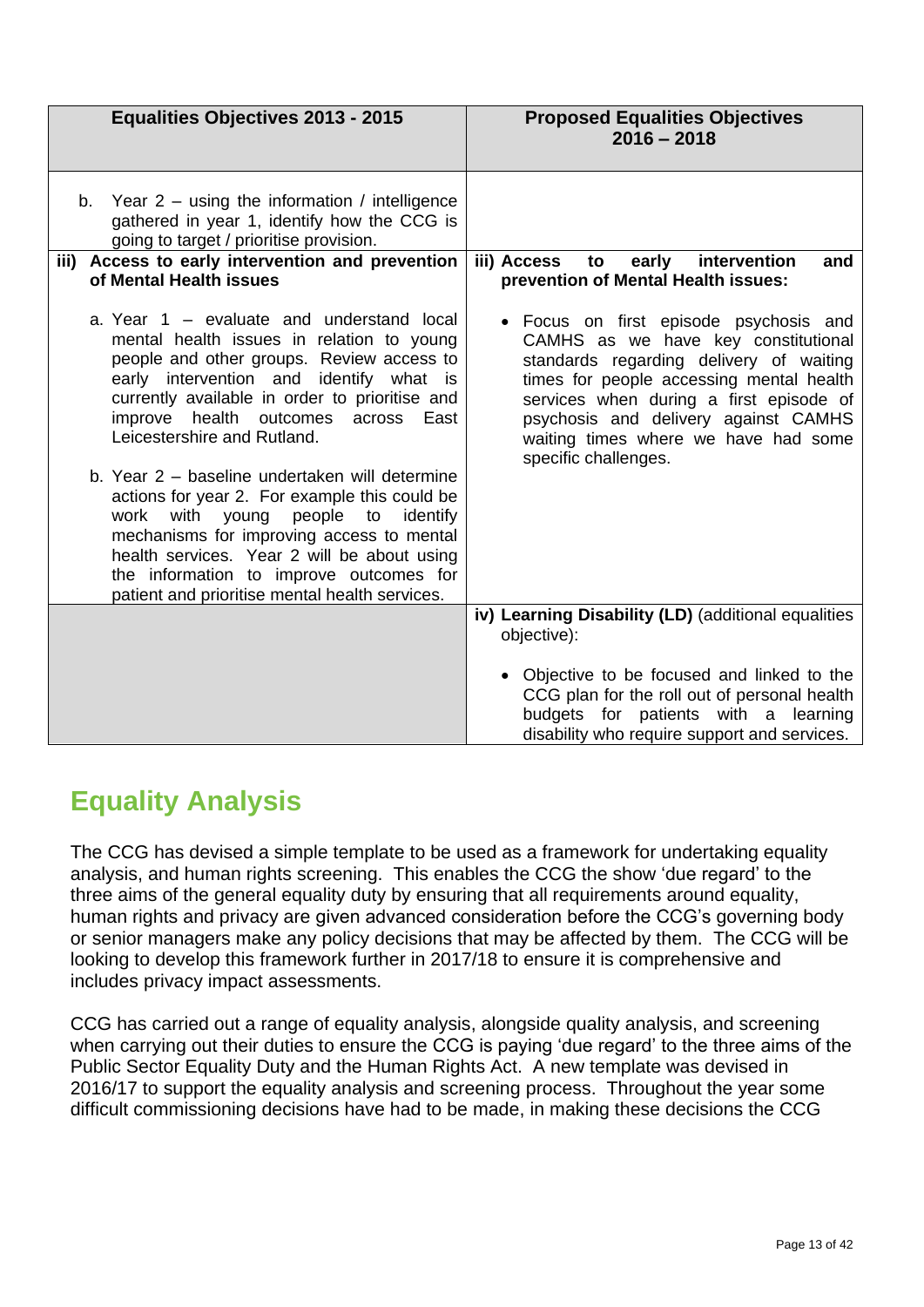needed to ensure it continued to comply with its duties and ensure due regard to the three aims of the Public Sector Equality Duty hence a more comprehensive framework was required.

All services commissioned and procured by the CCG are now designed and delivered to meet the health needs of local communities; and undergo an Equality and Quality Impact Assessment (EQIA), including policies and procedures created by the CCG.

# **Equality Delivery System 2 (EDS2)**

The Clinical Commissioning Group adopted the Equality Delivery System (EDS2) as its performance toolkit to support the CCG in demonstrating its compliance with the three aims of the Public Sector General Equality Duty.

The EDS2 has 18 outcomes that are grouped under the following four goals:

- **Goal 1 – Better health outcomes**
- **Goal 2 – Improved patient access and experience**
- **Goal 3 – A representative and supported workforce**
- **Goal 4 – Inclusive leadership**

In line with the EDS2, public sector organisations with less than 150 employees are not required to publish workforce information (i.e. Goals 3 and 4), although it is recognised that internal monitoring should take place. The CCG has considered it best practice to demonstrate compliance with Goals 3 and 4, and therefore is covered within this report. Some of the Information and evidence illustrating compliance wtih Goals 1 and 2 are. Available at Appendix 2

In 2015, the CCG undertook it first external stakeholder grading exercise to review the CCG's equalities information for 2014-15 in line with the EDS2 grading criteria:

| <b>Undeveloped</b>                                                                                                                                                                                                                          | <b>Developing</b>                                                                                      | <b>Achieving</b>                                                                                    | <b>Excelling</b>                                                                                    |
|---------------------------------------------------------------------------------------------------------------------------------------------------------------------------------------------------------------------------------------------|--------------------------------------------------------------------------------------------------------|-----------------------------------------------------------------------------------------------------|-----------------------------------------------------------------------------------------------------|
| Undeveloped if there is<br>no evidence one way<br>or another for any<br>protected group of how<br>people fare; or<br>Undeveloped if<br>evidence shows that<br>the majority of people<br>in only 2 or less<br>protected groups fare<br>well. | Developing if evidence<br>shows the majority of<br>people in $3 - 5$<br>protected groups fare<br>well. | Achieving if evidence<br>shows the majority of<br>people in 6 - 8<br>protected groups fare<br>well. | Excelling if evidence<br>shows the majority of<br>people in all 9<br>protected groups fare<br>well. |
| 9 protected characteristics - Age, Disability, Gender re-assignment, Marriage and Civil Partnership,<br>Pregnancy and Maternity, Race (nationality, ethnicity), Religion / Belief, Sex, Sexual Orientation.                                 |                                                                                                        |                                                                                                     |                                                                                                     |
| Other disadvantaged groups – people who are homeless; in poverty; on long term unemployment;<br>in stigmatised occupations; misuse drugs; have limited family / social networks; or are geographically<br>isolated.                         |                                                                                                        |                                                                                                     |                                                                                                     |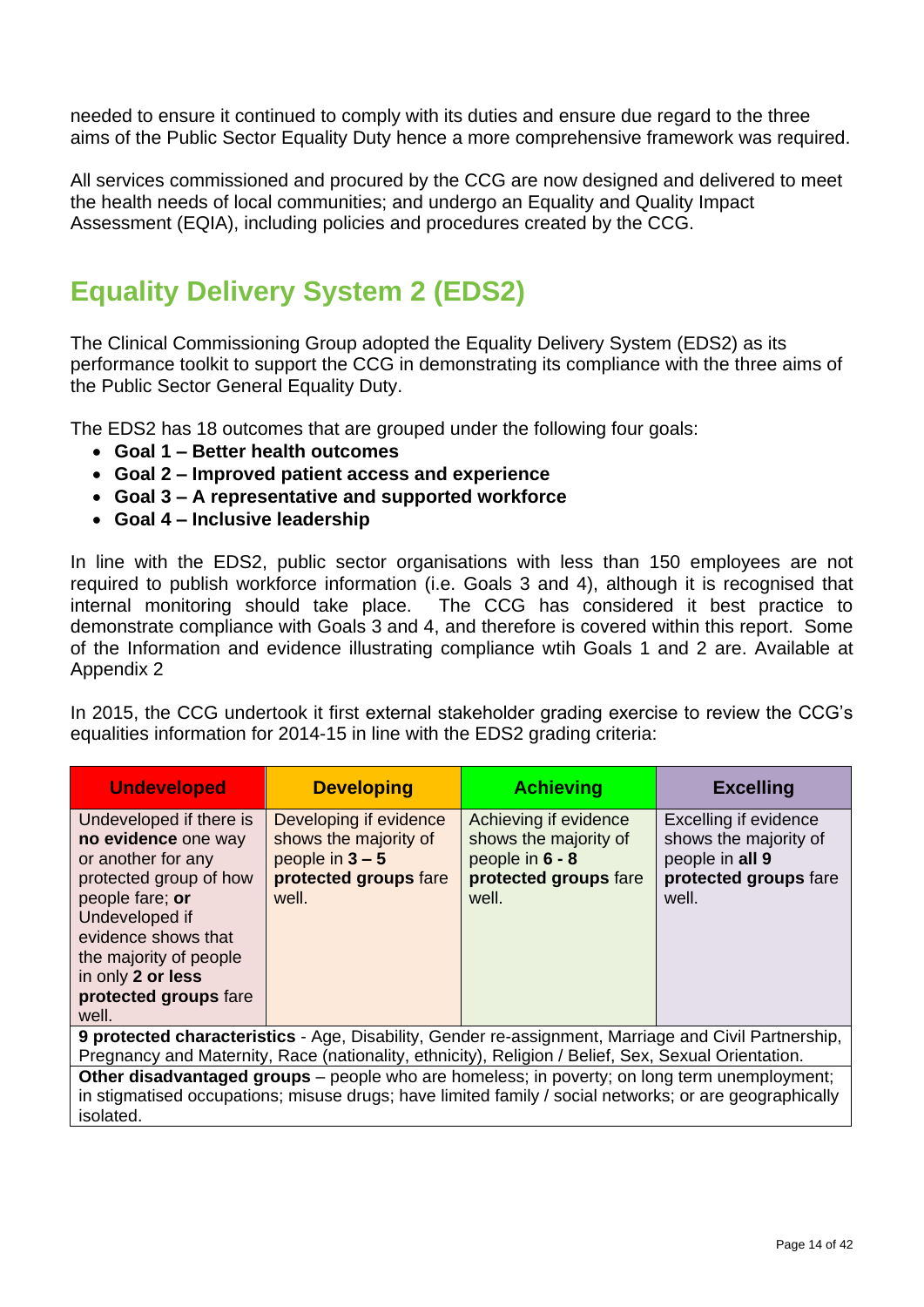The EDS2 grading process provides the CCG with an assurance mechanism for compliance with the Equality Act 2010 and enables local people to co-design the CCG's objectives to ensure improvements in the experiences of patients, carers, employees and local people.

The EDS2 grading was last undertaken in 2015/16 by an external stakeholder grading panel. The grading panel was presented with a written narrative which set out how the CCG was meeting each of the six outcomes reviewed. The Group included representation from LOROS, LGB&T, Vista Blind, Action Deafness, The Swagat Group, the Alzheimer's Society, The Carer's Centre, Healthwatch, and The People's Forum. The panel had a discussion and then a consensus was reached of their assessment. All the results were analysed immediately and shared with the panel. The results of the Grading Group were collated and presented to the Governing Body. Based on the information and evidence provided to the external stakeholder group, the CCG was noted as varying between 'Undeveloped' and 'Achieving' for Goal 1 and predominantly 'Developing' for Goal 2. Since then, the CCG has continued to collate information and evidence to provide an understanding of how the CCG is approaching equality and inclusion in its activities in line with the goals and outcomes. Some examples are detailed in Appendix 2.

A separate stakeholder meeting has not been undertaken in 2016/17, a review of the process is underway to ensure a approach whereby continuous assessment and grading is undertaken throughout the year as various policy and commissioning decisions are considered so that the review forms an integral part of key activity as opposed to a one-off event.

# **Performance Monitoring of Providers**

The CCG through its contracts with providers ensures that those provider organisations are compliant with equality legislation. All the NHS providers which the CCG contracts with undertake the annual equality performance review using the NHS Equality Delivery System (EDS2). Each NHS provider's performance has been monitored by the CCG through the contract and performance monitoring meetings. Information about each of the providers can be found on their respective websites, such as:

- University Hospitals of Leicester NHS Trust
- Leicestershire Partnership NHS Trust

Through our contract and performance monitoring review meetings with the NHS providers, 2016 - 2017, the CCG has received assurances that the relevant standards have been met including WRES and AIS.

In addition to the main NHS providers, we also commission primary medical care services from our GP Practices, who are often the first point of contact for the majority of patients. Specifically in relation to Accessible Information Standard (AIS), we have organised proactive awareness raising sessions for GP Practice staff and provided them with the '5 steps' of the AIS, Practice Readiness Checklist, and an outline of key timescales to ensure compliance. Our GP Practices have also received the NHS England's simplified implementation of the Accessible Information Standard guidance, and posters for personalisation and display within their Practices. Furthermore, we have provided guidance on the use of email and text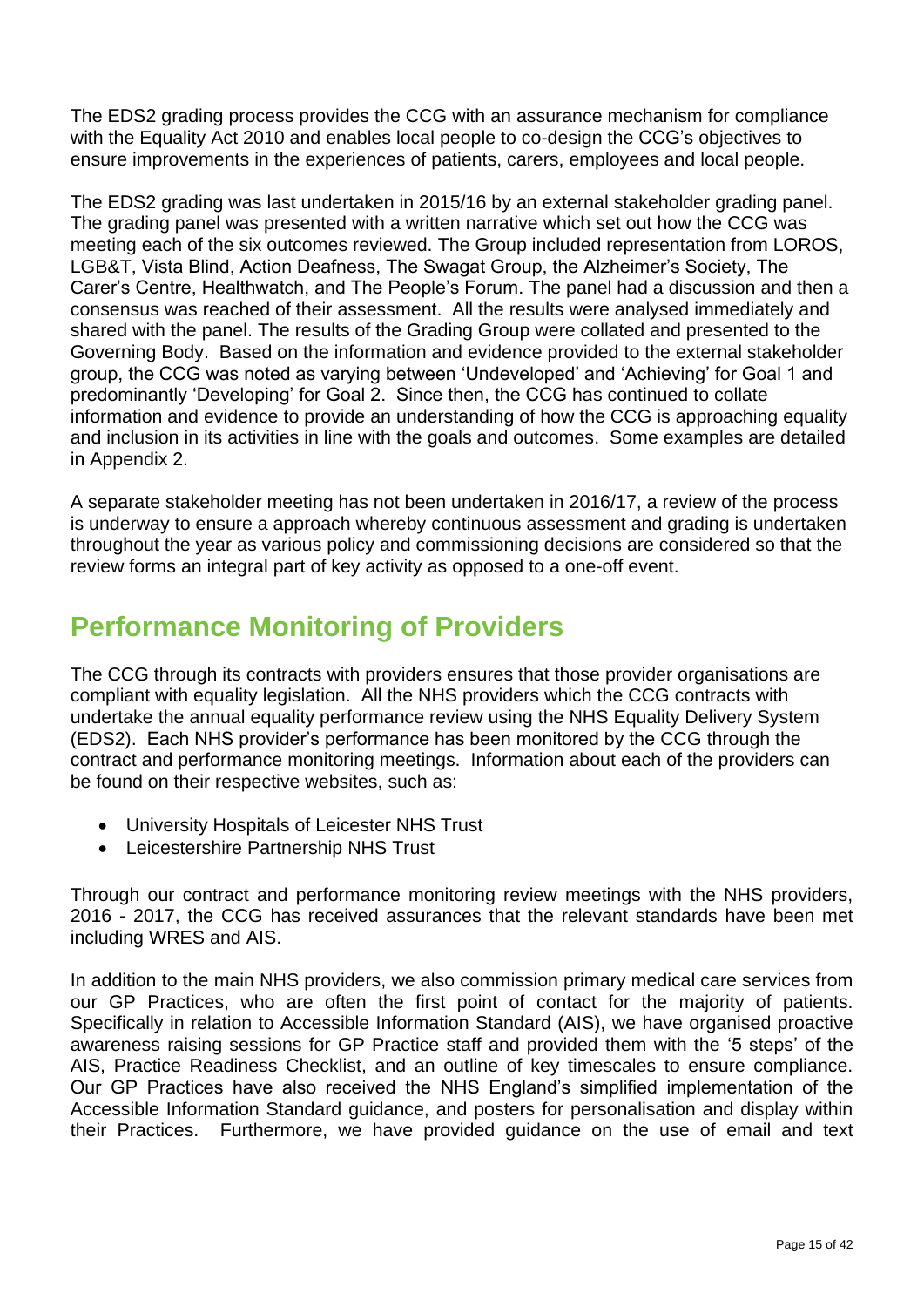message for communicating with patients with disabilities and sensory loss; and also obtained advice and information for our GP Practices from local organisations such as the 'Make it Clear' guidelines from Vista.

### **Meeting stautory human rights requirements**

The Human Rights Act 1998 sets out a range of rights which have implications for the way the CCG buys services and manages its workforce. In practice this means that the CCG must:

- Act compatibly with the rights contained in the Human Rights Act in everything the CCG does
- Recognise that anyone who is a 'victim' under the Human Rights Act can bring a claim against the CCG (in a UK court, tribunal, hearing or complaints procedure)
- Wherever possible existing laws that the CCG as a public body deals with, must be interpreted and applied in a way that fits with the rights in the Human Rights Act 1998.

The CCG aims to undertake Human Rights screening in its decision making including its commissioning and decommissioning and service redesign programmes. This is an area for further development in the review of the equality analysis template to enable a more comprehensive review to be carried out.

# **Equality and inclusion development 2017/18**

In 2016 a key focus will be on the review of our Equality and Inclusion Strategy, review of progress against the PSED Equality Objectives and EDS2 Outcomes. The CCG will continue to embed equality and inclusion into commissioning and demonstrate "due regard" to the nine protected characteristics and other vulnerable groups. Areas of further development in 2017/18 include:

- The CCG will be looking to develop the equality impact assessment and template process further in 2017/18 to ensure it is comprehensive and includes privacy impact assessments.
- Collate the equality impact assessments and analysis centrally;
- Consider how key provider monitoring of equality and inclusion is reported to the CCG Governing Body and how the CCG can support its providers;
- Develop and embed a more integrated approach to grading equality information, including grading by external stakeholders;
- Review training available to staff to include face-to-face sessions; and
- will be offering recruitment and selection training following approval of the updated Recruitment and Selection policy

# **Conclusion**

The evidence set out in this report demonstrates that the CCG continues to make good progress towards paying due regard to the way healthcare services are commissioned and delivered. East Leicestershire and Rutland CCG is committed to making continuous improvements as a commissioner of services and an exemplar employer. The CCG will continue to monitor progress and report regularly and openly on the development of this work.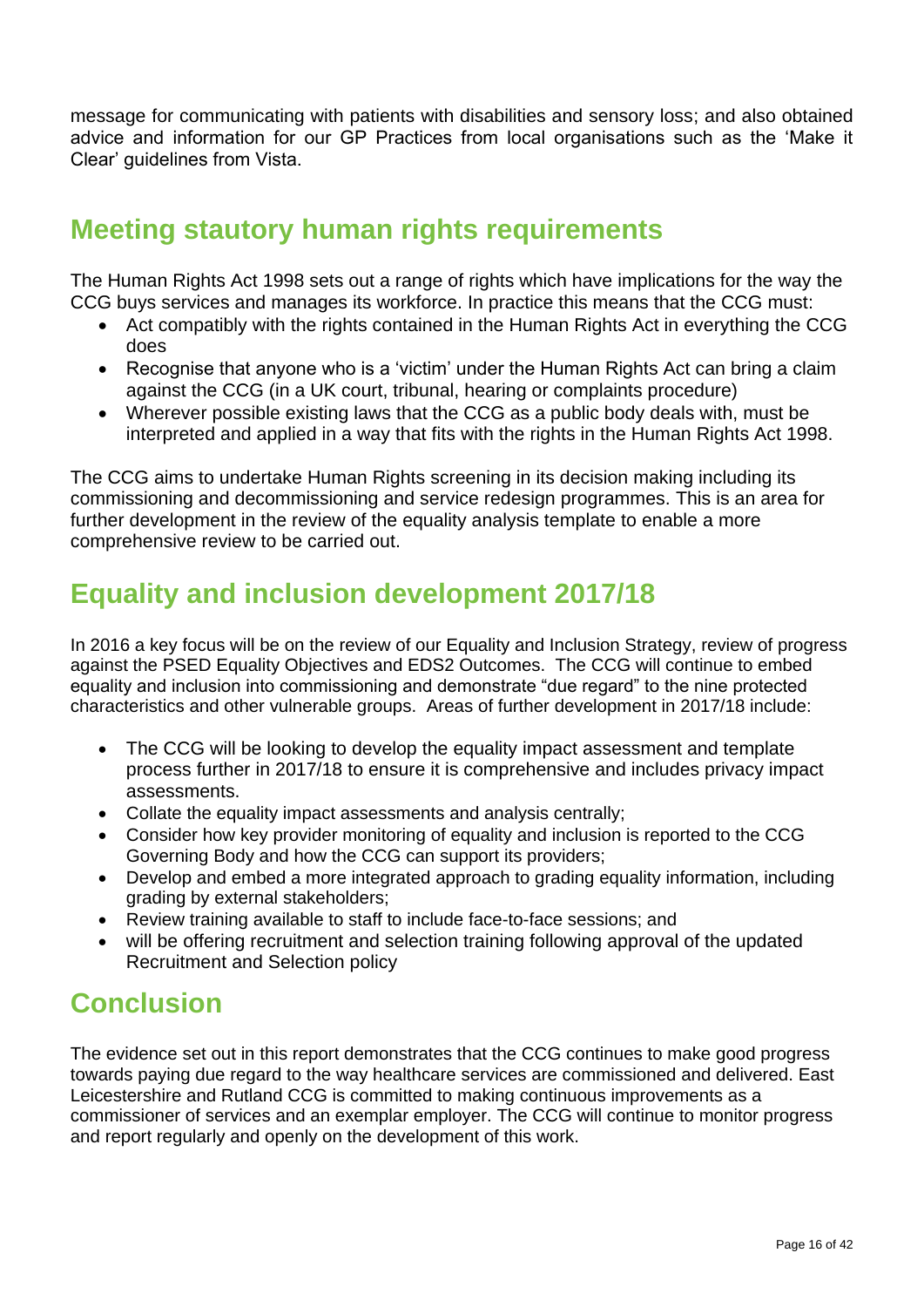# **Appendix 1 – CCG Workforce Profile**

The CCG has less than 150 employees and as such is not required under the Specific Equality Duty to publish its workforce data, however the CCG promotes transparency in all of its work and has provided a summary of the breakdown of the CCG staff by Protected Characteristics.

As at November 2016, the CCG employed 108 members of staff which included both permanent staff and those on fixed term contracts; who are employed full and part time. The profile of the workforce has been broken down as follows:

|   | <b>Ethnic Origin</b>                                | <b>Count of</b><br><b>Employee Number</b> | $%$ of<br><b>Staff</b> |
|---|-----------------------------------------------------|-------------------------------------------|------------------------|
| A | <b>White - British</b>                              | 79                                        | 73                     |
| B | White - Irish                                       | 2                                         | $\overline{2}$         |
| C | White - Any other White Background                  |                                           |                        |
| н | Asian or Asian British - Indian                     | 23                                        | 21                     |
| J | Asian or Asian British - Pakistani                  |                                           |                        |
|   | Asian or Asian British - Any other Asian Background |                                           |                        |
| R | <b>Chinese</b>                                      |                                           |                        |
|   | <b>TOTAL</b>                                        | 108                                       | 100                    |

#### **Religious / Belief**

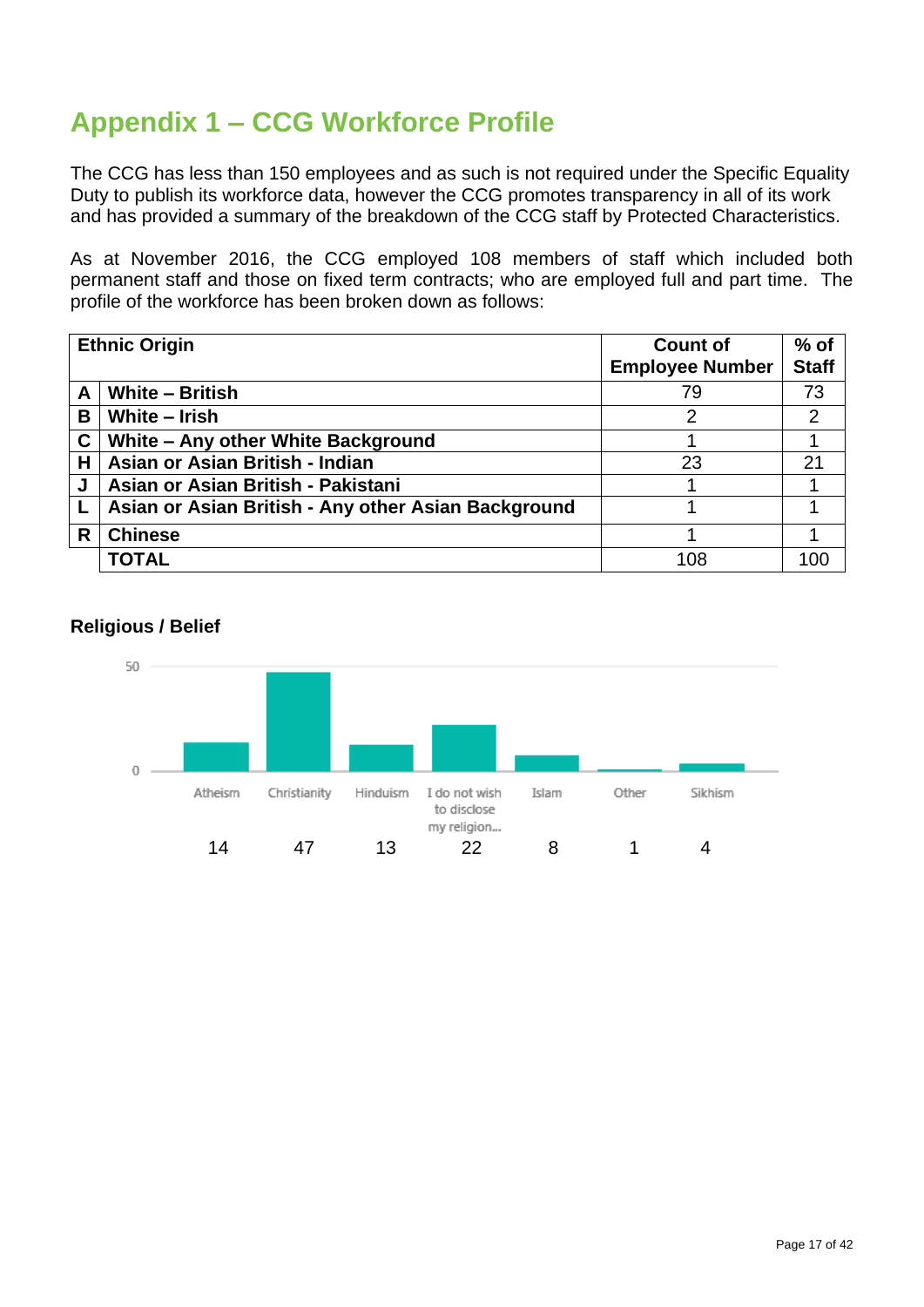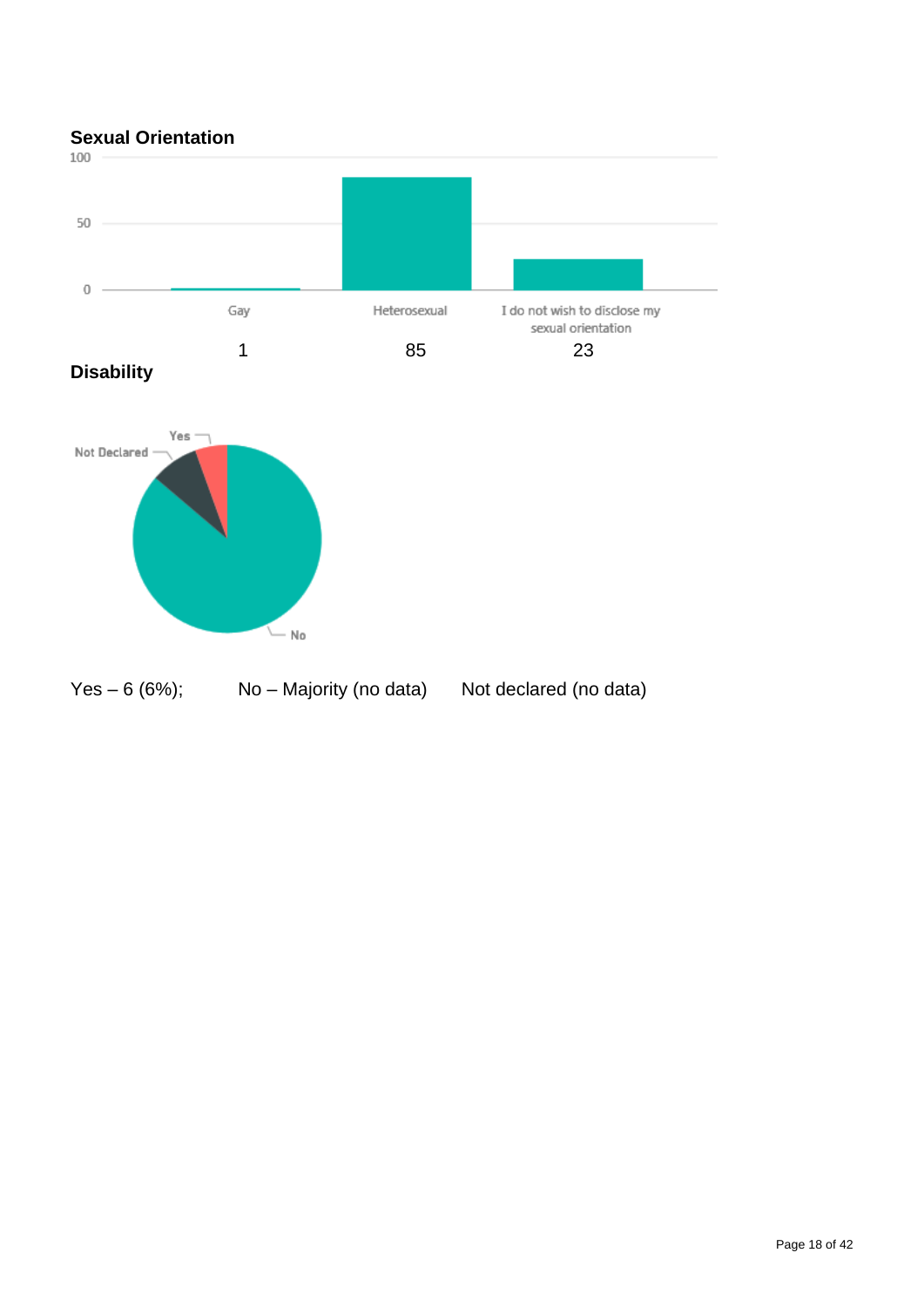The CCG also encourage staff to complete an **annual NHS staff survey**, which provides individuals with the opportunity to feedback in relation to development, appraisals and support which has been provided. The annual survey includes a range of questions in relation to appraisals / training for staff; and includes both positive and negative comments (the lower the score, the better they reflect performance). Where a training need is identified by staff and/or the Line Manager, appropriate action is taken to bridge the gap.

#### The results for 2016/17 are published at

[http://www.nhsstaffsurveys.com/Caches/Files/NHS\\_staff\\_survey\\_2016\\_03W\\_full.pdf](http://www.nhsstaffsurveys.com/Caches/Files/NHS_staff_survey_2016_03W_full.pdf) and are currently under review.

The outcome / results of the staff survey will be reviewed at Team / Directorate level, to identify areas for improvement and local action plans produced.

#### **Annual Staff Survey**

The CCG completes an annual staff survey which provides individuals with the chance to provide comments in relation to their working lives. The feedback received supports the CCG to work with staff together to improve the place of work**.** 

In 2015-16, the CCG the National NHS Staff Opinion Survey was disseminated to the staff across the CCG between September and November 2015 and was completed by a total of 94 members of staff (including GPs on the Governing Body), which are summarised below. It is noted that the lower the scores, the better the result.

The national results revealed a number of positives:

- 80% of staff said they feel able to do their job to a standard they are personally pleased with – up from 78% last year;
- 73% of staff said that patient care is their organisation's top priority up from 67% last year;
- 89% of staff agree that their organisation takes positive action on employee health and wellbeing.

However, the national results also revealed a number of challenges for NHS Employers, with a third of respondents reporting work related stress in the past 12 months, 48% of respondents feeling there should be more staff at their organisation, and the percentage of staff experiencing harassment, bullying, or abuse from fellow staff was 25%. 11% of staff said they had experienced discrimination at work in the past 12 months.

The average response rate for the 47 'Picker' organisations was 70.2% against which ELR CCG continues to perform well with a response rate of 86.4% which was slightly lower than the 94% response rate achieved the previous year.

In the survey results, comparisons can be drawn between ELR CCG and the average of all 'Picker' CCG trusts on a total of 86 questions. The survey showed that the CCG is:

- Significantly better than average on 9 questions;
- Significantly worse than average on 2 questions;
- The scores were average on 75 questions.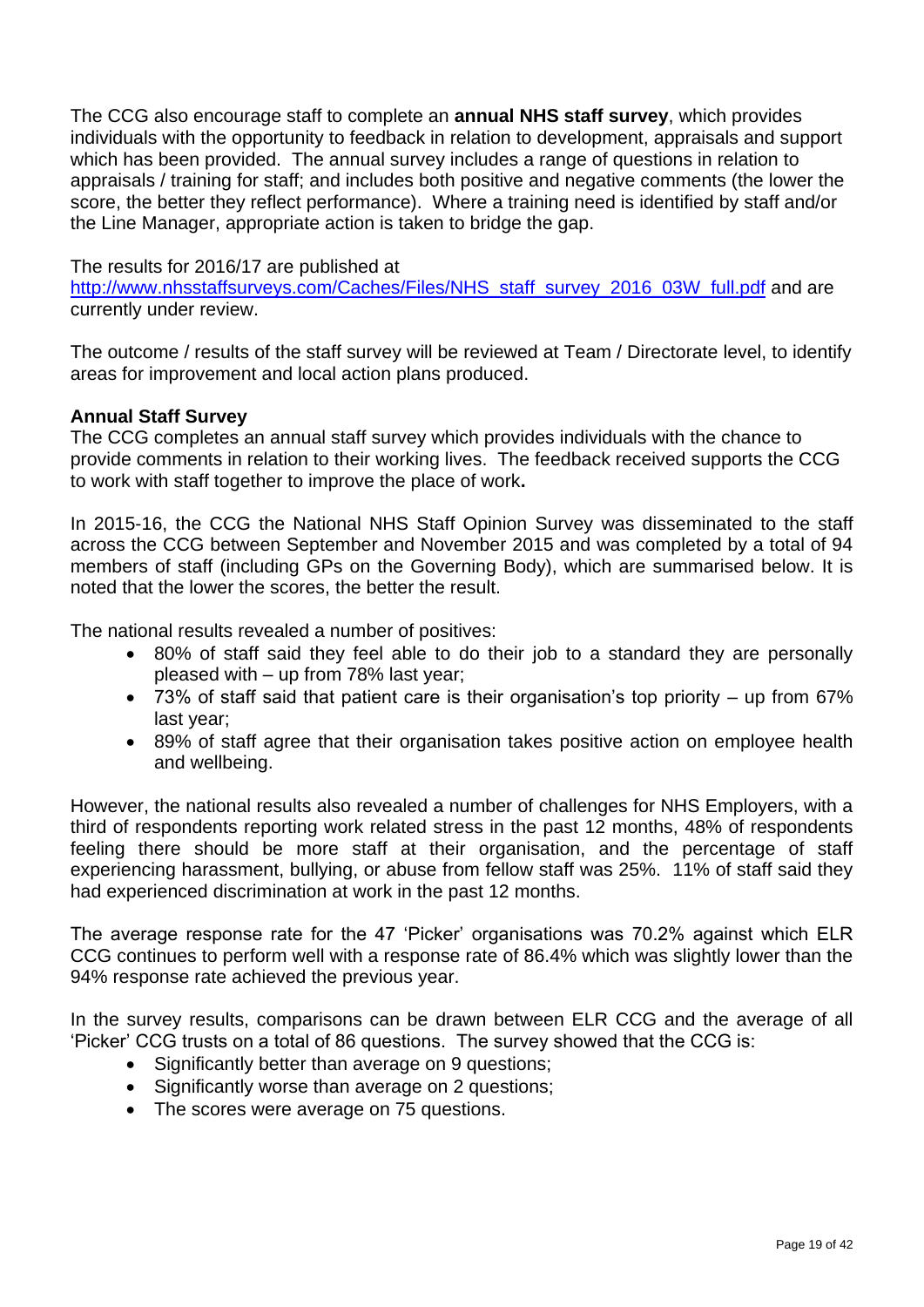The CCGs results were significantly better than the Picker average or the following questions (lower scores are better):

| <b>Question</b> |                                                                 | <b>CCG</b> | <b>Average</b> |
|-----------------|-----------------------------------------------------------------|------------|----------------|
| 20 <sub>b</sub> | Appraisal / review not helpful in improving how do   11%<br>iob |            | 22%            |

The CCGs results were worse than the Picker average for the following questions (lower scores are better):

| <b>Question</b> |                                                          | <b>CCG</b> | Average |
|-----------------|----------------------------------------------------------|------------|---------|
| 9g              | Put myself under pressure to come to work despite   100% |            | 94%     |
|                 | not feel well enough                                     |            |         |
| 20a             | No appraisal / KSF review in last 12 months              | 35%        | 18%     |

Questions where more than 50% of staff gave a negative response are listed below (lower scores are better):

| <b>Question</b> |                                                           | <b>CCG</b> | Average |
|-----------------|-----------------------------------------------------------|------------|---------|
| 9g              | Put myself under pressure to come to work despite   100%  |            | 94%     |
|                 | not feeling well enough                                   |            |         |
| 9d              | In the last 3 months, have come to work despite not   53% |            | 49%     |
|                 | feeling well enough to perform duties                     |            |         |
| $15d+$          | Last experience of harassment / abuse not reported        | 50%        | 56%     |

The scores below are an extract from the CCGs reported problem scores for 2015 and for the two previous years. Problem scores are a summary score showing the percentage of respondents reporting room for improvement. Note that lower problem scores reflect better performance. The table below only shows the problem scores that have significantly worsened since the previous survey.

| <b>Question</b> |                                               | 2013 | 2014 | 2015 |
|-----------------|-----------------------------------------------|------|------|------|
| 20a             | No appraisal / KSF review in last 12 months   | 33%  | 12%  | 35%  |
| 20f             | Appraisal / performance review: training, 33% |      | 9%   | 29%  |
|                 | learning or development needs not identified  |      |      |      |

In addition to the core questions, we added some additional questions to the survey, for example, whether the Executive Management Team operate an open door policy to which a total of 81% agreed or strongly agreed.

The results of the survey were shared with staff in December 2015 and reviewed during a CCG event in March 2016 individual / teams developed action plans to address the areas of improvements. Some of these included:

| Section of Staff Action<br><b>Survey</b> |                                                     |
|------------------------------------------|-----------------------------------------------------|
| Conflicting                              | Regularly review peaks and troughs in workload with |
| pressures                                | team and realign resource/offer support accordingly |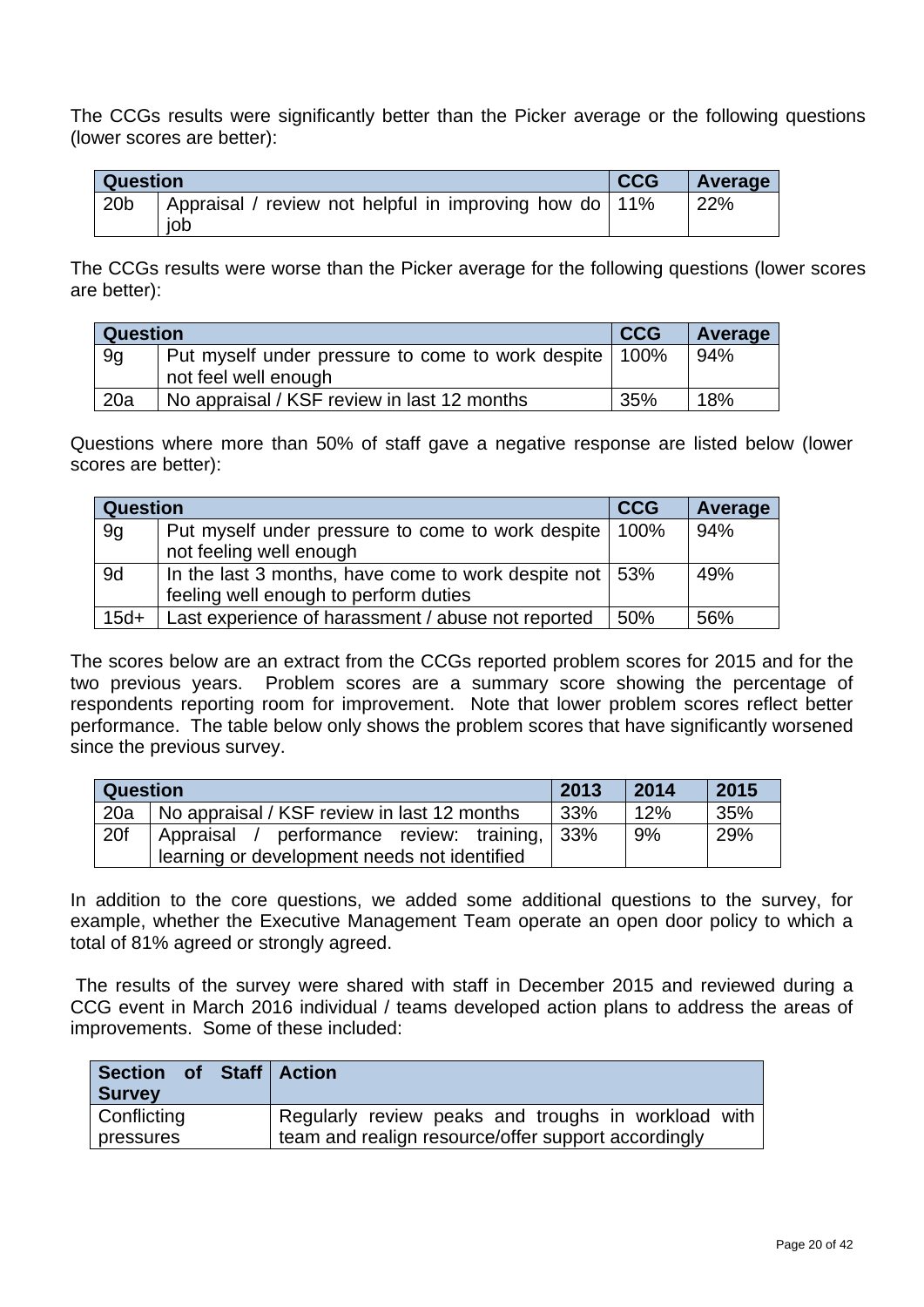| (resource)           |                                                          |
|----------------------|----------------------------------------------------------|
| Health<br>and        | Team to develop contingency plans across all work areas  |
| wellbeing            | (to build resilience when staff are away from work)      |
| <b>Health</b><br>and | Team to continue to have open and honest two way         |
| wellbeing - bullying | communications                                           |
| and harassment       |                                                          |
| Personal             | Identify training and development needs during appraisal |
| development          | process and review with team/progress with HR            |
| Personal             | Challenge team to complete all appraisals and discuss    |
| development<br>and   | any issues that may be preventing/affecting performance  |
| your Job             |                                                          |
| Your job             | Schedule regular Friday morning meetings to further      |
|                      | improve team communications and feedback and review      |
|                      | priorities/delivery                                      |

#### **Mandatory Training**

All staff within the CCG are required to undertake a range of statutory training within the first few weeks of their employment.

As at November 2016, training uptake across the CCG was as follows:

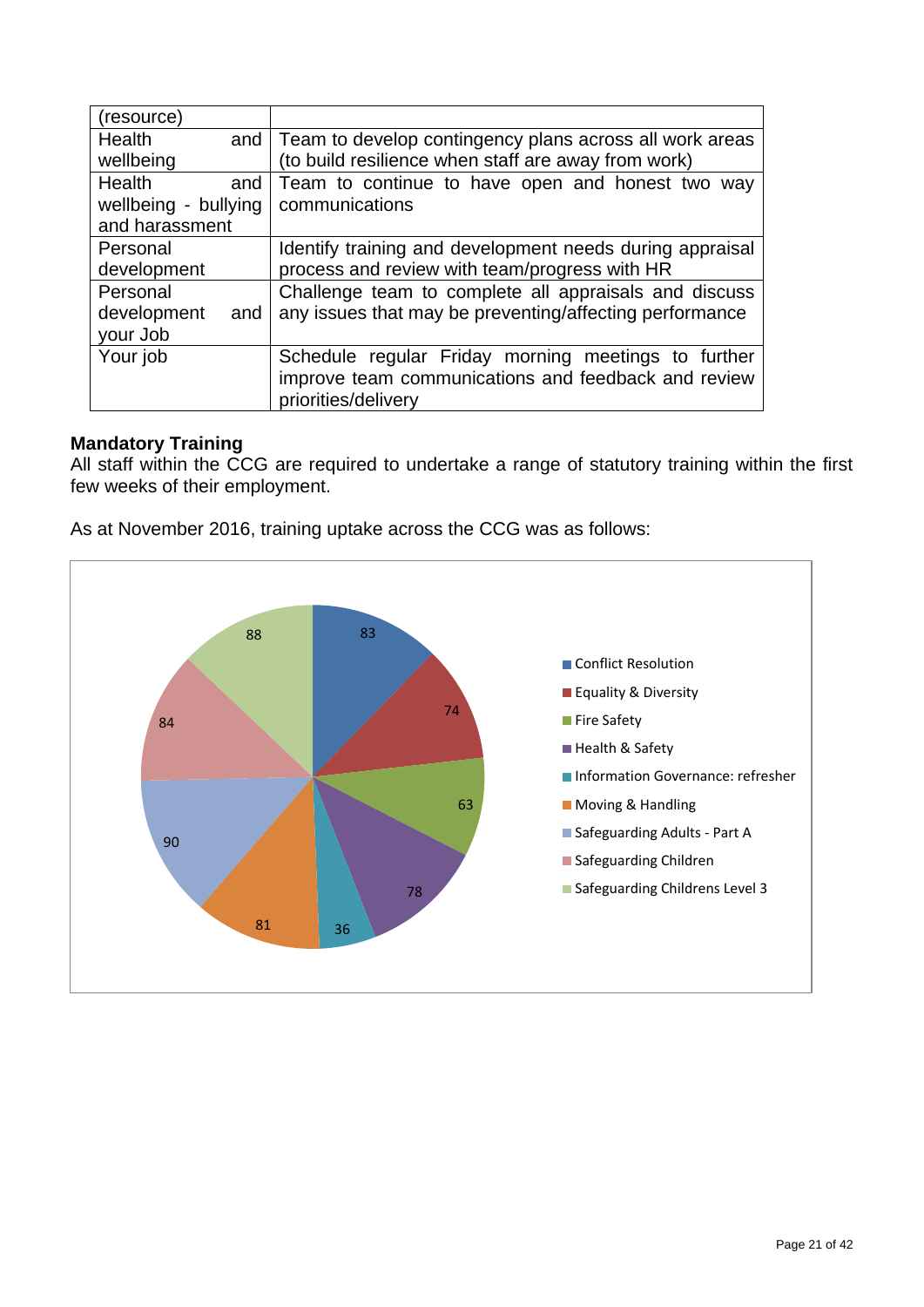### **Appendix 2: EDS2 - Examples of Equalities Information 2016/17**

Equality Information focuses on our duties as a commissioner of health care services including our patient and demographic information, progress against equality objectives, and how we demonstrate due regard in our decision making.

**Goal 1: Better Health Outcomes -**

**1.1 Services are commissioned, procured, designed and delivered to meet the health needs of local communities**

The **Leicester, Leicestershire and Rutland (LLR) 5 Year Strategy – Better Care Together (BCT) Programme** is a key detriment of contracted services changes aimed at improving clinical care, patient experience and increasing efficiency.

The CCG Commissioning Strategy and Operational Plan 2016/17 are available at the following [https://eastleicestershireandrutlandccg.nhs.uk/wp-content/uploads/2015/08/ELRCCG-OPS-](https://eastleicestershireandrutlandccg.nhs.uk/wp-content/uploads/2015/08/ELRCCG-OPS-PLAN-2016_17.pdf)[PLAN-2016\\_17.pdf](https://eastleicestershireandrutlandccg.nhs.uk/wp-content/uploads/2015/08/ELRCCG-OPS-PLAN-2016_17.pdf)

The CCG's **Commissioning Intentions** and **Operational Plan** align with the Better Care Together 9 settings of care priorities at both an ELR CCG and LLR level (i.e. Maternity, neonates, children and young people; Planned Care with Cancer; Urgent Care; Mental Health; Learning Disabilities; Long Term Conditions; Frail and Older People; End of Life Care; CHC and Personalisation). The Commissioning Intentions direct how services are commissioned from providers and contracts agreed; and is developed jointly across the 3 CCGs to provide a strategic LLR focus as well as specific CCG requirements. This also supports the alignment of clinical pathway development, the BCT Workstreams, contractual negotiations, the operational plan and the Five Year Forward View. The Operational Plan for 2016-17 sets out how the CCG has identified and will subsequently achieve what we determine are our local critical challenges and milestones for accelerating progress towards achieving the triple aim as set out in the Five Year Forward View. It maps out how the CCG will deliver the requirements set out in the Five Year Forward View whilst maintaining our commitment to high quality services for all, whilst concurrently driving the delivery of transformative plans outlined in the Sustainability and Transformation Plan (STP).

See:<https://eastleicestershireandrutlandccg.nhs.uk/about-us/our-strategies-and-plans/>

Underpinning these operational priorities remain our core commissioning responsibilities of quality, innovation and value. In addition, the plan has been developed using the **Right Care Atlas of Variation** data for each of the BCT Clinical priority areas, to ensure that focus is given to areas of health need for which ELR CCG are an outlier to support a focus for improving health outcomes (e.g. Mental Health and Learning Disabilities). During 2016/17, the Operational Plan supported the delivery of the 5 year system **Sustainability and Transformation Plan (STP)** at Unit of Planning level, defined as Leicester, Leicestershire & Rutland. The STP is built to ensure delivery of the 9 'Must Do's.'

The **Quality, Innovation, Productivity and Prevention (QIPP) programme** was (and continues to be) aligned to the BCT workstreams; and also reflects the Right Care priorities for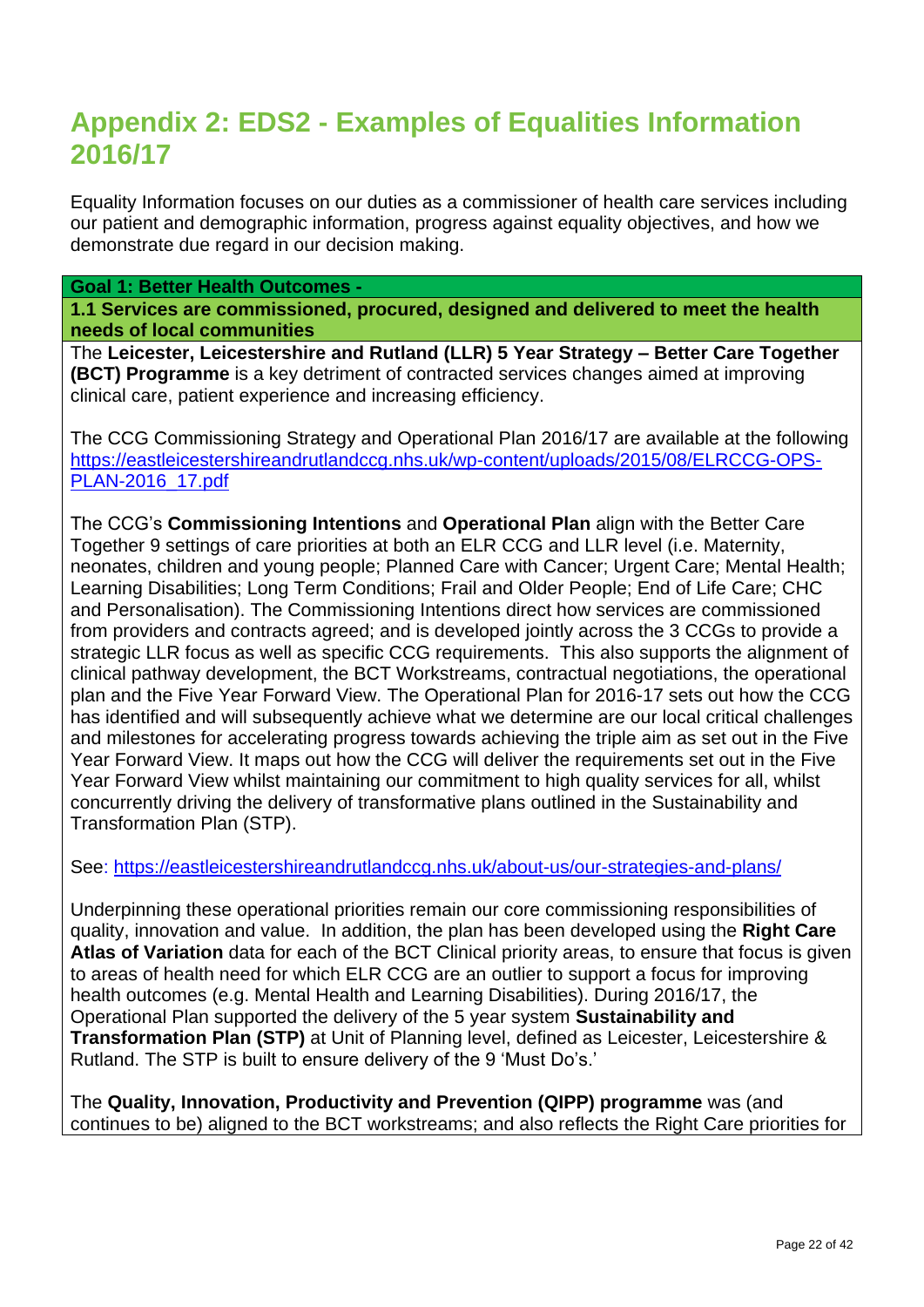the CCGs population. The QIPP schemes focus on ensuring patients experience the right treatment in the right setting, and across all protected characteristic groups of the Equality Act 2010, including the following:

- increasing the level of services that are delivered in a Community Setting, rather than at an Acute Hospital;
- by removing any duplications across pathways;
- linking to the Better Care Together Strategy and reflecting the priorities as highlighted in the Right Care programme.

QIPP schemes have been developed across the following key work streams:

- long-term conditions
- planned care
- urgent care
- transformation of mental health and learning disability
- including specific QIPP from our BCF plans (e.g. prescribing; primary care transformation; running costs management).

A scrutiny group was established in 2015-16 to review the **quality and equality impact assessments** providing a 'confirm and challenge' where negative impact has been identified; and where further consideration needs to be given. The process evolved in 2016/17 with a revised template to document the quality and equality impact assessment (QIA / EIA) of each scheme. These assessments are undertaken to understand any impact against the protected groups, understanding what group may be affected, what the mitigating circumstances are, agree actions to address any negative impact and any potential barriers to access of services. All QIA/EIA are reviewed by the CCG Heads of Service and signed off by the CCG Chairman and the Chief Nursing Officer. To date, the majority of EIAs undertaken have resulted in positive impacts, such as those for diabetes, respiratory and cardiology. However, where negative impacts have been identified; these have been reviewed with the Lead and action taken accordingly, for instance in podiatry, continuing healthcare, learning disabilities short breaks and cancer. Although equality assessments form a key part of the planning process (including the business cases reviewed as part of the QIPP process), going forward there will be a focus on outcomes and impact as part of the evaluation process.

All **provider quality schedules,** as included within their contracts**,** are designed around the type of care the provider has been commissioned to provide. National and local indicators are built into the schedules to allow the CCG to monitor the service being provided and the provider organisation's ability to assess and meet all patients' needs. These are currently reviewed and monitored on an annual basis through a variety of formats including patient experience/feedback, incident reporting, national and local benchmarking performance data and patient outcomes and updated to ensure that the quality monitoring of providers is in line with current regulation/guidance and reflects any concerns which have been identified through the previous year's review of the provider and taking into account any supplementary information which has been gathered from a range of other stakeholders including patient complaints and GP feedback.

For 2016-17, the **NHS Standard Contract for providers** has been implemented to ensure compliance with equalities and the quality schedules include indicators to ensure that each provider reports progress to the CCG in line with these requirements and actions required to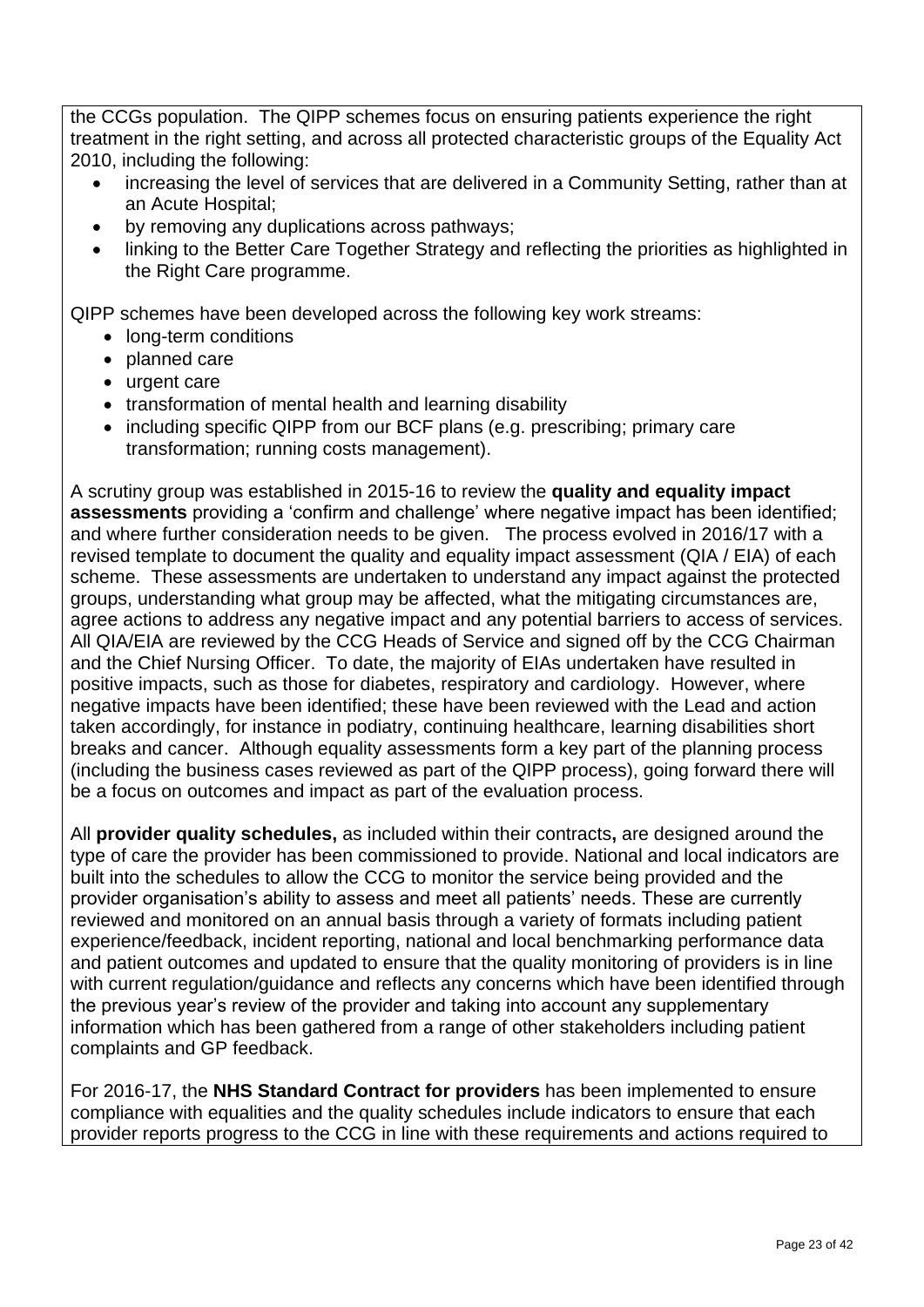become compliant. Where gaps are identified, the CCG will work with the provider to promote improvements. The Quality Schedules are monitored on a regular basis and reviewed in conjunction with the service provider at regular meetings. The process of review will mean that any areas of concern will be added to the Quality schedule or existing indicators enhanced to ensure the CCG receives assurance that providers are meeting with requirements. An example of this would be the inclusion of the 'Implementation of a selection of Quality Standards for Community CAMHS produced by the Royal College of Psychiatrist and the Quality Network for Community CAMHS. 'indicator which was introduced into the LPT 16/17 Schedule. Following poor compliance with the standards in 15/16 the indicator was introduced to ensure that the CCG could continue to have oversight of the providers' performance against the standards and receive assurance of their future compliance.

In addition, the CCG will review the latest contractual requirements within the 2016-17 NHS Standard Contract for providers and ensure compliance with the following:

- **Workforce Race Equality Standard**; The NHS Equality and [Diversity Council](https://www.england.nhs.uk/about/gov/equality-hub/edc/) announced on 31 July 2014 that it had agreed action to ensure employees from black and minority ethnic (BME) backgrounds have equal access to career opportunities and receive fair treatment in the workplace.
- **Accessible Information Standard** The standard aims to make sure that people who have a disability, impairment or sensory loss are provided with information that they can easily read or understand and with support so they can communicate effectively with health and social care services.

The 3 CCGs within Leicester, Leicestershire and Rutland (LLR) have jointly commissioned a number of specific services from the Leicestershire Partnership NHS Trust (LPT) to support people with mental health and learning disabilities:

 The CCG continues to work closely with its **mental health** providers, clinicians and service users to improve the acute mental healthcare pathway, promote independence and enable individuals to be part of their communities. In times of crisis, when patients require admission to inpatient care, we want to ensure they receive high quality of care that promotes recovery in safe settings. **Improving Access to Psychological Therapies (IAPT)** services are designed based on addressing the mental health prevalence of each practice and allocating sufficient resources in meeting patients' needs, providing treatment, and specific therapies to aid in the recovery of the patient. The choice of treatment is part of the assessment and the patient has a voice in which treatment is used through discussion at the outset of treatment. For instance, if a patient has more than one problem, they agree which to concentrate on first and how to go about it, recording the way forward.

During 2016-17, the CCG implemented and maintained the waiting time standard for IAPT, with recovery rates being higher than the national average.

| Standard:                              | <b>Target</b> | <b>Achievement</b><br>(Apr-Sept 2016) |
|----------------------------------------|---------------|---------------------------------------|
| % of people accessing the service      | 15%           | 12.7%                                 |
| % of people moving to recovery         | 50%           | 55%                                   |
| Waiting times 6 weeks from referral to | 75%           | 64%                                   |
| treatment                              |               |                                       |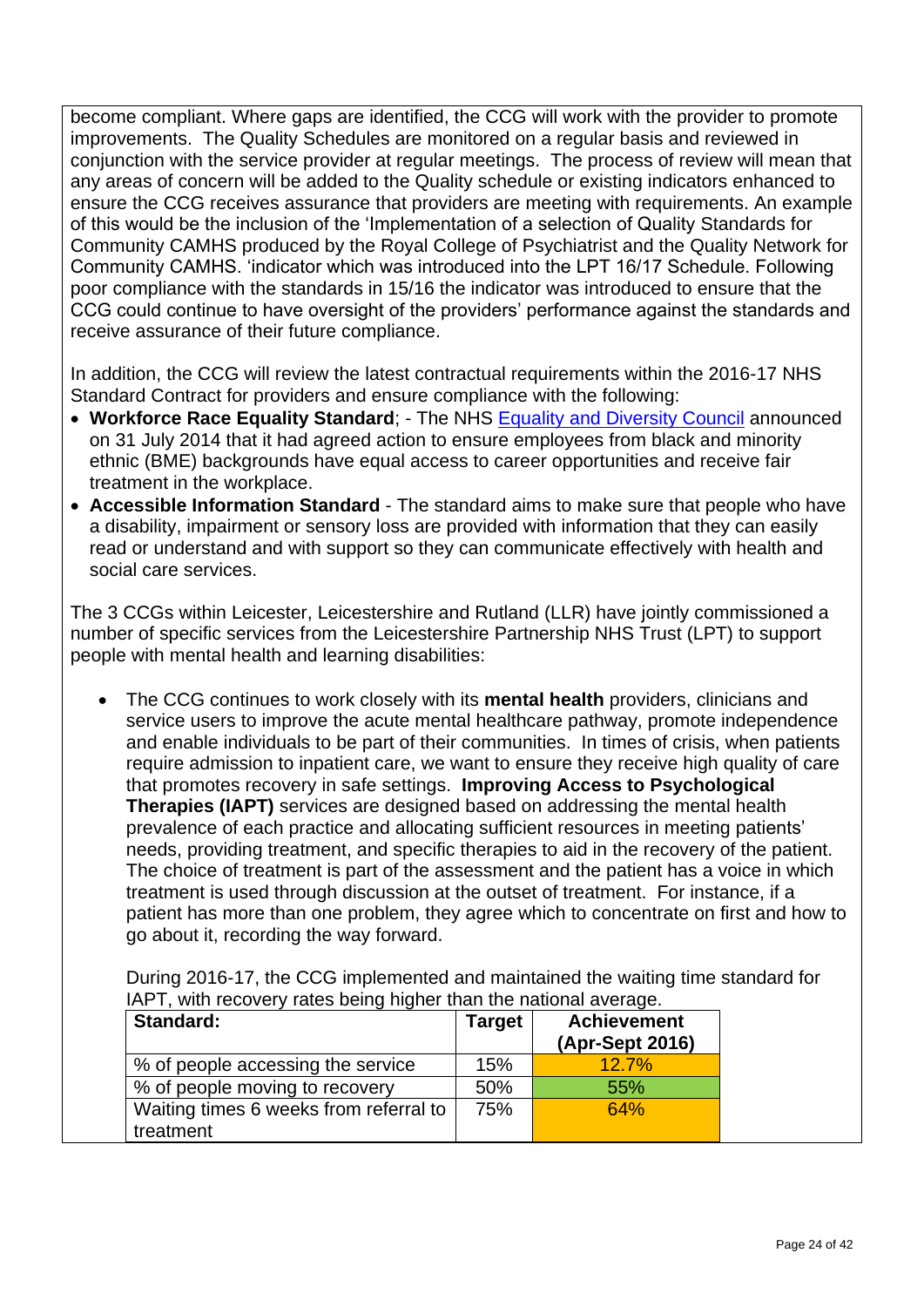During 2016-17, the following progress has been made:

- a) **self-referral leaflets** have continued to disseminate to a number of venues across the CCG (i.e. within community venues, libraries, GP practices, Arriva patient transport; and more recently a specific insomnia self-referral leaflet has been disseminated to pharmacies and GP surgeries). This has also supported the development of self-referral capabilities to ensure the service is accessible to all (including the LGBT community), but not limited via Trade. Currently, self-referrals make up 75% of all referrals received which highlights how more accessible the service is.
- b) **Development of Long term conditions pathways / referral routes** previously the service worked with Age UK and the Alzheimer's Society. Currently we are developing plans to integrate into existing and new teams with a focus on Cardiovascular Disease, Chronic Obstructive Pulmonary Disease (respiratory) and Diabetes which will encourage treatment at home.
- The IAPT service also collates information in relation to age, gender, disability (learning / physical / mental / sensory etc), long term conditions, ethnicity, religion and sexual orientation. This information is used to keep focus on the areas of under representation in the service.

The next steps for the development of the IAPT service is to work alongside community health / social / public health teams to:

- a) recognise anxiety and depression in their clients (e.g. carers) and aid in the referral into the service; this is progressing slowly and has engagement with the Better Care Together lead of long term conditions and with Community Nursing and Therapy.
- b) raise awareness (and increase the use of) of the service to the population through wider dissemination of the self-referral leaflets;
- c) working with the Department for Work and Pensions to incorporate employment advisors within the service to help people return to work after suffering anxiety and depression.
- The **Primary Care Liaison Nursing Team** provide support to people with a learning disability, their families and carers, professionals, support staff and social care colleagues to find solutions to barriers to good health and help people to stay healthy. The key objectives of the service are to:
	- a) ensure equitable access to healthcare services for people with a learning disability in line with legislation and recommendations.
	- b) advise and support healthcare services to make reasonable adjustments for this population to meet statutory duties e.g. DH Equality duty of the Equality Act 2010.
	- c) strengthen and expand health promotion activities available for people with a learning disability including innovative person centred approaches to programmes.
	- d) Support GP practices to offer annual health checks to people with a learning disability and audit the quality and effectiveness of annual health checks.
	- e) ensure that Health Action Plans are recognised and used by health and social care professionals, support providers and carers and people with a learning disability.
	- f) engage with individuals, families and carers in consultation exercises and events;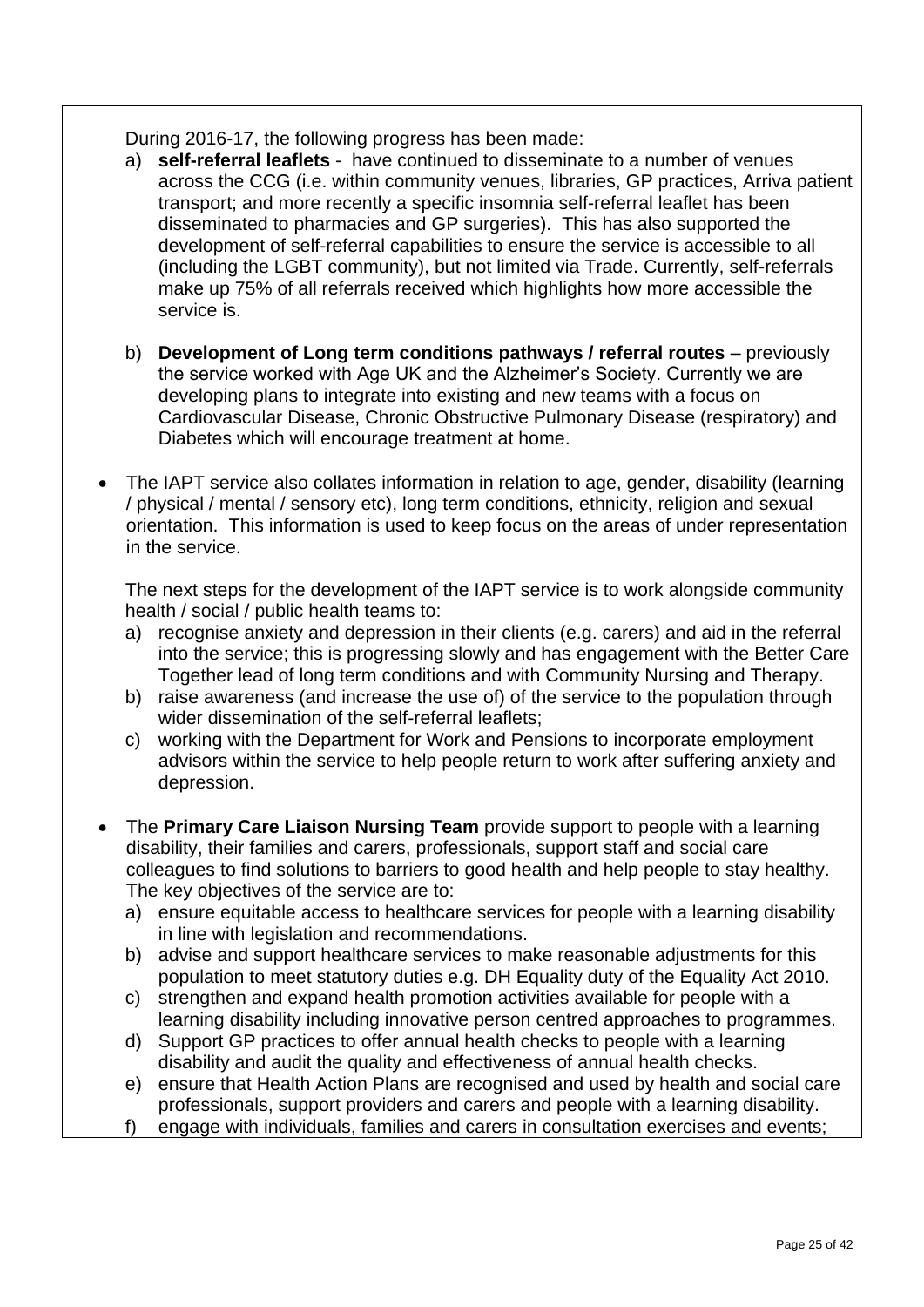- g) integration between health and social care services to collectively put the individual at the heart of all care planning;
- h) support people with a learning disability to have more Choice and Control. This includes empowering them and their carers to have opportunities to enjoy a full and active social life because of improvements in their health and wellbeing, by having annual health checks and Health Action Plans;
- i) drive local improvements on accessible information for people with a learning disability and their families in conjunction with other partners;
- j) support people with a learning disability to develop a wider understanding of health issues;
- k) ensure people with LD have equal access to and benefits from mainstream services and NSF related initiatives.

All service activity is measured by an activity matrix so the number of contacts with all patients can be clearly identified.

- The **Learning Disability Community Team** provides specialist clinical intervention to all people with a learning disability who are referred to them. An initial assessment is undertaken and may involve input from any of the following professionals who are part of a multi-disciplinary team (i.e. LD Physiotherapy; LD Occupational Therapy; LD Speech and Language Therapy; LD Community Nursing; LD Psychology; LD Psychiatry; LD Autism Service; LD Outreach Service). The objectives of this service are to:
	- a) Offer clinical expertise on complex needs of people with learning disabilities who may have mental health needs, autism, epilepsy, challenging behaviours, forensic, physical disabilities, emotional needs, education around health needs.
	- b) Provide clinical input for people in Transitions (moving from Children to Adults Services) and between Teams.
	- c) Provide specialist advice to enable care pathways, care planning and LPT admission and discharge processes to be applied effectively to people with learning disabilities.
	- d) Enable people with learning disabilities to live a full life, to meet their potential. This can be done by enabling, modelling, assessment and planning to meet their needs.
	- e) Quality monitor care pathways and learning disability patient experience in LPT
- The **Learning Disability Outreach Team** is a multi-disciplinary team comprising of qualified Registered Nurses Learning Disabilities (RNLD) and unqualified nurses; occupational therapy; speech and language therapy; and dedicated psychiatry professionals. The service operates Monday to Sunday (8.00 hrs -21.00hrs); and may also occasionally offer planned on-call support outside of these hours. The objectives of the services are to:
	- a) Offer clinical expertise on complex needs of people with learning disabilities presenting with severe challenging behaviour, mental health and forensic needs
	- b) Provide direct interventions where required
	- c) Offer training and advice to carers, providers and health and social care staff on learning disabilities
	- d) Provide specialist advice and support to people to enable them to remain in the community and prevent (mental health) in-patient admissions, if possible.
	- e) Support smooth discharge processes back into the community.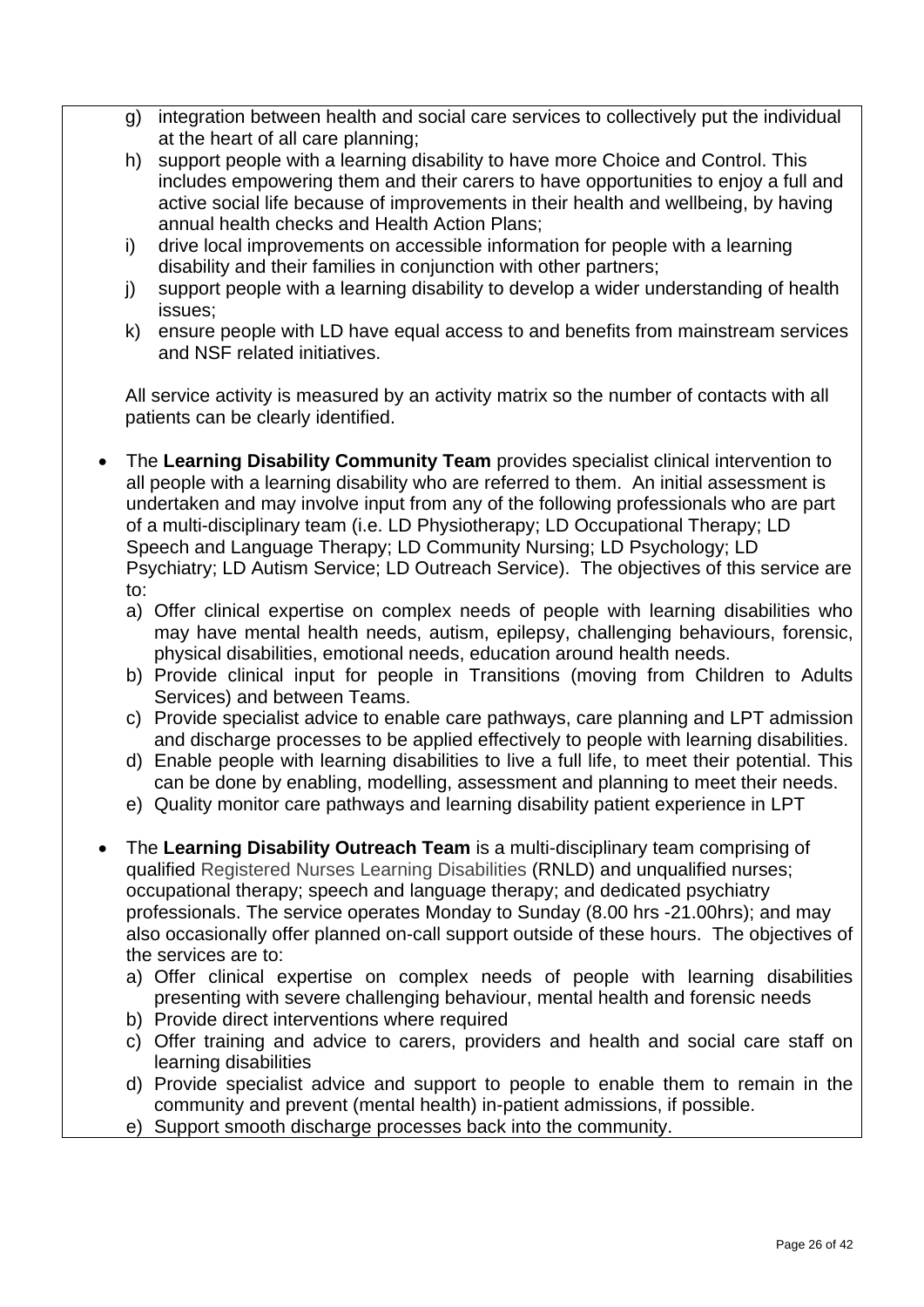The **Specialist LD Assessment and Treatment Unit** at the Agnes Unit is a 14 bedded specialist LD assessment and treatment unit. The overarching aim of the unit is to assess and treat people with Intellectual Disability and associated challenging behaviour and/or mental health problems, to enable them to lead lives in the community.

A person centred approach to assessment and treatment of patients with co-ordinated interagency work through a pathway approach enables patient's to be discharged in a timely manner. The objectives of the services are to:

- a) Provide a safe environment
- b) Evidence improved health outcomes for people with learning disabilities
- c) Use a multi-disciplinary approach that is evidence based with patient centred outcomes
- d) Facilitate good communication between the service, patients, families commissioners and outside organisations as necessary
- e) Quality monitor care pathways and learning disability patient experience in LPT
- f) Offer clinical expertise on complex needs of people with learning disabilities and/or mental health needs
- g) Involve patients in their care and service delivery
- h) Ensure people with learning disabilities have capacity and consent considerations applied to them and ensure the user is safe
- i) Use a person centred approach
- LLR has a **Transforming Care Plan**, which is a 3 year plan that aims to work with partners in health and social care to develop good local services and support that will help people with a learning disability and/or autism, and those who may have mental health problems, to stay well in the community.

In order to deliver this plan, an LLR multi-agency Transforming Care Partnership (TCP) has been set up, which focuses on making sure there is the right support for people to be discharged from hospital at the right time and helping people who are at risk of being admitted. It will do this by providing good support for carers, including through the redesign of the short breaks offer, the use of personal health budgets, and working with local NHS, care providers, housing providers and the local workforce to develop services and support to meet current and future need (see 'LLR Transforming Care Plan).' The impact of the TCP plan is measured through the number of reductions of people with an LD who are in a mental health inpatient setting. LLR has an inpatient trajectory for both CCG commissioned (non-secure) and specialised commissioned (secure) hospital beds that it needs to meet. In February 2017, the CCG was on target (see 'LLR Transforming Care Inpatient Trajectory).'

 A joint Health and Social Care **LD Self-Assessment Framework** (SAF) is also required to be completed by each local authority on a bi-annual basis. The framework includes sections on Staying healthy; Keeping safe; and Living well. Health services are required to submit data on the numbers of people with LD in their area who have long-term health conditions (e.g. Coronary Heart Disease, Diabetes, Asthma, etc) and the numbers of people with LD who have been offered cancer screening (all types).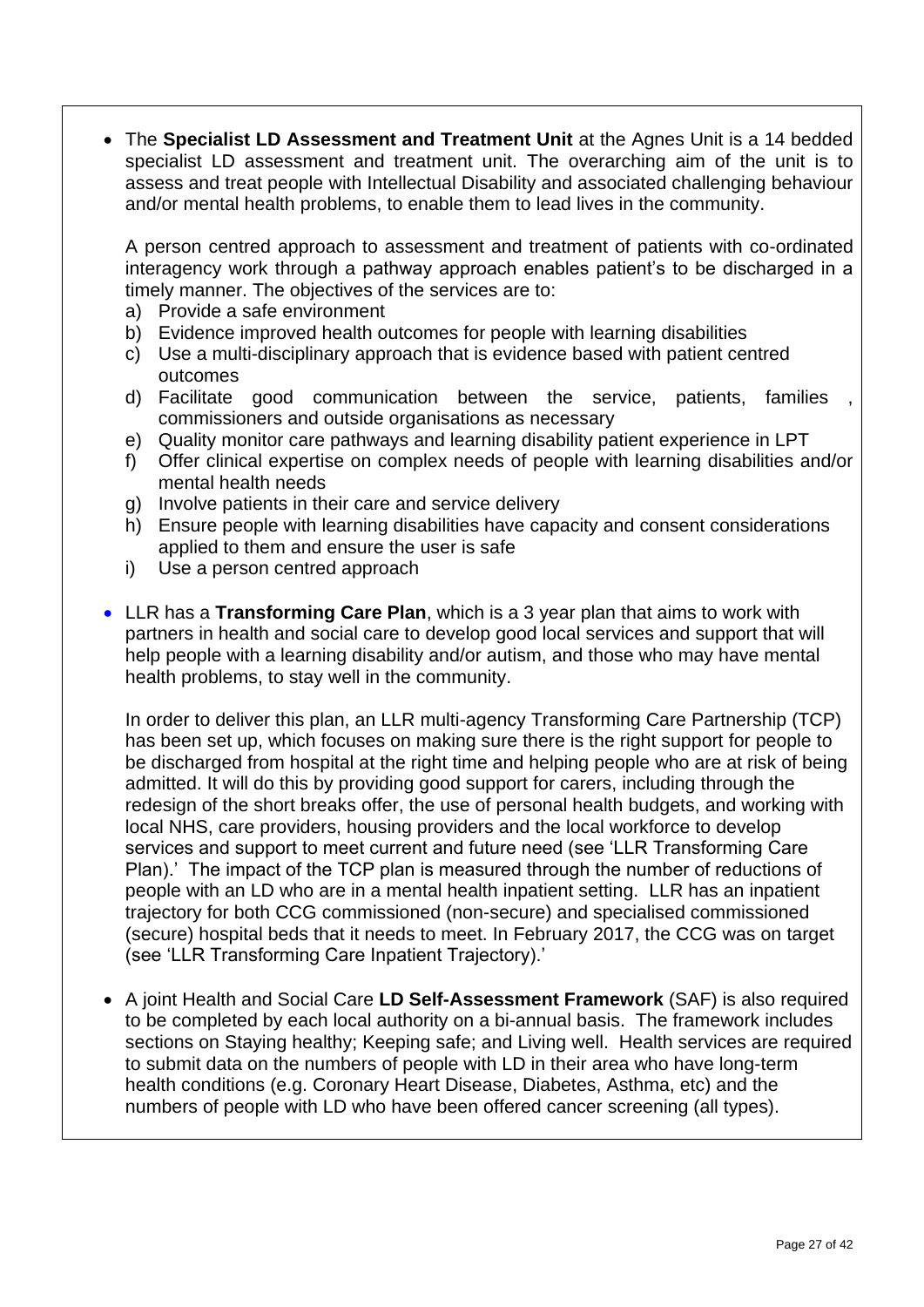The most recent LD SAF was submitted in 2015 and links to the 3 LLR local authority submission can be found at the following link: <https://www.improvinghealthandlives.org.uk/projects/jhscsaf2014results>

Where an area has been identified as 'Red' (under-performing)' a description of what actions are being taken is given and progress is fed back to the 3 LLR LD Disability Partnership Groups.

In 2015-16, the CCG implemented an **enhanced service across primary care to improve timely diagnosis and treatment of people with dementia.** A bespoke dementia template was implemented onto GP practice systems, which has brought together all the different elements of dementia reporting and care into one place meaning GPs can offer a more effective service to patients; and a dementia Shared Care Agreement implemented to improve the capacity of the Memory Assessment Service. A shared care agreement outlines ways in which the responsibilities for managing the prescribing of a drug can be shared between the specialists in hospital and our GP practices.

BCT LLR Dementia Delivery Group has been reformed and reviewing / updating the Dementia Strategy. Working with LPT additional capacity has been released in the Memory Assessment Clinic by primary care taking on Shared Care Agreements to look after dementia patients.

Dementia assessments were carried out by all 32 practices on 1560 at risk patients during the year. Since the year start baseline, dementia registers have increased by 10.5% , which means this has benefited patients in the following ways:

- Earlier diagnosis of dementia for patients, their carer(s) and families, offers referral to services that will enable them to plan their lives better, to provide treatment as appropriate and offers timely access to other forms of support and to enhance the quality of life (8% increase in early diagnosis for 295 patients)
- Provide improved care and support for patients and families
- Dementia care closer to home
- Help decrease waiting times and increase capacity in the Memory Assessment Service by agreeing to repatriation of appropriate dementia patients by way of the Shared Care Agreement.

In June 2016, the CCG held a **Practice Learning Time (PLT)** on Dementia by the Alzheimer's Society and a Lecturer from De Montfort University. This event was aimed at Practice Nurses and included Dementia Friend training as well as awareness on Dementia Ambassador.

**1.2 Individual people's health needs are assessed and met in appropriate and effective ways**

The **Joint Strategic Needs Assessments (JSNA)** analyses the health needs of populations to inform and guide commissioning of health, wellbeing and social care services within local authority areas. The JSNA for Leicestershire (**[http://www.lsr-online.org/leicestershire-2015](http://www.lsr-online.org/leicestershire-2015-jsna.html) [jsna.html\)](http://www.lsr-online.org/leicestershire-2015-jsna.html)** underpins the Joint Health and Wellbeing Strategy (JHWS) and commissioning plans. The main goal of a JSNA is to accurately assess the health needs of a local population in order to improve the physical and mental health and wellbeing of individuals and communities; and to act as the overarching evidence base for health and wellbeing boards to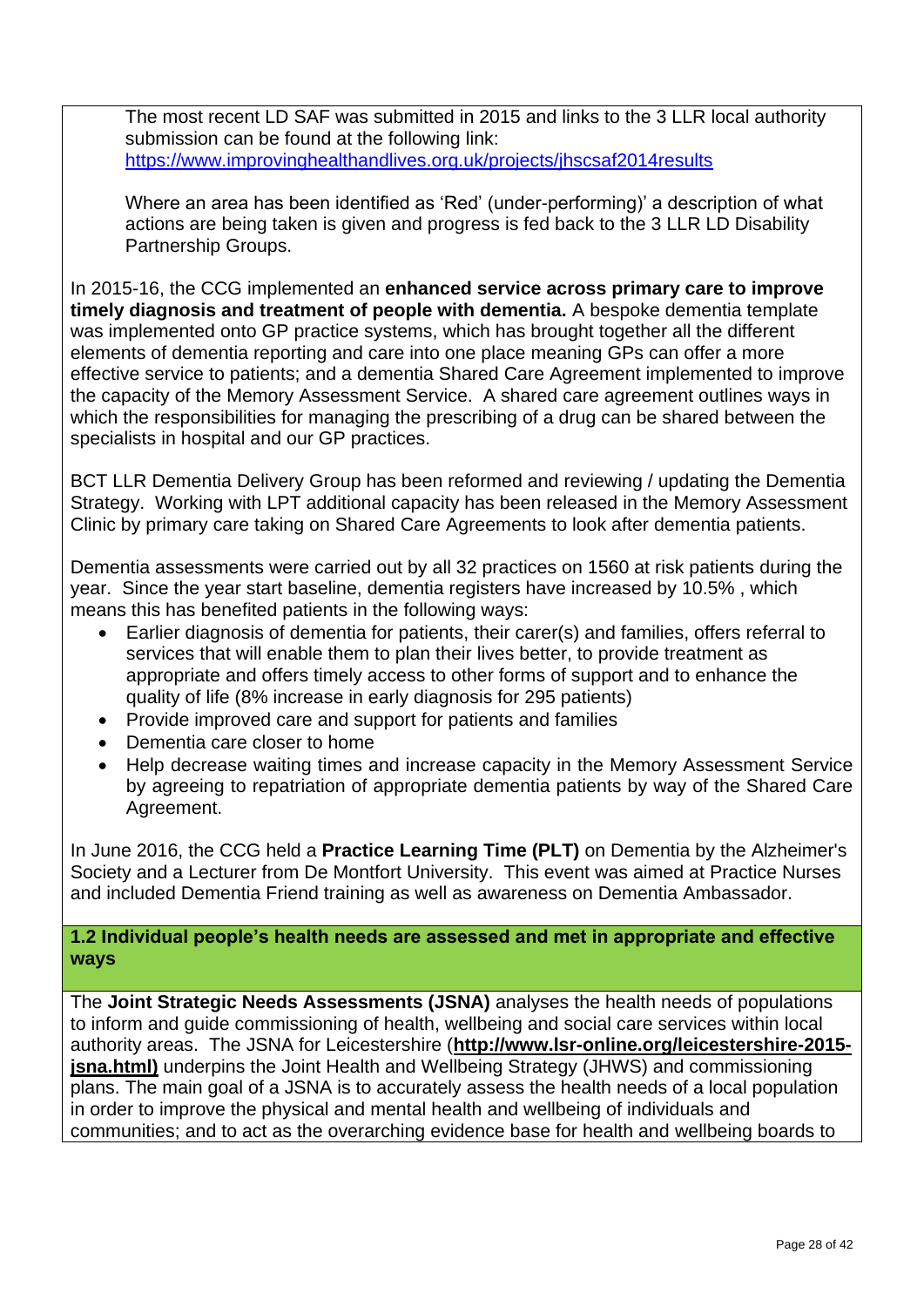decide on key local health and social care priorities.

The JSNA in 2015 aims to add quality and years to life by improving health throughout people's lives, reducing inequalities and focussing on the needs of the local population. The core principles include reducing inequalities; focussing on prevention; using evidence; sustainability and dignity by improving health and wellbeing through life for all, including vulnerable children and families; people with long term conditions and cancer; frail older people; people affected by poverty; people affected by, or at risk of homelessness ; and carers.

**NHS Right Care Commissioning for Value Guidance** provide CCGs and local health economies practical support in gathering data, evidence and tools to help them improve the way care is delivered for their patients and populations and highlighting areas where the CCG is an outlier to enable the CCG's to focus on these priorities. They provide a comprehensive range of tools to support this work including CCG data [packs,](https://www.england.nhs.uk/rightcare/intel/cfv/data-packs/) STP [packs,](https://www.england.nhs.uk/rightcare/intel/cfv/stp-footprints/) [Atlases,](https://www.england.nhs.uk/rightcare/intel/cfv/atlas/) [Casebooks,](https://www.england.nhs.uk/rightcare/intel/cfv/casebooks/) Long Term Condition [scenarios](https://www.england.nhs.uk/rightcare/intel/cfv/ltc/) and Optimal value [pathways.](https://www.england.nhs.uk/rightcare/intel/cfv/cvd-pathway/)

As part of the **Continuing Healthcare (CHC) process**, the CHC team at Arden and GEM CSU receive and review individual applications for CHC funding and make recommendations to the CCG, in collaboration with specialist services and evidence based clinical input to ensure a fit for purpose care package is in place to meet the needs of individual patients who are eligible for CHC on a case by case basis. This applies to both children and adults; males and females; identifying suitable placements (e.g. Domiciliary and/or Nursing Care services); and standard / bespoke equipment in support of their needs:

- Children (i.e. patients under the age of 18) CHC team determine **Continuing Care (CC)**  eligibility in accordance with the National Framework for Children and Young People's Continuing Care (25 March 2010). The majority of these cases are tri-funded, which also follow a robust multi-disciplinary team assessment; including Health, Social and Education services.
- Adults (i.e. patients over the age of 18) who are eligible for CHC and require focused **domiciliary and/or nursing care services**, the CHC team will ensure the service providers deliver care in accordance with respect for the individual's capacity / capability and individuality / independence, and taking into consideration; equality of opportunity; rights and choice; fulfilment; privacy and dignity; confidentiality and data protection; service user engagement; person centred care; cultural awareness; including individuals from Black and Minority Ethnic (BME) communities, where English is not the first language and not widely spoken.

CHC / CC also include referrals for patients with complex care needs (e.g. specialist rehabilitation, individual funding requests, acquired and traumatic brain injury). All services are arranged and provided in ways that do not negatively discriminate against patients in terms of race, gender, disability, sexuality, culture, language, religion or age; and will ensure religious, cultural and spiritual needs of all patients are identified, respected and met, wherever possible.

Following a robust engagement process in Summer 2016, the **proposed Settings of Care Policy** has recently been out to consultation. Invitation to participate in the consultation went to all patients in receipt of continuing healthcare, carers and numerous stakeholder groups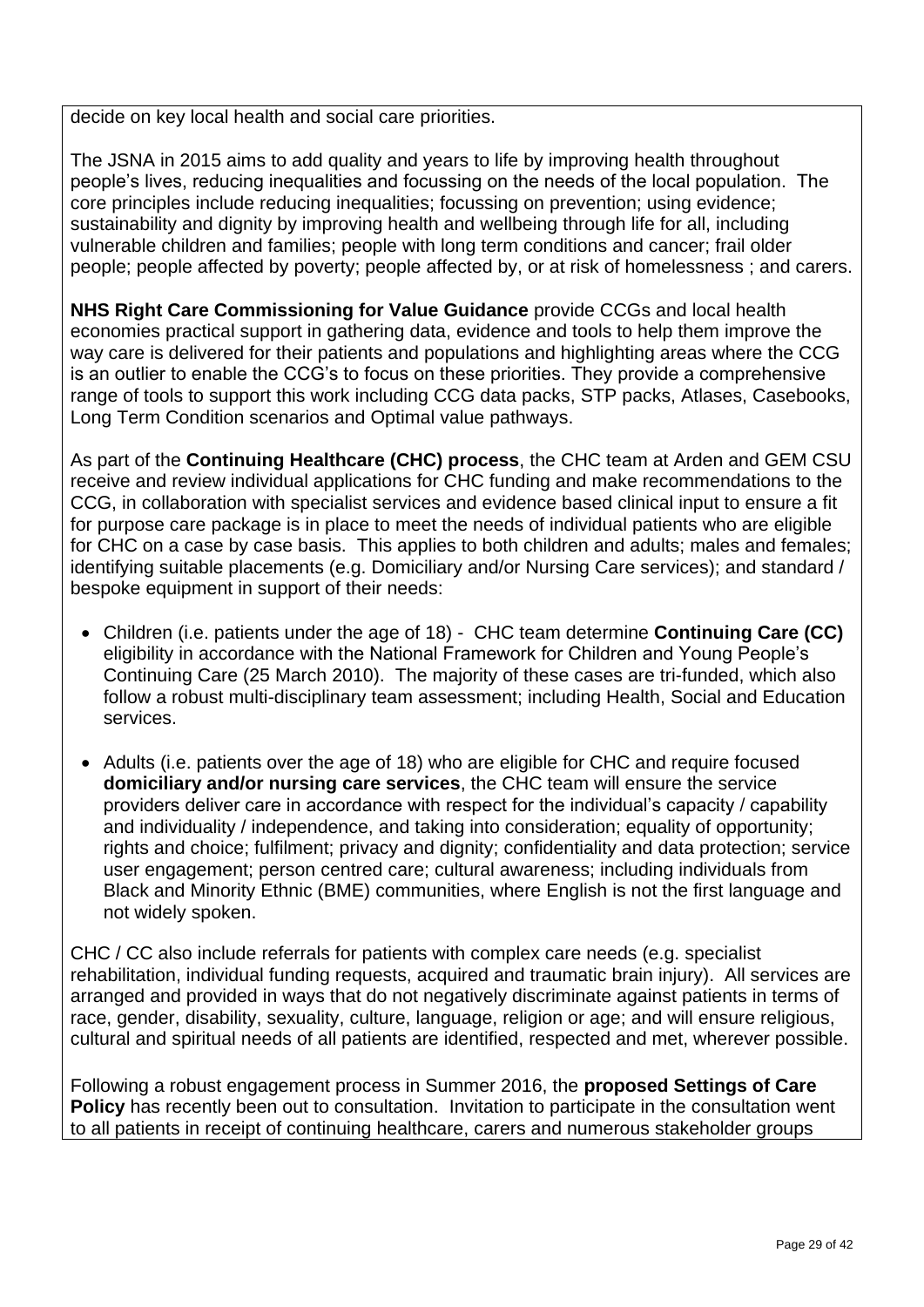including voluntary sector organisations to ascertain local views on packages of care for patients eligible for Continuing Healthcare funding. The outcome of the consultation is yet to be published.

NHS England pilots of **Personal Health Budgets (PHBs)** found that they had the most benefit to individuals with the most complex needs. Benefits are in terms of holistic person centred assessment and planning with the individual at the heart of the process, to ensure needs are met in a way that makes sense to the individual and their lives and families.

The CCG has worked hard to increase the number of PHBs delivered and therefore maximise the effect of choice, control and flexibility for those with complex needs. PHBs are now prominent in CHC services and we are on our way to achieving the ambition of PHB becoming the default offer for this cohort. As at October 2016, the CCG had 22 personal health budgets in place.

The PHB Team are now able to offer personal health budgets to those with learning disability and/or autism that are eligible for funding to facilitate discharge from hospital or to maintain them in the community to prevent admission. They are also able to contribute to integrated personal budgets with the local authority for individuals with complex needs that warrant a contribution from health, and the PHB Team are working with local authority colleagues to develop integrated processes for person centred assessment and planning to ensure a seamless experience for the individuals in receipt of the budget.

Work is underway to scope the expansion of the personal health budget offer further, to those with mental health difficulties from 2017 as well as those receiving therapies within children's services as part of the PHB offer to children and young people with Education, Health and Care Plans, to enable these cohorts to benefit from personalised assessment and support and improved choice, control and flexibility.

#### **Asylum Service**

During May 2016, an Asylum Dispersal Centre within South Wigston was commissioned by the CCG to meet the demands and needs of this population; a specialist service for these residents has been commissioned. The Primary Care services are provided through the Leicester City Based asylum practice who have experience of providing care to asylum / refugee populations and are well equipped to respond to the needs of the populations and the complexities around providing care. This service 'The South Wigston Asylum Service' has been commissioned through as an APMS contract directly with Inclusion healthcare until 31 March 2017 for services to be provided from the Assist Practice site.

Kennedy House is a 56 bed unit, which is fully utilised by G4S and located near the South Wigston Health Centre.

Since May 2016, the service has seen 62 patients between the ages of 18 and 46 when first registered patients utilised a total of 261 appointments.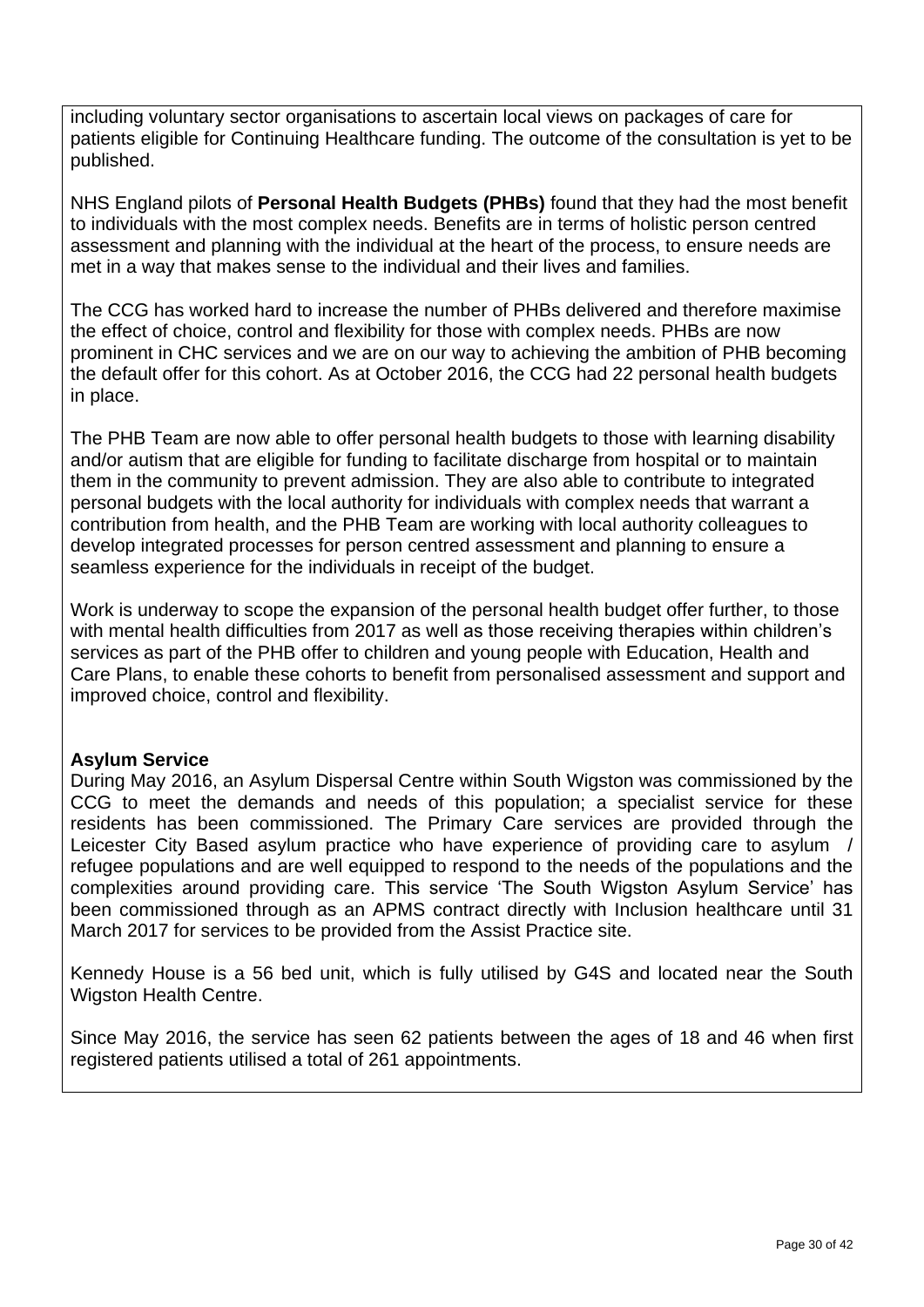

The patients speak a total of 12 languages with Kurdish being the most prevalent – 45% of all registered patients.



There is strong community support in Oadby and Wigston and a multi-agency asylum forum continues to meet bi-monthly of which both the CCG and Inclusion Healthcare are active partners along with key voluntary sector organisations with a focus on Asylum wellbeing. These meetings bring the local voluntary service community together along with statutory organisations to look at ways in which they can help the population of Kennedy House and report any issues.

**1.3Transitions from one service to another, for people on care pathways, are made smoothly with everyone well-informed**

Through the **Integrated Personal Budgets Implementation Group**, processes are being developed to facilitate the integrated assessment and support planning required across health and social care, and where appropriate, education, to deliver integrated personal budgets across agencies.

As individuals move from social care or joint funding to fully funded Continuing Healthcare, the Implementation Group is working on processes to be agreed for the transition to happen smoothly, with joint communication with the patient to ensure they are fully informed, their care is not disrupted and they receive a consistent message.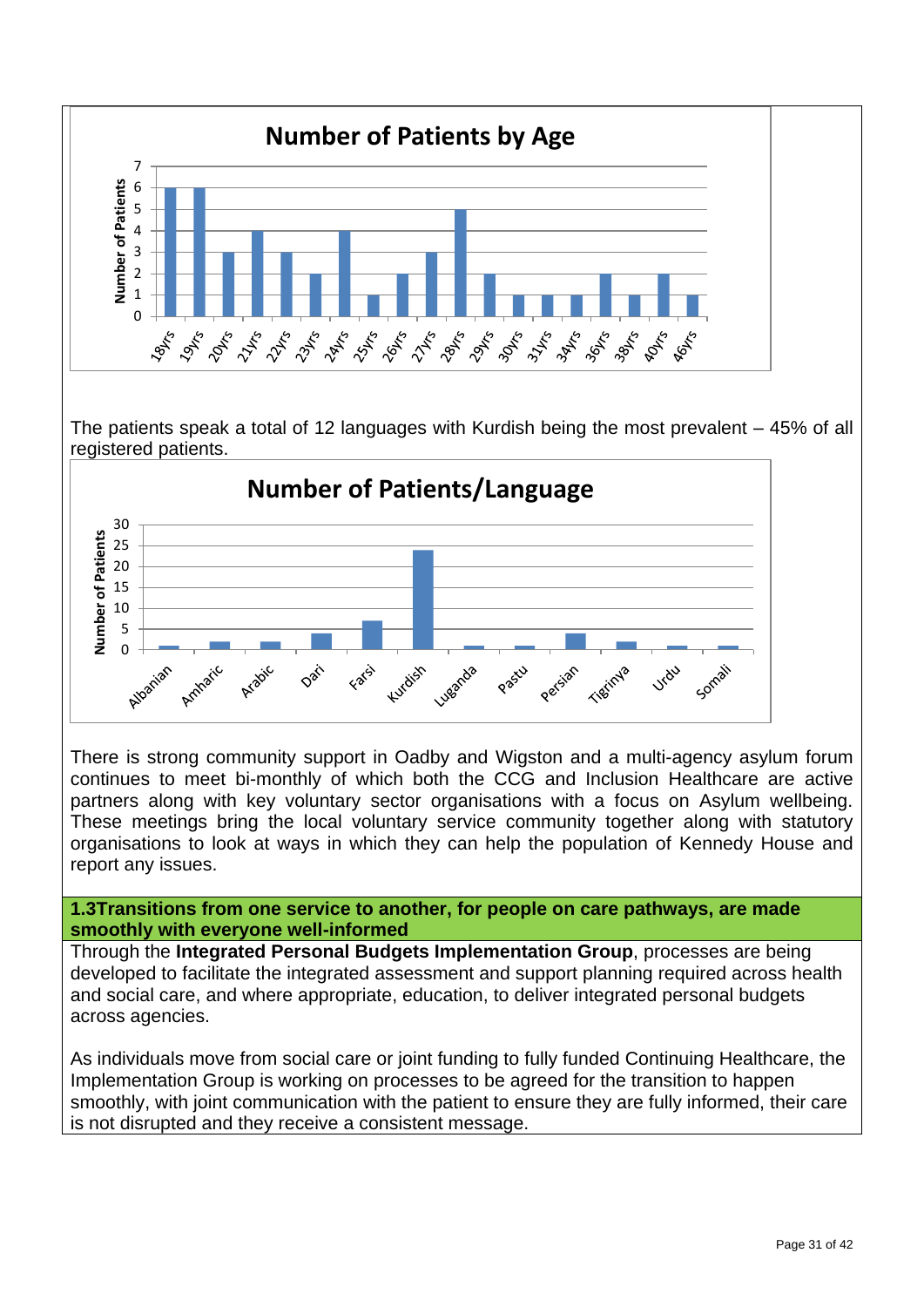A task and finish group has been formed to consider joint communications across health, social care and education for adults and children across LLR to ensure continuity of message for those looking to hold a personal budget, regardless of which funding stream the budget comes from.

As PHBs are now available as part of the Transforming Care Agenda, as they provide integration at the individual level, breaking down previous organisational barriers to facilitate timely discharge from hospital and increase the chances of the individual being able to remain in the community and engage in more meaningful activities.

In addition, individuals being empowered to make decisions regarding their own care and support is central to **PHBs**. Systems and processes have been developed during the year to enable people to be as involved as they wish in the planning of their care. The team at the CCG have built relationships with local providers of services to support personal budget recipients and refine their processes to ensure that patient is treated as an individual.

The Peer Network has been re-established with good attendance and the Personal Health Budgets Team are working closely with personal health budget recipients to ensure that as the offer is expanded and integrated with social care and education budgets, that patients and people with lived experience have the opportunity to shape what this looks like and how budgets are delivered.

People can also access **mental health and learning disability services** via their GPs or Secondary Care; and support is offered to their Carers too. People can also access support from the Primary Care Liaison Nurses when attending their annual health check at their GP practice. If a person with learning disability or their family/carer needs additional support, the Community Learning Disability Team can provide support within the community, through a referral from their GP or another learning disability agency. If people go into crisis they can be referred to the Learning Disability Outreach Team for intensive community support. If intensive support still does not enable the person to remain safe within the community (i.e. they are at risk to themselves or others) then an admission to the Agnes Unit may be required.

The Agnes Unit is an inpatient service for adults with learning disabilities and those whose mental health, behaviour and risk cannot be supported in the community across LLR. The Unit is made up of pods with ensuite bedrooms, a therapy suite, two bathrooms, lounge, dining area, kitchen, courtyard and access to a very large garden. Each pod offers maximum opportunities for single sex areas.

See outcome 1.1 for further information.

The NHS Outcomes Framework 2016/17 identified key objectives to outline our organisational strategic direction, and these were integrated into the **Medicines Optimisation Strategy** to ensure these key areas were met. To help enhance the quality of life for people with long term conditions, the following objectives were met:

- smooth transitions between care settings, including primary and secondary care;
- people feel supported to manage their long term condition;
- Unplanned admissions by optimising medicines use.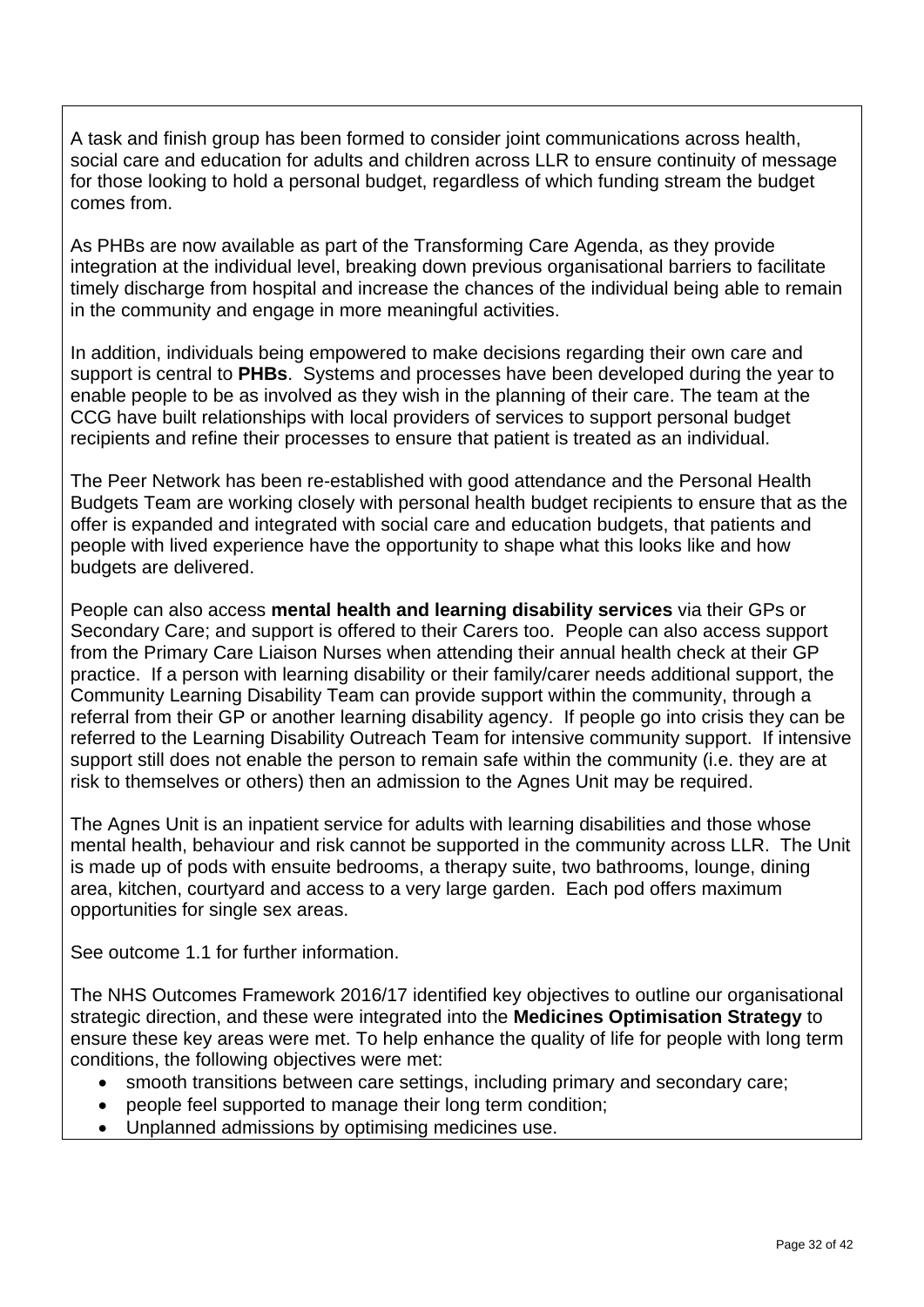ELRCCG commissioned PINCER software in 2016, which was funded by the University of Nottingham. PINCER is safety prescribing software to identify patients at high risk of medication related harm. The software identifies all patients taking certain combinations of medication and is non-discriminatory and allows all patients with or without protected characteristics and all patient groups, to be screened, to prevent serious adverse events and hospital admissions.

The CCG developed and implemented the **annual GP Support and Investment Plan 2016- 2017 (GP SIP),** which aims to address the issues of improving safety, quality and medicines optimisation for patients, including those in hospitals, residential and nursing homes, and others receiving carer support in their own homes.

In addition, the Medicines Optimisation Team deal with a number of prescribing queries and concerns from our practices, stakeholders and patients; including many transgender prescribing queries from GPs and patients; for when advice and support is provided in line with local and national equality and diversity policies. With respects to transgender prescribing care, we ensure our prescribing advice is in line with local prescribing guidance (issued by the Leicestershire Medicines Strategy Group) and NHS England national guidance to support the prescribing of life-long hormone therapy, which is warranted for transgender patients and gender dysphoria patients.

Since April – December 2016, the following data has been collated from the Listening Booth on a quarterly basis:

- 5 events (Blaby Carers Event; Long Clawson Health Fair; Melton Mowbray Carers Group; South Wigston Health Centre (two events);
- Gender: Male (63); Female 71; Transgender (No 59);
- Age range: Under 16's (0); 16-24 (2); 25-34 (3); 35-39 (2); 40-49 (7); 50-59 (14); 60-75 years (52); 76+ (37); Rather not say (0);
- Relationship Status: Single (3); Married / Civil Partnership (41); Widowed / Surviving civil partner (3);
- $\bullet$  Disability declared: Vision (2); Mobility (1); No (4); Limited activity: Yes (3), No (4);
- Ethnicity: Asian / British Asian (3); Mixed / Dual Heritage (1); White British (115);
- Sex: Males (13) and females (18);
- Sexual Orientation: Heterosexual/straight (43);
- Main language: English (107); Gujarati (1); Punjabi (1);
- Carer: Yes (33); No (2);
- Religion: Christian (19), No religion (9).

Events have been held in areas of social deprivation, such as South Wigston, and also areas suffering from geographical isolation, i.e. in the county of Rutland. The Listening Booth has also visited community groups where people attend who may have limited social networks.

All feedback received has been fed back to service providers to inform improvements and share best practice.

#### **Evidence:**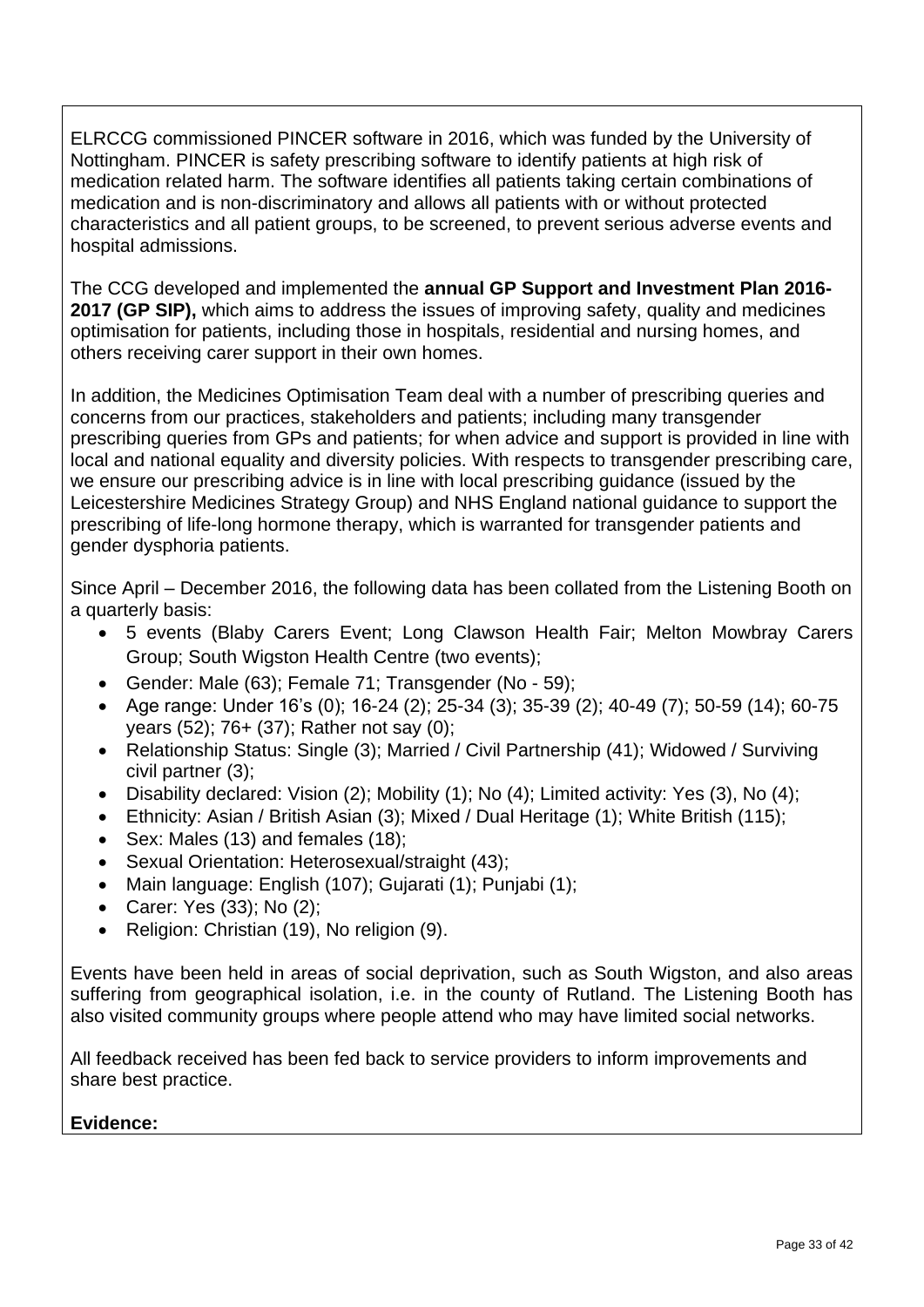- Scanned copies of feedback forms saved centrally and recorded on a database or reporting purposes;
- Quarterly patient experience reports to ELR CCG Quality and Performance Committee (Apr and July 2015); Freedom to Speak Up report (Sept 15); patient stories to Governing Body (May, July, and Nov 15; Jan 2016).

#### **1.4 When people use NHS services their safety is prioritised and they are free from mistakes, mistreatment and abuse**

ELR CCG is committed to improving patient experience and fully recognises the importance of gathering and acting on patient experience data. The proactive capture, analysis and interpretation of information about the experience of patients and carers are used to inform all planning and commissioning decisions.

All provider **quality schedules,** as included within their contracts**,** include indicators relating to Patient Safety, Safeguarding (Adults and Children) and Patient Experience; including a thorough review of medicines optimisation indicators. All providers are expected to report regularly on patient safety incidents and serious incidents, safeguarding compliance and the results and subsequent actions from patient experience surveys, with supporting evidence. The reports are submitted in line with the agreed timescales, reviewed/challenged/verified by the commissioner led quality contracting meetings and reported to the Quality Review Groups. **A summary from this Group is presented to the CCG's** Integrated Governance Committee  see summary reports presented to the Governing Body -

<https://eastleicestershireandrutlandccg.nhs.uk/about-us/publications/governing-body-papers/> . This enables the CCG to have assurance that users' of NHS services safety is prioritised from all contracted providers. Any areas of concern which are identified through the above process or through other sources will be raised with the provider and actions requested to provide assurance that areas of concern will be addressed. As a process of escalation any concerns can be raised through the contract route to enforce compliance. Examples of this would be in the event of any Never Events which may occur, as part of the quality schedule and NHS Standard Contract providers will be required to complete a complete investigation into the incident, a future prevention action plan and will be seen to have breached their contract and will therefore be issued a financial penalty.

The 'Duty of Candour' has been included in all contracts with providers, and is monitored in conjunction with the Patient Safety and Contracts Teams.

Indicators within the Quality Schedules are designed to ensure that, when applicable, providers are collecting and reviewing protected characteristics data and reporting any themes or trends. These are monitored through the lead Quality Review Groups to identify any wards or areas where there may be a risk to patient safety or quality, which forms part of the quality visit programme. In addition, the quality schedules will include indicators to ensure that providers report their progress to the CCG, including any actions required to ensure compliance. Where deficits are identified, the CCG will work with the provider to promote improvements.

A system of undertaking **Quality Visits** has been developed; with visits to the main acute, mental health and community providers taking place more frequently. This also includes a desktop review with a range of stakeholders from across LLR CCGs of all available contract monitoring, patient safety and performance information. Patient experience in terms of the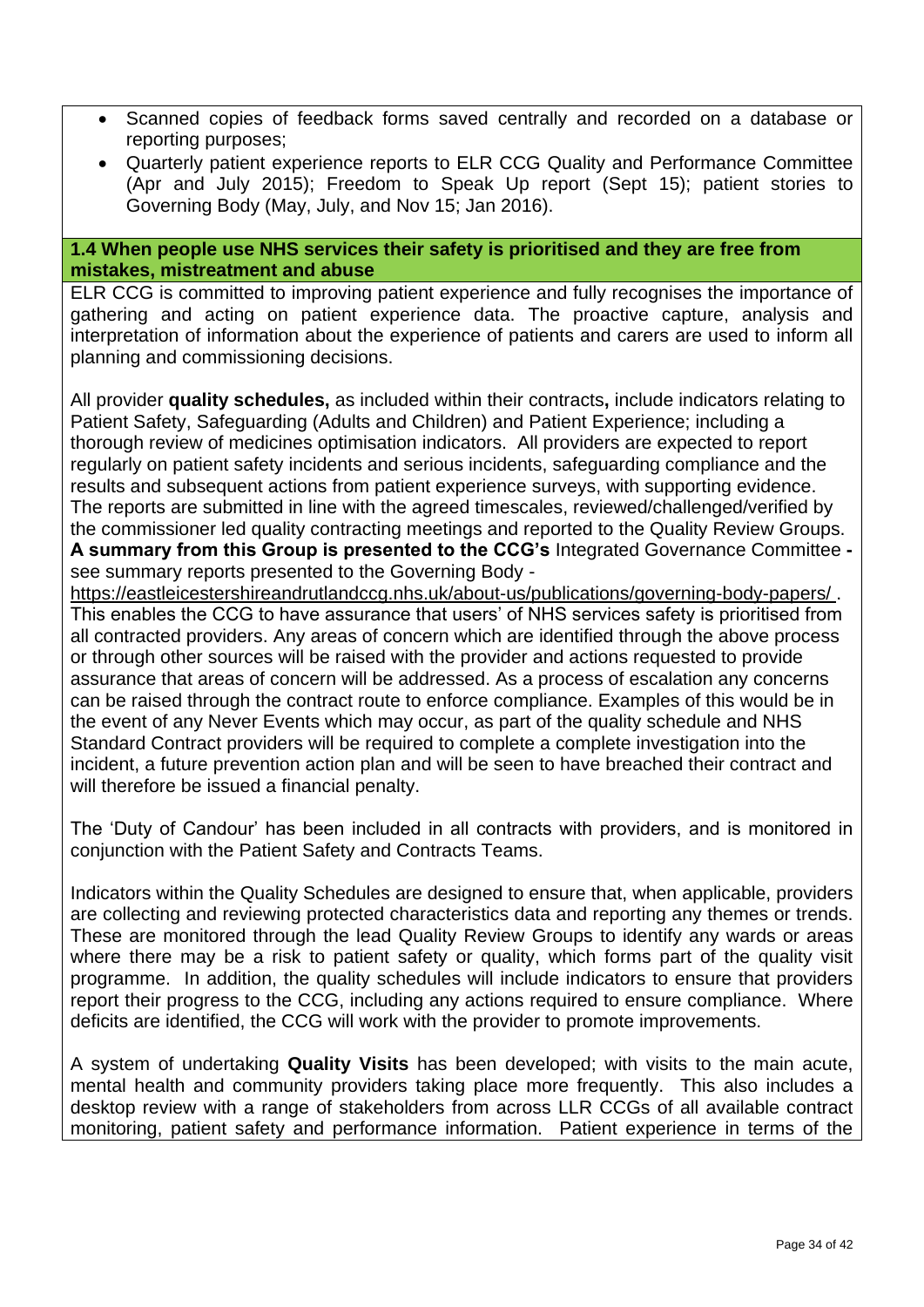protected characteristics is collated by our provider organisations, and reviewed as part of ongoing contract monitoring processes. The process of conducting the quality visits allow the CCG to assess if there are any areas of concern which they feel need to be addressed which will include areas of patient safety. On completion of a visit the provider will receive a quality visit report and is asked to respond to any recommendations made. This response will then be presented to the CQRG meeting and used as evidence to show the providers compliance with the contract.

The CCG leads a hosted **Patient Safety Team** on behalf of the 3 CCGs within LLR that is responsible for managing incidents, including serious incidents and GP concerns, across our contracted provider organisations, secondary acute and non-acute organisations; and primary care.

During 2015-2016, NHS England introduced a new Serious Incident Reporting Framework, which acknowledged the amount of time required to investigate serious incidents, and to report incidents where the patient experienced severe harm or above as a result of the incident. To support the framework, the Patient Safety Team reviewed existing policies and procedures; and developed the **'Local Policy for the Reporting, Investigation and Learning from Serious Incidents (Relating to Commissioned Healthcare Services by LLR CCGs)'** to ensure robust systems are in place to report, manage, learn from serious incidents and take appropriate action to prevent future harm from mistakes, mistreatment and abuse. The Policy, was approved in February 2016, and relates to the Equality Act 2010, the Health and Social Care Act 2012, as well as the following NHS England publications Serious Incident Framework 2015; Never Events List 2015-16; Never Events Policy and Framework 2015-16. The Team:

- is also responsible for producing regular reports on serious incidents in conjunction with Quality Contract Leads to inform the governance processes within LLR CCGs so that emerging trends, risks and any concerning information can be shared to inform the quality contract monitoring processes. In **November 2016, the CCGs Integrated Governance Committee received the first quarterly Patient Safety and Infection Control Report (April – June 2016)**; the issues identified are fed back to service providers who have subsequently provided assurance that this has been communicated through their organisations and action taken accordingly in relation to patient safety. For the next quarterly report (July – September 2016), service providers have been requested to collate patient and equality information per serious incident (i.e. age, gender, marital status / civil partnership, disability, race, religion / belief, sexual orientation, and level of English language spoken by the patient), which will be analysed and reported to the CCGs;
- also manages the **LLR Serious Incident Review Group**, which provides assurance on the management, investigation and learning from serious incidents; and is accountable to the 3 CCGs within LLR. As part of the **quarterly Patient Safety Reports**, a summary of the Group's work is provided to the Chief Nurses and the quality forums of each CCG; along with themes escalated, and a progress and assurance report. See summary reports of ELR CCG's Quality and Performance Committee / Integrated Governance Committee that were presented to Governing Body [\(https://eastleicestershireandrutlandccg.nhs.uk/about-us/publications/governing-body](https://eastleicestershireandrutlandccg.nhs.uk/about-us/publications/governing-body-papers/)[papers/\)](https://eastleicestershireandrutlandccg.nhs.uk/about-us/publications/governing-body-papers/)

The Leicester City CCG hosts a Safeguarding Team on behalf of ELR CCG patients for: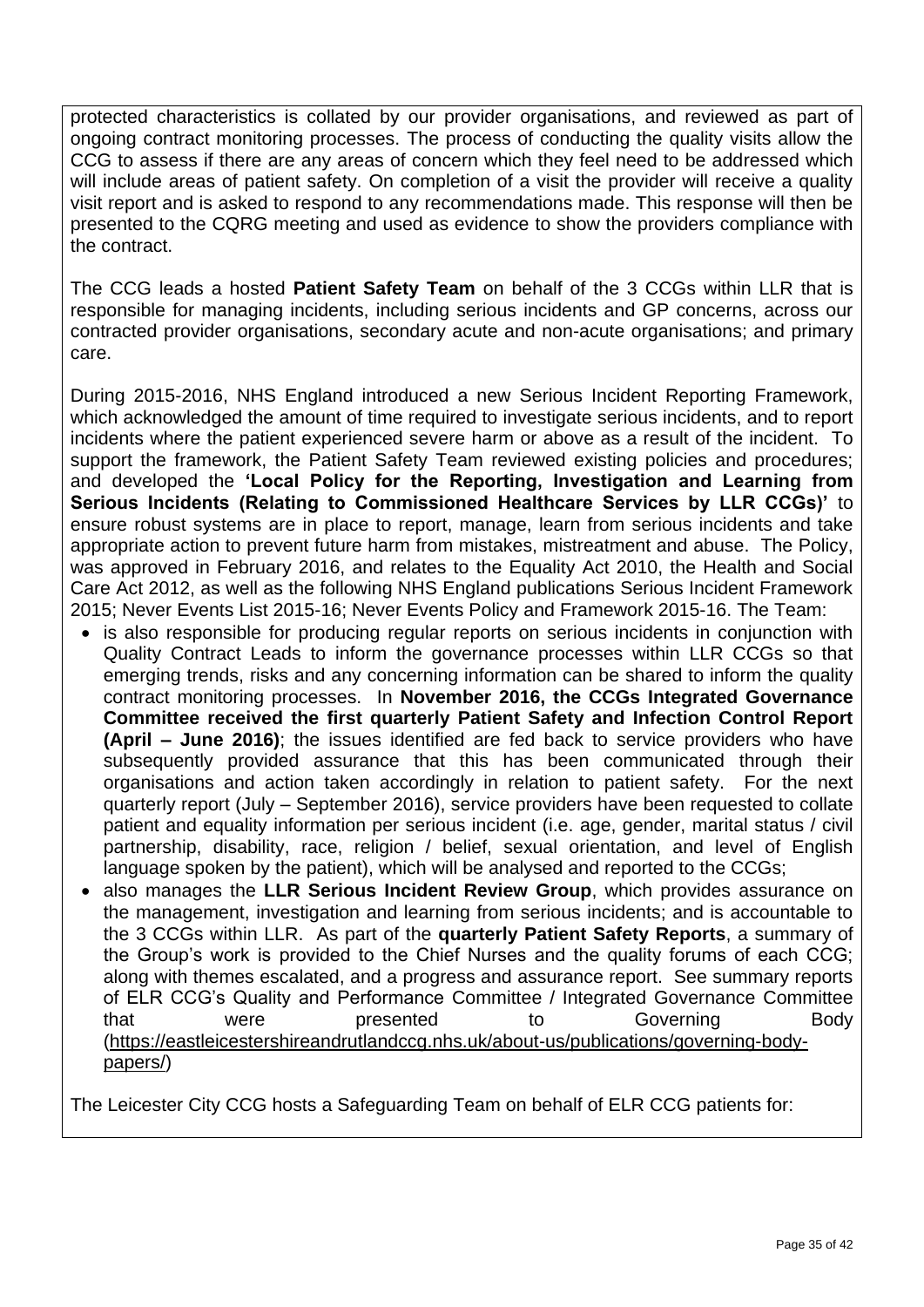- **Safeguarding Adults -** Health Provider compliance with the Care Act and duty to alert has been raised by Leicestershire and Rutland Safeguarding Adult Board (SAB) Safeguarding Effectiveness Group at the SAB. Compliance has an improved trajectory by Q2 2016/17 from previous quarters (data available from the local authorities Effectiveness Groups). The Designated Nurse attends the Oversight Meeting between heath provider and the 3 LLR LA's to review provider compliance with the Care Act; and assurance is obtained from the health providers that their internal agency arrangements for adult safeguarding facilitated the application of the local authority adult safeguarding thresholds prior to alerting the LA about cases concluded to warrant LA notification or involvement. The meeting considered a Draft Oversight Guidance Document outlining the current process. This will be presented to the two SABs for information in March 2017. The meeting agreed that Adult Safeguarding Briefing Sessions will be made available to the provider patient safety teams (and the CCG Serious Incident Sign Off Group) to maintain their focus on adult safeguarding thresholds.
- **Safeguarding Children -** Referrals from health providers to Children's Social Care are monitored by the LSCB Safeguarding Effectiveness Groups for the City and Leicestershire and Rutland LSCBs. Case file audits have taken place across LLR to determine to effectiveness of the use of Children's Safeguarding Thresholds. The CCG Hosted Safeguarding Team has supported the inclusion of the GP records in these audits.
- **Safeguarding Children and Adults -** Cases where it is identified that providers and the local authorities have not worked effectively to protect children or vulnerable adults, including self neglect, are escalated via completion of agreed communication forms to the LSCB/SAB Serious Case Review (SCR) Sub Groups where decisions are made about whether to proceed with a Child Serious Case Review (SCR) or Safeguarding Adult Review (SAR). The CCG Hosted Safeguarding Team are members of the LSCB /SAB SCR Sub Groups and all SAR Panels. The Leicester City Child SCR Sub Group is chaired by a Designated Nurse.

1.5 Screening, vaccination and other health promotion services reach and benefit all local communities

During 2016-17, ELR CCG supported a number of health promotion campaigns for its local population that are commissioned or provided by Public Health as follows:

- Alcohol & Tobacco Enforcement Programme
- Breast Feeding Service
- C Card Scheme
- Community Based Services
- Community Care Assessment Team
- Community Food Growing Programme
- Community Infection Prevention and Control
- Substance Misuse
- Dental Epidemiology Fieldwork and Oral Health Promotion Service
- First Contact Plus Provider Service
- Food For Life
- **Health Checks Software**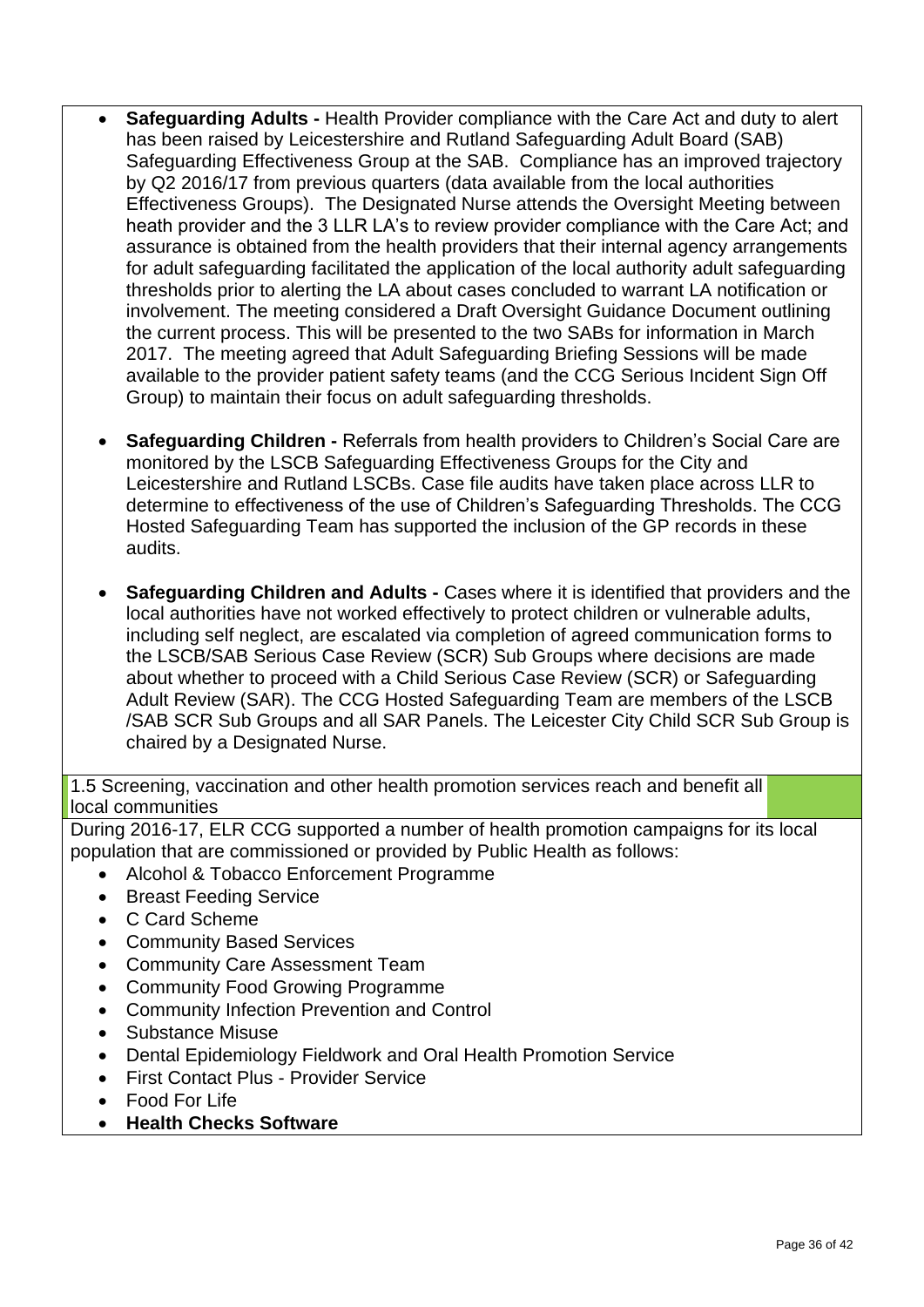- Healthy Homes, Advice & Referral Service
- HIV Prevention and Sexual Health (Men who have sex with men MSM; People who are HIV Positive and their Families; Co-Ordination; People of African Heritage)
- In-patient Medically Assisted Withdrawal Service
- Integrated Sexual Health Service
- Integrated Weight Management Service (Children & Adults)
- Physical Literacy for 5-11 Year Olds
- Probation Health Trainers
- Quit Ready Stop Smoking Service (Leicestershire) Provider Service
- **Quit Ready QM10 Solution**
- Local Area Co-ordinatation Provider Service
- Stop Smoking Service (Rutland)
- Supporting Parent's Under 20
- Teenage Mediation Service
- Travelling Families
- Weight Management on Referral
- $YP 0-19$

-

A few examples of the above campaigns specific for the CCG have been detailed below:

 The **NHS Health Check programme** is commissioned by Public Health and delivered within the primary care setting. The programme aims to reduce the level of cardiovascular disease risk and associated premature mortality in Leicestershire County and Rutland County, by proactively identifying and managing patients with a 20% or greater risk of a cardiovascular event in the next 10 years. The programme is targeted at adults aged 40-74 who fit a number of criteria, including having not been previously diagnosed with coronary heart disease or chronic kidney disease. In terms of outcomes achieved by the programme, a national evaluation has recently reported that the programme identifies one new case of hypertension in every 27 appointments, one new case of diabetes in every 110 appointments and one new case of CKD in every 265 appointments $1$ .

The Leicestershire Public Health team has undertaken some work to determine the accessibility of the service in terms of a number of key characteristics (including age, gender and ethnicity), and this is being used to shape how the programme is developed. In terms of who receives a health check, the findings for Leicestershire County suggest that across the age range of 40-74 years:

- a) there are no significant gender differences in access, although in people aged 55- 64 years, women are more likely than men to have received a health check;
- b) People under 54 years have been identified as the most likely to have never been invited for a NHS Health Check.
- c) Ethnicity was not consistently recorded and as such the data is limited. However the data that was available suggested that those identified as being White are not more likely than those identified as non-white to have received a health check.
- d) Analysis of data for Rutland suggests some differences in terms of age, with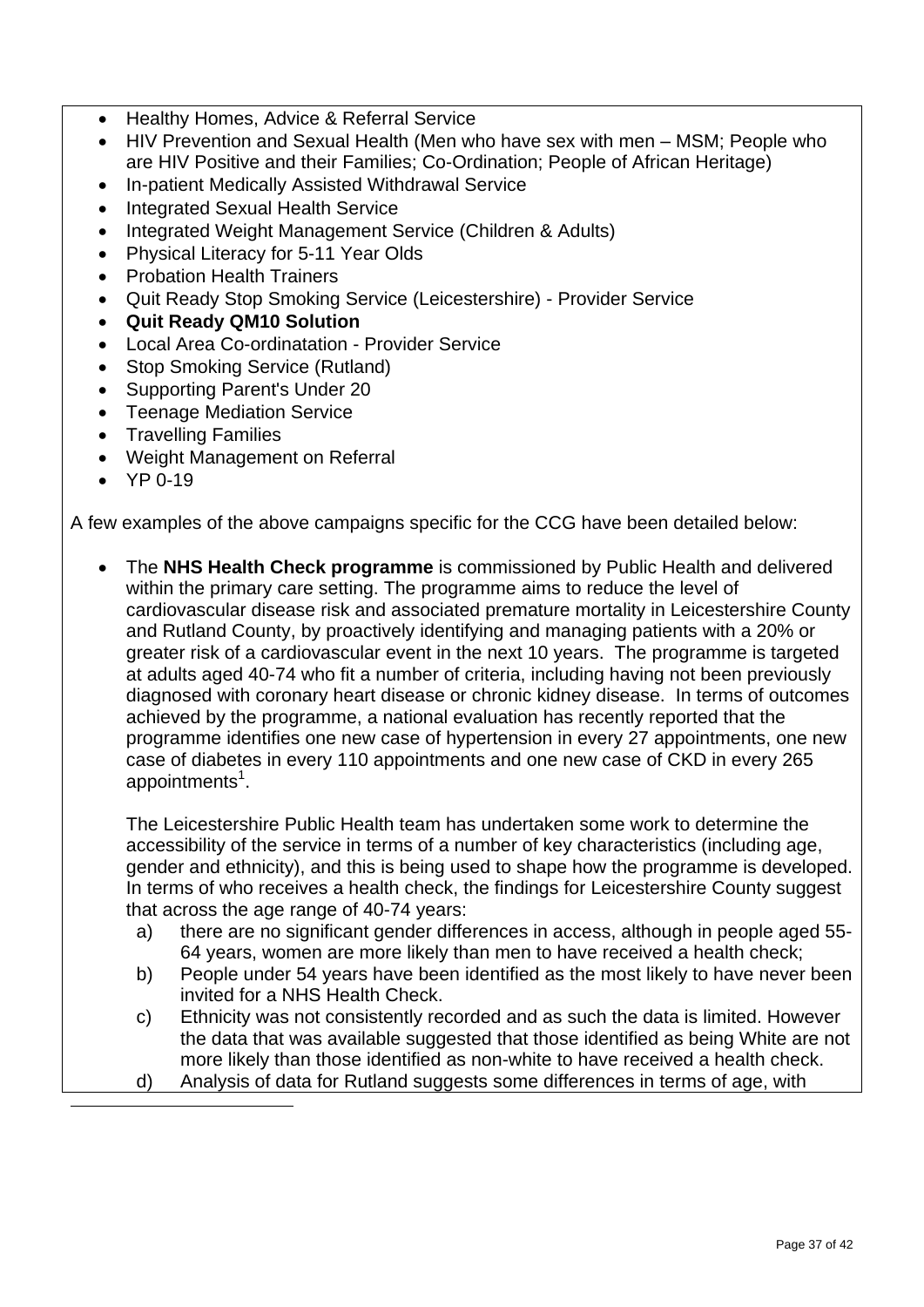those aged 65-69 years being more likely to receive a health check.

- e) Those aged 45-54 years are also significantly more likely to have never been invited for a health check. Despite having an equal chance of being invited, women were found to be significantly more likely to have received a health check.
- f) Equity of access in relation to ethnicity could not be assessed due to small numbers.
- **Quit ready** is primarily a service that offers technological support which includes telephone support, text, email and live chat support; as well as face to face intervention to specialist groups such as pregnant women, vulnerable young people and those with mental ill health. Patients from these groups are provided with a 12 week course of pharmacotherapy and behavioural support which is no different from conventional stop smoking service models. Public Health also working alongside professionals across the board to ensure that all patients and service users are offered the opportunity to quit by providing staff with brief opportunistic intervention training. In addition, Public Health also work closely with the University Hospitals of Leicester (UHL) NHS Trust; the Leicestershire Partnership Trust (LPT) and the Stop Smoking team in Leicester City to ensure patients are referred into the Quit Ready service upon discharge for follow up treatment and support. **Posters advertising the service have been made available.**  As a result of these services, patients benefit from improved health and reduced likelihood of cancer, CHD etc; and fresher breathe, more income / finances, for example.

Quit Ready is provided to patients in Leicestershire; and Quit51 provide help for patients who smoke (including provision of Nicotine Replacement Therapy in Rutland. However, from April 2017, this will be part of a new Integrated Community Prevention and Wellness Service.

Patient information has only recently been collated and will be analysed to identify impact and outcomes of the service provided to date.

 **Oral health epidemiological survey (Leicestershire and Rutland) and Oral health promotion services (Leicestershire)** was a statutory responsibility of local authorities to commission annually for which the population group is set nationally and changes year to year. During 2015-16, this was targeted at older people in extra care housing; and for 2016-17, it is targeted at 5 year old children in schools. In addition, there are national processes established so each area can be compared and a benchmark analysis provided.

The oral health promotion service provides resources and training for health and care professionals (e.g. Health Visitors, School Nurses, children centre staff, care workers) in oral health promotion to ensure they are equipped to promote good oral health with specific adult groups, children and families. Apart from occasional public events they do not provide a direct service to the public or patients. This includes working with nurseries and childminders and other carers and establishing supervised tooth brushing programmes. Outcomes have improved oral health, potentially better diet - less tooth decay - particularly of children. Both Leicestershire and Rutland have higher than national levels of tooth decay in children.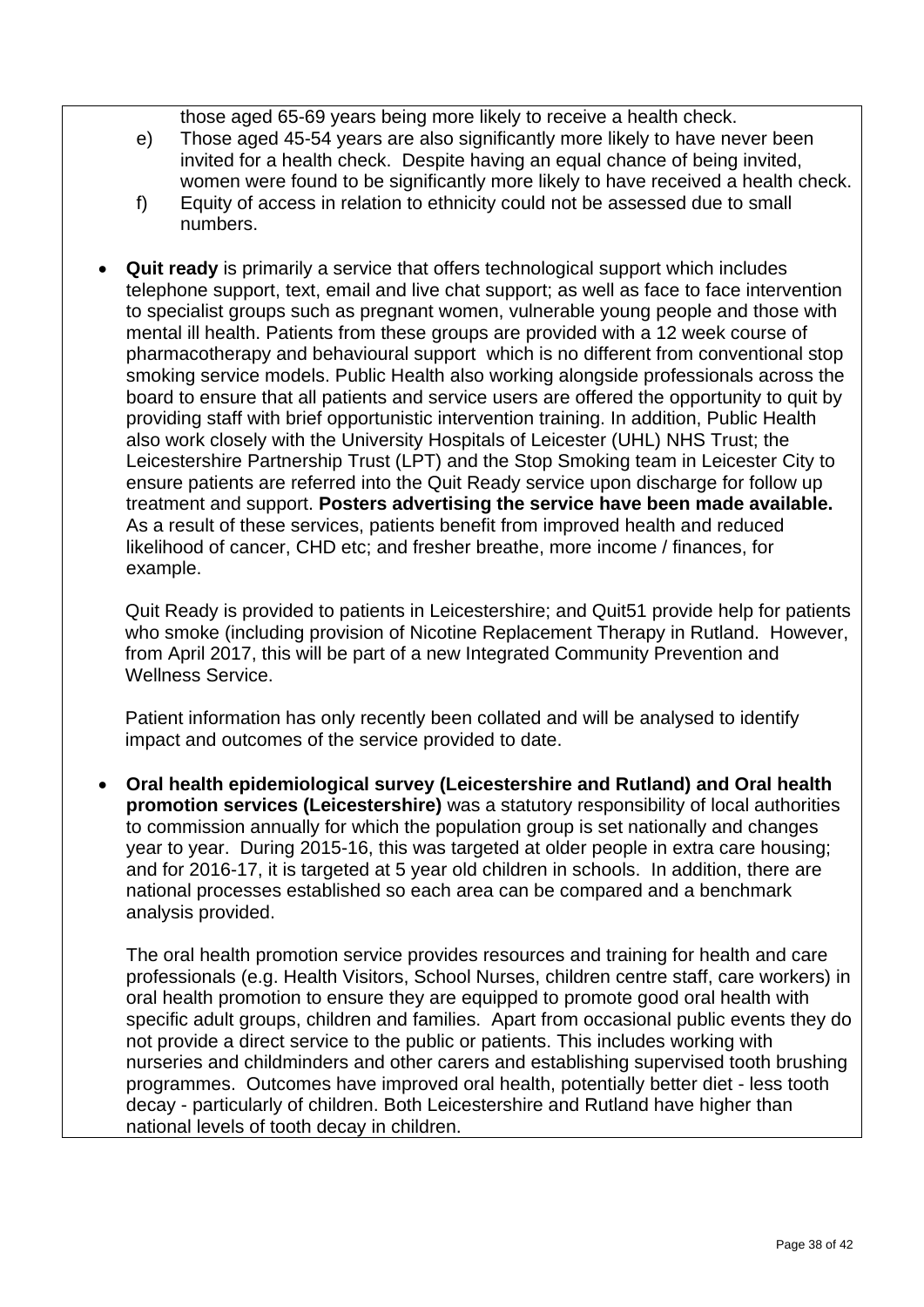In addition, the CCG also supported the following local health campaigns:

 *Stay Well This Winter* – staff and patients were reminded about common winter illnesses (e.g. colds, sore throats, asthma, norovirus, and the flu) via its website and in conjunction with NHS Choices - if feeling unwell to seek help straight away by visiting a pharmacy or calling NHS 111; to keep warm; and to eat well. Free vaccinations were offered by ELR CCG GP Practices to all patients who were 'at risk' (e.g. over 65s; vulnerable residents (including those with learning disabilities); pregnant women; those with long term conditions (and those that care for them); children between the ages of two and four; and older children with specific medical conditions, for example asthma or diabetes) in order to protect them against catching the flu, and developing serious complications.

The CCG also offered free flu vaccinations to all members of staff, which were provided by its Occupational Health Department. In addition, the CCG also encouraged those that care for the elderly, ill or disabled to check with their GP if they too were eligible for a free flu vaccination in order to reduce the risk to their own health and the person they cared for.

See<https://eastleicestershireandrutlandccg.nhs.uk/stay-well/common-winter-illnesses/> for further details.

- **Cervical Cancer Screening** a campaign urging women aged between 25-49 years of age to attend regular screenings for cervical cancer every 3 years; and every 5 years thereafter until the age of 64.
- **Be clear on cancer / Bowel Cancer**

All ELR CCG patients are able to access all mainstream services via their GP Practice, Community and District Nursing Teams.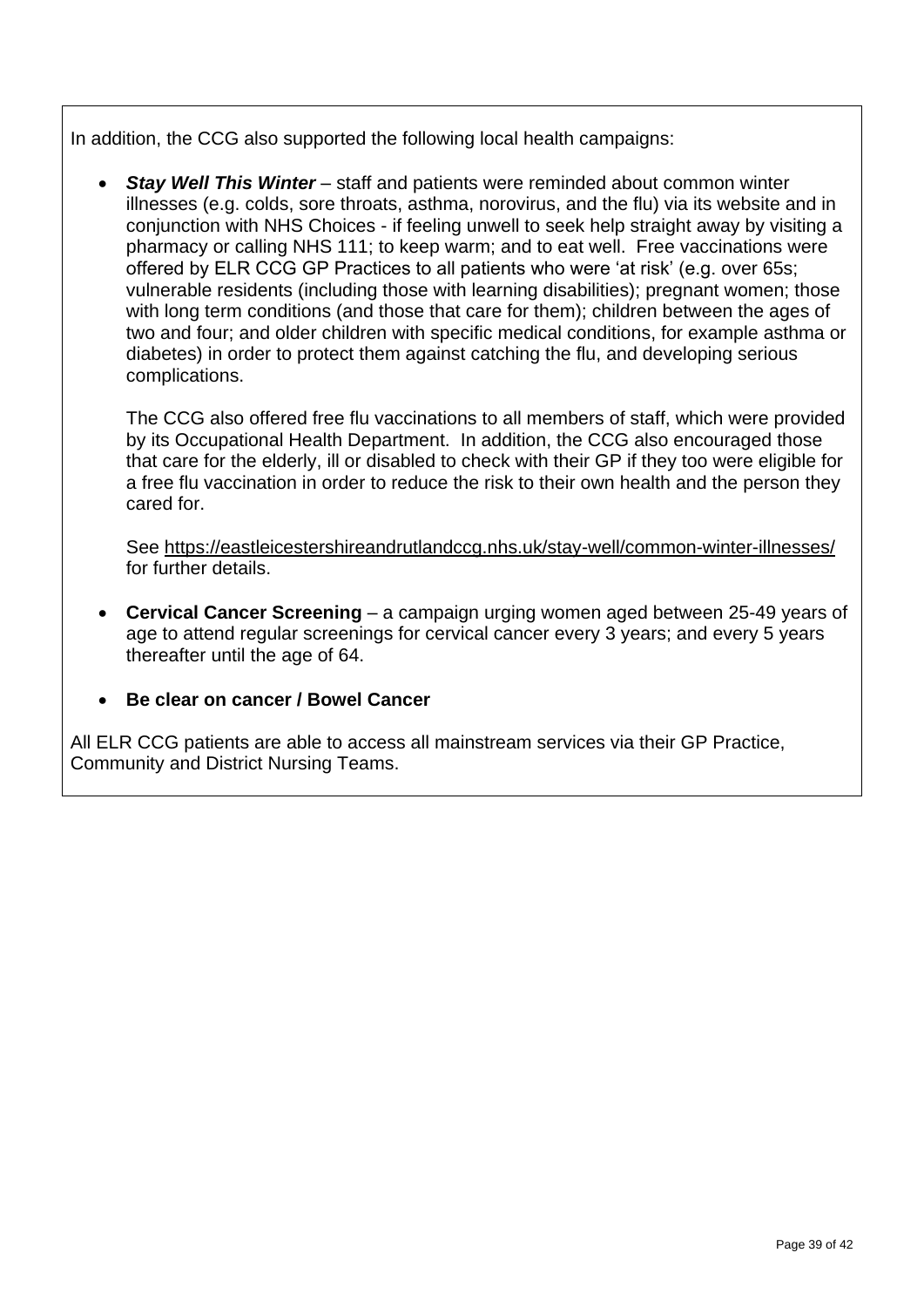#### **Goal 2: Improved patient access and experience**

#### **2.1 People, carers and communities can readily access hospital, community health or primary care services and should not be denied access on unreasonable grounds**

The CCG website was re-designed with the end-user in mind; with a particular focus on compatibility with all standard assistive software (e.g. nonvisual Desktop Access (NVDA), JAWS, Browsealoud); and feedback to consider the needs of those individuals with visual impairment, learning disability, inexperienced users of technology, non-English speakers, users behind strict firewalls. In line with the Equality Act, "reasonable adjustment" should be made to give the widest scope for access to the sites.

The CCG has been engaging with local communities on the draft **Sustainability and Transformation Plan (STP)** for LLR. We have been discussing the draft plans for health and social care for the next 5 years, focusing on for example; **the future of Community Hospitals, Home First Model**, before a formal consultation takes place later this year. The engagement events have been co-ordinated during the daytime and evenings to maximise opportunities for people to attend. The engagement programme ensures:

- People are informed at an early stage before any decisions are made
- Provides a platform for local voices to be heard and an opportunity for NHS partners to provide information on undeveloped plans at the earliest opportunity
- An opportunity to really listen to public views to make decisions which will improve the patient experience
- People are able to share their views on proposed models of care
- The CCG is able to make commissioning decisions based on public feedback
- Public concerns are addressed and reduced early in the process, to manage expectations and engage in fair and honest dialogue
- People from all communities/backgrounds have had access to information that may affect them as well as opportunities to ask questions
- Everybody in ELR is able to make informed decisions during the consultation process

| 2.2 People are informed and supported to be as involved as they wish to<br>be in decisions about their care                                                                                                                                                                                                                                                                                                                                                                                                                                                                                                                                                                                                                                                                                                                                                                                                                                               | <b>EDS2</b> rating<br>2016-17: |
|-----------------------------------------------------------------------------------------------------------------------------------------------------------------------------------------------------------------------------------------------------------------------------------------------------------------------------------------------------------------------------------------------------------------------------------------------------------------------------------------------------------------------------------------------------------------------------------------------------------------------------------------------------------------------------------------------------------------------------------------------------------------------------------------------------------------------------------------------------------------------------------------------------------------------------------------------------------|--------------------------------|
| People are informed and supported with their care via:<br>The Care Programme Approach is a way that services are assessed,<br>planned, co-ordinated and reviewed for someone with mental health<br>problems or a range of complex needs. Anyone experiencing mental<br>health problems is entitled to an assessment of their needs with a<br>mental healthcare professional (e.g. nurse, social worker, occupational<br>therapist), and to have a care plan in place that is regularly reviewed by<br>that professional. The patient should be involved in the assessment of<br>their needs; the development of the plan; and be informed of different<br>choices for care and support services. In addition, a formal documented<br>care plan should be provided that outlines any risks, including details in<br>the event of an emergency / crisis. The mental health charity Rethink<br>has produced a factsheet, which provides further information. |                                |
| Health Action Plans (LD) – produced as an outcome of annual LD<br><b>Health Checks</b>                                                                                                                                                                                                                                                                                                                                                                                                                                                                                                                                                                                                                                                                                                                                                                                                                                                                    |                                |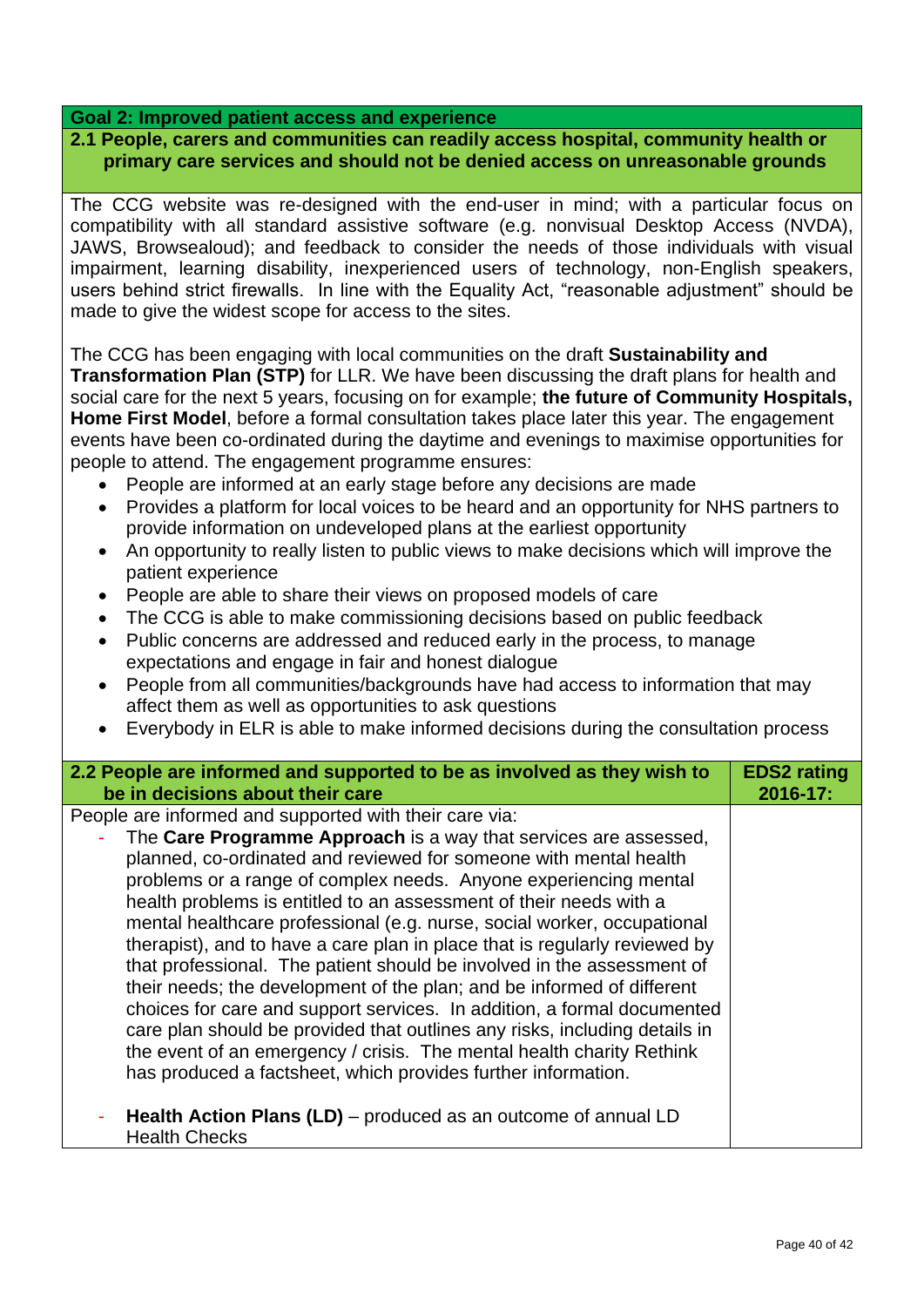See section 1.1. above for mental health, learning disabilities, CHC and PHBs. **2.3 People report positive experiences of the NHS**

All provider **quality schedules,** as included within their contracts**,** include indicators in relation to Patient Experience to ensure that providers collect data and information on patients experience from numerous different sources, such as:

- **NHS Friends and Family Test (FFT)** a tool for patients to provide feedback about the care and treatment received by using a simple question, which asks how likely (on a scale from 'extremely likely' to 'extremely unlikely'), the person is to recommend the service to a friend or family member. This was implemented nationally across all adult acute hospital inpatients; A&E departments; maternity services; community and mental health services; and GP Practices. Since April 2015, this has included dental; outpatient and ambulance services; as well as children and young people. All data received is published on a monthly basis [\(https://www.england.nhs.uk/ourwork/pe/fft/friends-and-family-test-data/\)](https://www.england.nhs.uk/ourwork/pe/fft/friends-and-family-test-data/);
- **Patient surveys** CQC national surveys.
- **National Cancer Patient Experience Survey** was published and monitored by the LC Quality Contracts team as part of the contract monitoring process. In response to the previous survey UHL set up a Patient Participation group and had an action plan;
- **Continuing Healthcare Service User Survey** Arden and GEM CSU undertake quarterly service user surveys using I Statements which are nationally specified.
- **Personal Health Budgets Feedback** the PHB Team have started to collate quantitative and **qualitative feedback** in conjunction with the Quality Team and the Communications Team. Example feedback received included significantly reducing hospital / GP visits, improved mental health and increased socialisation and meaningful activity across.

The data collated is reviewed to identify themes and trends of both positive and negative examples of patient's experience of NHS services and fed back to the CCG's through the Quality monitoring processes **see 1.4 above).**

#### **2.4 People's complaints about services are handled respectfully and efficiently**

The CCG has in place a **complaints management policy and process**, which was reviewed and updated in 2016 and aligns to the national complaints regulations and sets out the principles to be applied in the review and investigation of complaints. In the main, the CCG is required to manage and handle complaints about:

- providers that the CCG commissions services from (e.g. hospital trusts, mental health and community trusts etc); or
- the commissioning decisions made by the CCG.

The key objectives of the CCG Complaints Management Policy are to: